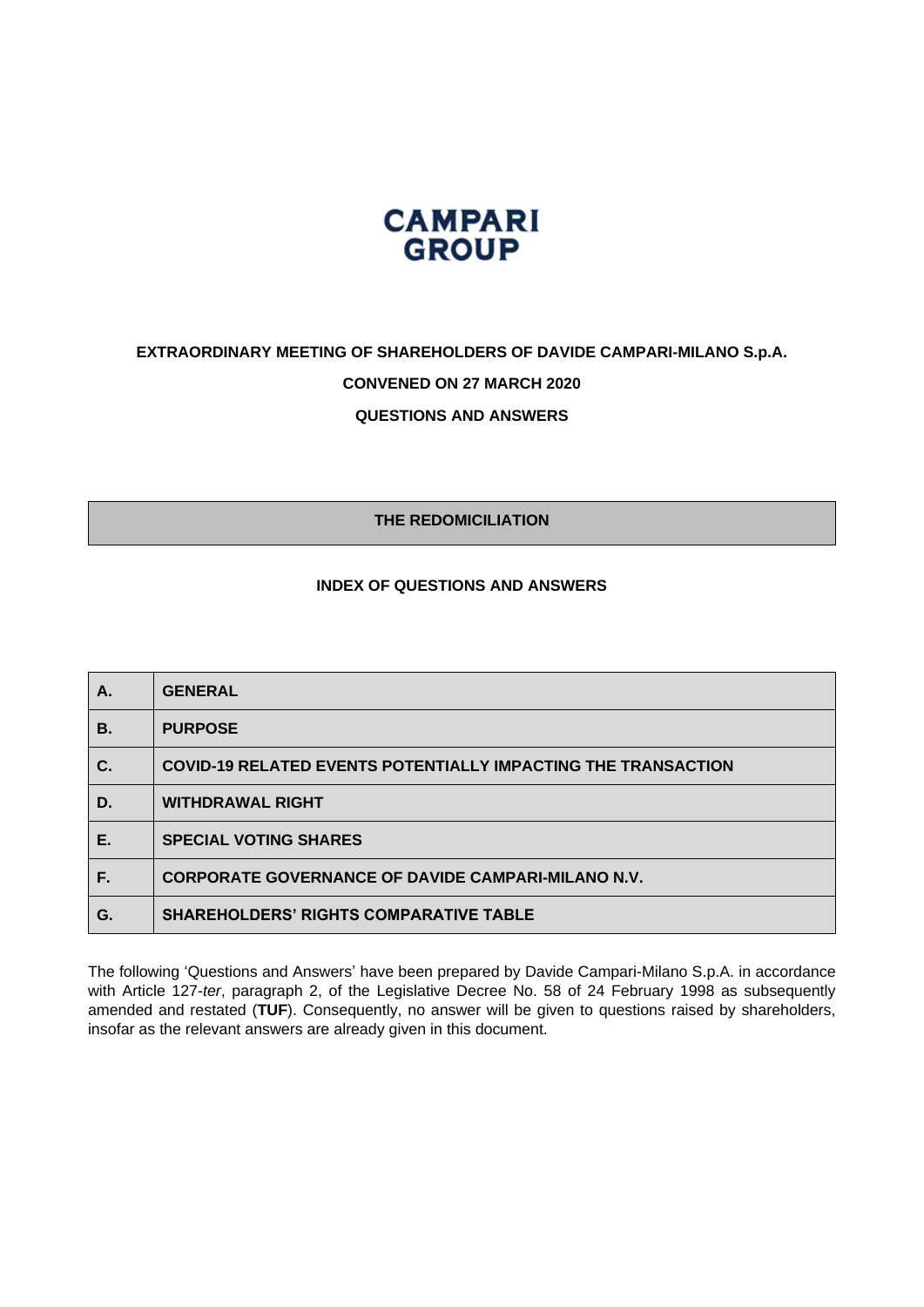#### **IMPORTANT INFORMATION FOR INVESTORS AND SHAREHOLDERS**

This document has been prepared merely for informational purposes and is not intended to be, nor does it constitute, an offer or invitation to exchange or sell, or a solicitation of an offer to subscribe or purchase, or an invitation to exchange, purchase or subscribe any financial instrument or any part of the business or assets described herein, any other shareholding, or a solicitation of any vote or approval in any jurisdiction, in relation to this transaction or otherwise, nor will any sale, issuance or transfer of financial instruments take place in any jurisdiction in breach of any applicable law. No offer of financial instruments will be made. This document is not a prospectus, an information document on a financial product or any other offer document for purposes of Regulation (EU) 2017/1129 of the European Parliament and Council of 14 June 2017.

This document does not constitute an offer to the public in Italy, within the meaning of Section 1, letter (t) of Legislative Decree no. 58 of 24 February 1998, as subsequently amended and supplemented. The issuance, publication or distribution of this document in certain jurisdictions may be restricted by law and, therefore, persons in the jurisdictions in which this document is issued, published or distributed must inform themselves and comply with such restrictions.

This document does not constitute an offer of sale of financial instruments in the United States in accordance with the Securities Act or in any other jurisdiction in which it is illegal to do so, or a solicitation of votes in the shareholders' meeting mentioned in this document. The financial instruments referred to in this document have not been and will not be registered in accordance with the Securities Act or the laws concerning financial instruments of any state of the United States, and any statement to the contrary constitute a breach of the law. The financial instruments referred to in this document may not be offered or sold in the United States or to, or on behalf of or for the benefit of U.S. Persons, as defined in Regulation S under the Securities Act, except by virtue of an exemption or a transaction not subject to registration obligations under the Securities Act or the state or local laws applicable to financial instruments.

#### **DISCLAIMER FOR U.S. INVESTORS**

THIS TRANSACTION CONCERNS THE FINANCIAL INSTRUMENTS OF A FOREIGN COMPANY. THE TRANSACTION IS SUBJECT TO THE DISCLOSURE OBLIGATIONS OF A FOREIGN COUNTRY WHICH DIFFER FROM THOSE OF THE UNITED STATES.

**\* \* \***

IT MAY BE DIFFICULT FOR YOU TO EXERCISE YOUR RIGHTS AND ANY LEGAL CLAIM ON THE BASIS OF THE FEDERAL LAWS OF THE UNITED STATES ON FINANCIAL INSTRUMENTS, SINCE THE ISSUER HAS ITS REGISTERED OFFICE IN A FOREIGN COUNTRY AND SOME OR ALL OF ITS EXECUTIVES AND DIRECTORS MAY BE RESIDENTS IN A FOREIGN COUNTRY. YOU MAY NOT SUCCEED IN SUMMONSING TO LEGAL PROCEEDINGS A FOREIGN COMPANY OR ITS EXECUTIVES OR DIRECTORS BEFORE A FOREIGN COURT FOR BREACH OF THE LAWS OF THE UNITED STATES ON FINANCIAL INSTRUMENTS. IT MAY BE DIFFICULT TO FORCE A FOREIGN COMPANY AND ITS AFFILIATES TO COMPLY WITH A DECISION ISSUED BY A UNITED STATES COURT.

YOU MUST BE AWARE OF THE FACT THAT THE ISSUER MAY PURCHASE FINANCIAL INSTRUMENTS OUTSIDE THE TRANSACTION, SUCH AS, FOR EXAMPLE, ON THE MARKET OR THROUGH PRIVATE PURCHASERS OUTSIDE THE MARKET. **\* \* \***

#### **Forward-looking statements**

This document contains certain forward-looking statements relating to Campari and the proposed transaction. All statements included in this document concerning activities, events or developments that we expect, believe or anticipate will or may occur in the future are forward-looking statements. Forward-looking statements are based on current expectations and projections about future events and involve known and unknown risks, uncertainties and other factors, including, but not limited to, the following: volatility and deterioration of capital and financial markets, changes in general economic conditions, economic growth and other changes in business conditions, changes in government regulation, uncertainties as to whether the proposed transaction will be consummated, uncertainties as to the timing of the proposed transaction, uncertainties as to how many shareholders will participate in the proposed transaction, the risk that the announcement of the proposed transaction may make it more difficult for Campari Group to establish or maintain relationships with its employees, suppliers and other business partners, the risk that the businesses of Campari Group will be adversely impacted during the pendency of the proposed transaction; the risk that the operations of Campari Group will not be integrated successfully, and other economic, business and competitive factors affecting the businesses of Campari Group. Such factors include, but are not limited to: (i) changes in the laws, regulations or policies of the countries where Campari Group operates; (ii) the adoption, both at a global level and in the countries where Campari Group operates, of restrictive public policies that have an impact on the production, distribution, marketing, labelling, importation, price, sale or consumption of alcoholic products; (iii) long-term changes in consumers' preferences and tastes, social or cultural trends resulting in a reduction in the consumption of products of the Campari Group as well as in purchasing patterns and the ability of Campari Group to anticipate these changes in the marketplace; and (iv) increased production costs and volatility of raw materials' prices.

Therefore, Campari and its affiliates, directors, advisors, employees and representatives, expressly disclaim any liability whatsoever for such forward-looking statements.

These forward-looking statements speak only as of the date of this document and Campari does not undertake an obligation to update or revise any forward-looking statement, whether as a result of new information, future events and developments or otherwise, except as required by law.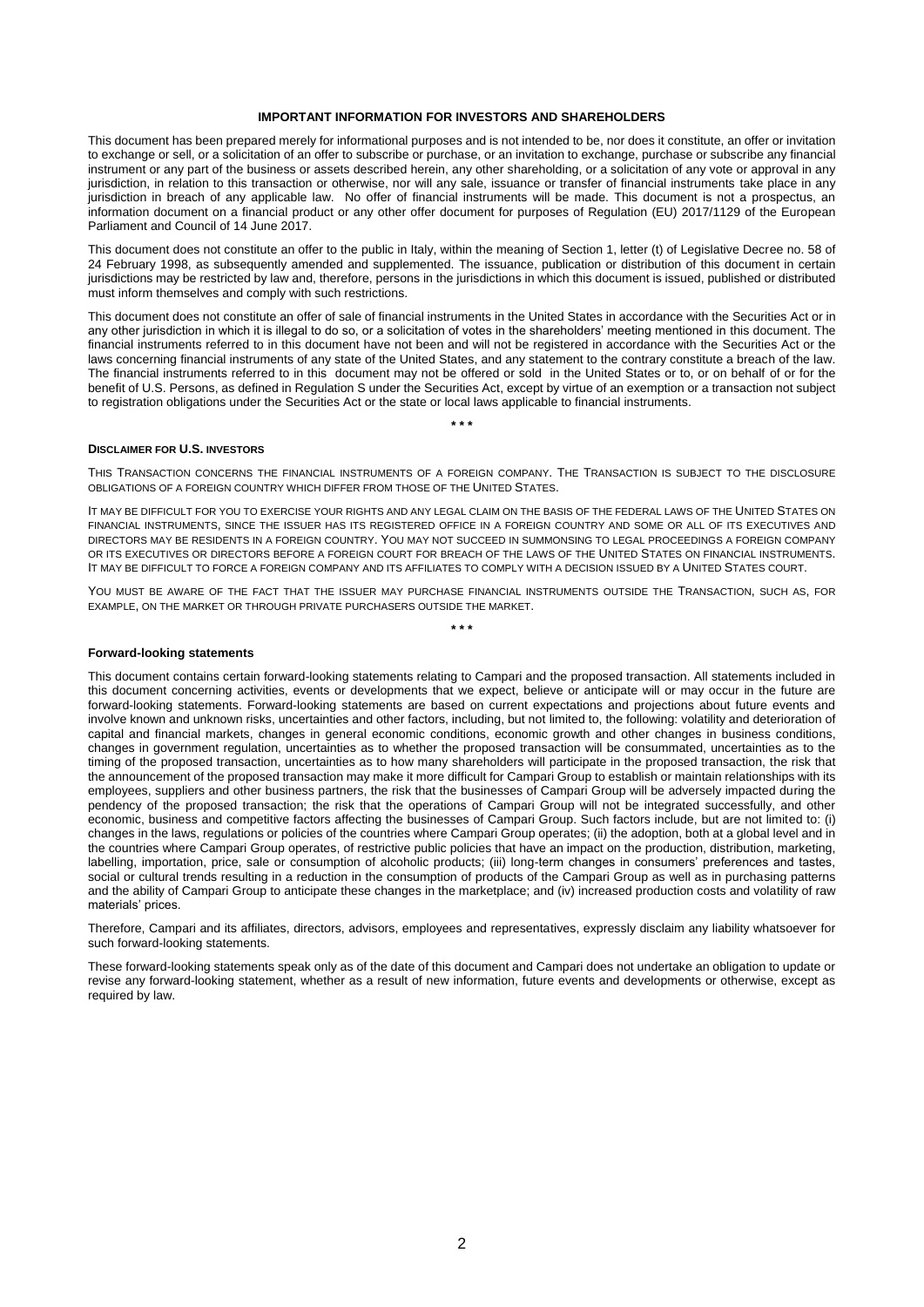| A. GENERAL |                                                                                                                                                                                                                                                                                                                                                                                                                                                                                                                                                                                                                                                                                                                                                                            |
|------------|----------------------------------------------------------------------------------------------------------------------------------------------------------------------------------------------------------------------------------------------------------------------------------------------------------------------------------------------------------------------------------------------------------------------------------------------------------------------------------------------------------------------------------------------------------------------------------------------------------------------------------------------------------------------------------------------------------------------------------------------------------------------------|
|            |                                                                                                                                                                                                                                                                                                                                                                                                                                                                                                                                                                                                                                                                                                                                                                            |
| A.1        | <b>What is the Transaction?</b><br>The transaction (Transaction) entails the transfer (or redomiciliation) of the registered office of<br>Davide Campari-Milano S.p.A. (DCM, or Campari, or the Company) to the Netherlands and the<br>simultaneous amendment of the Company's articles of association aimed at $(i)$ adopting the<br>company form known as Naamloze Vennootschap (N.V.) under Dutch law, and (ii) amending, in<br>line with Dutch law, the enhanced voting rights mechanism (loyalty scheme)-already adopted by<br>the Company since January 2015 in accordance with Italian law-in order to further strengthen the<br>Group's stability and foster the development and the continuous involvement of a stable base of<br>long-term (loyal) shareholders. |
| A.2        | How will the structure of the Campari group change upon completion of the Transaction?                                                                                                                                                                                                                                                                                                                                                                                                                                                                                                                                                                                                                                                                                     |
|            | The structure of the Group after completion of the Transaction will remain unchanged. The<br>business operations of the group headed by Campari (such group, the Group or Campari Group)<br>will continue to be headed by the Company without any interruption whatsoever                                                                                                                                                                                                                                                                                                                                                                                                                                                                                                  |
| A.3        | What are the main features of the envisaged Transaction?                                                                                                                                                                                                                                                                                                                                                                                                                                                                                                                                                                                                                                                                                                                   |
|            | Structure: the Transaction entails the transfer of the registered office of the Company to<br>the Netherlands and the simultaneous amendment of the Company's articles of<br>association aimed at adopting the corporate form of Naamloze Vennootschap (N.V.) under<br>Dutch law (whose key features are substantially in line with those of the company form<br>known as Società per Azioni under Italian law).                                                                                                                                                                                                                                                                                                                                                           |
|            | Loyalty program: introduction of a loyalty voting structure to reward long-term ownership<br>$\bullet$<br>and foster the development and the continuous involvement of a stable base of long-term<br>shareholders, also with a view to implementing the Group's growth strategy through<br>acquisitions and integrations of players in the global spirits sector. In particular, the<br>proposed version of the articles of association of the Company envisages to confirm and<br>strengthen the enhanced voting rights mechanism pursuant to article 127-quinquies of the<br>TUF, adopted by the Company in January 2015.                                                                                                                                                |
|            | No dissolution or liquidation: the Transaction does not entail any dissolution or liquidation<br>$\bullet$<br>of the Company (nor, therefore, any need for a new incorporation in the Member State of<br>destination). The Company will maintain its own legal status, without any impact on its<br>legal relationships (including relationships with its employees, which will continue to be<br>governed by Italian law). The Company's legal relationships, therefore, will remain in place<br>without any interruption whatsoever.                                                                                                                                                                                                                                     |
|            | No reorganization: the Transaction is aimed at transferring only the Company's registered<br>$\bullet$<br>office. In the context of the Transaction, no reorganization of the business operations of<br>the Group is envisaged, such business operations continuing to be headed by the<br>Company, without any interruption whatsoever.                                                                                                                                                                                                                                                                                                                                                                                                                                   |
|            | Listing: the ordinary shares of the Company will continue to be solely listed, without any<br>$\bullet$<br>interruption whatsoever, on the Mercato Telematico Azionario, organized and managed<br>by Borsa Italiana S.p.A. (the Italian Stock Exchange), also upon completion of the<br>Transaction. The Transaction will not have further effects on the listing of the ordinary<br>shares of the Company nor on the continuity of their trading.                                                                                                                                                                                                                                                                                                                         |
|            | Tax residence: the Company will maintain its tax residence in Italy.<br>$\bullet$                                                                                                                                                                                                                                                                                                                                                                                                                                                                                                                                                                                                                                                                                          |
|            | No impact on financial reporting: the Company's financial statements will continue to be<br>$\bullet$<br>prepared in accordance with IAS/IFRS.                                                                                                                                                                                                                                                                                                                                                                                                                                                                                                                                                                                                                             |
|            | Withdrawal right: shareholders who do not participate to the adoption of the resolution on<br>$\bullet$<br>the Transaction (namely, shareholders who do not attend the Extraordinary Meeting of<br>Shareholders, as defined below, or who vote against the proposed resolution or who                                                                                                                                                                                                                                                                                                                                                                                                                                                                                      |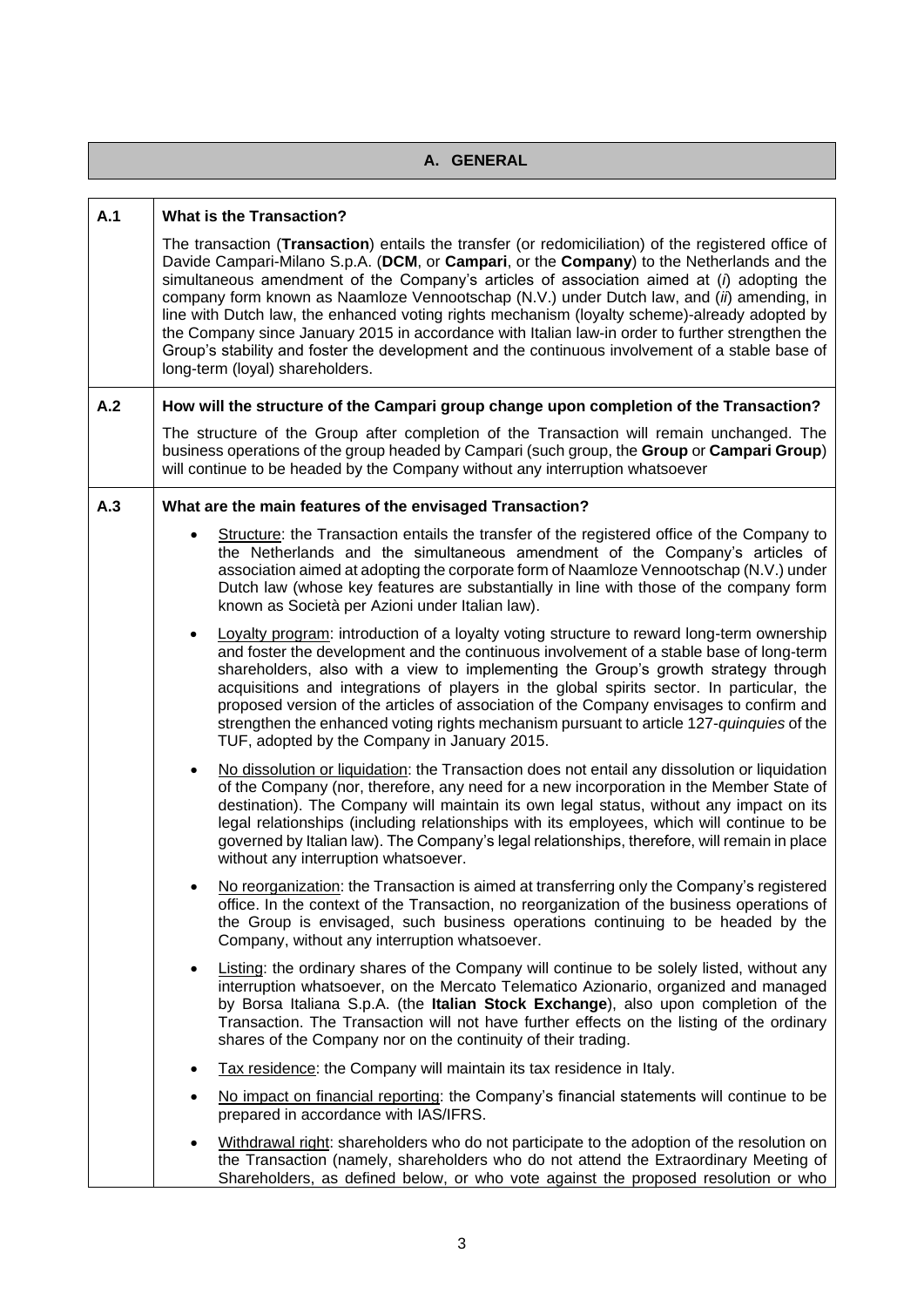|     | abstain from voting) will be entitled to exercise their withdrawal right. For further details on<br>the withdrawal right, please see Section C below.                                                                                                                                                                                                                                                                                                                                                                                                                                                                                                                                                                                                                                                                                                                                                                                                             |
|-----|-------------------------------------------------------------------------------------------------------------------------------------------------------------------------------------------------------------------------------------------------------------------------------------------------------------------------------------------------------------------------------------------------------------------------------------------------------------------------------------------------------------------------------------------------------------------------------------------------------------------------------------------------------------------------------------------------------------------------------------------------------------------------------------------------------------------------------------------------------------------------------------------------------------------------------------------------------------------|
| A.4 | What is the applicable legal framework to the Transaction?                                                                                                                                                                                                                                                                                                                                                                                                                                                                                                                                                                                                                                                                                                                                                                                                                                                                                                        |
|     | The Transaction constitutes a corporate transaction carried out on the basis of the freedom of<br>establishment, as provided for by the law of the European Union and its interpretation by the<br>European Court of Justice.                                                                                                                                                                                                                                                                                                                                                                                                                                                                                                                                                                                                                                                                                                                                     |
|     | In particular, pursuant to article 49, paragraph 2, of the Treaty on the Functioning of the European<br>Union (the TFEU), in conjunction with article 54 TFEU, the freedom of establishment of the<br>companies entails, inter alia, 'the right to take up and pursue activities as self-employed persons<br>and to set up and manage undertakings, in particular companies or firms [] under the conditions<br>laid down for its own nationals by the law of the country where such establishment is effected'. In<br>the interpretation given by the European Court of Justice, the provision includes the right of a<br>company established in accordance with the law of one Member State to transform itself into a<br>company governed by the laws of another Member State, adopting a company form provided<br>under such legal system (reference is made to case law of the European Court of Justice; see the<br>'Cartesio', 'Vale' and 'Polbud' cases). |
|     | In line with such interpretation, the Directive (EU) 2019/2121 of 27 November 2019 (the Directive),<br>which amends and supplements the Directive (EU) 2017/1132 relating to certain aspects of<br>company law, has introduced the principles and guidelines of a harmonized legal framework on<br>cross-border transformations, giving the Member States until 31 January 2023 to adopt the<br>legislative and regulatory provisions necessary to comply with the relevant provisions.                                                                                                                                                                                                                                                                                                                                                                                                                                                                           |
|     | Although the Directive was only recently adopted and has not yet been implemented neither in<br>Italy nor in the Netherlands, the envisaged Transaction will be conducted substantially in<br>accordance with the principles set forth in the Directive.                                                                                                                                                                                                                                                                                                                                                                                                                                                                                                                                                                                                                                                                                                          |
| A.5 | When is the Transaction expected to be completed?                                                                                                                                                                                                                                                                                                                                                                                                                                                                                                                                                                                                                                                                                                                                                                                                                                                                                                                 |
|     | The Transaction is currently expected to be completed before the end of July 2020, subject,<br>however, to the satisfaction of a limited set of conditions precedent, several of which are not under<br>the control of the Company.                                                                                                                                                                                                                                                                                                                                                                                                                                                                                                                                                                                                                                                                                                                               |
| A.6 | Why re-domiciling the company in the Netherlands and not elsewhere?                                                                                                                                                                                                                                                                                                                                                                                                                                                                                                                                                                                                                                                                                                                                                                                                                                                                                               |
|     | The redomiciliation in the Netherlands-which represents a suitable and neutral ground for such a<br>project (as proven by other companies that have adopted the same structure)-constitutes an<br>important step in the implementation of the Campari Group's growth strategy through acquisitions<br>in order to be active in the consolidation in the global spirits sector.                                                                                                                                                                                                                                                                                                                                                                                                                                                                                                                                                                                    |
|     | Furthermore:                                                                                                                                                                                                                                                                                                                                                                                                                                                                                                                                                                                                                                                                                                                                                                                                                                                                                                                                                      |
|     | a redomiciliation in the Netherlands facilitates Campari Group in the context of the current<br>$\bullet$<br>process of gradual consolidation of the global spirits industry, where the Company has<br>had, and intends to continue to have, a role of primary importance as an active player;                                                                                                                                                                                                                                                                                                                                                                                                                                                                                                                                                                                                                                                                    |
|     | a large number of industrial groups have historically chosen the Netherlands for their<br>$\bullet$<br>holding companies, on the basis of its environment also from an international standpoint,<br>particularly favourable for companies;                                                                                                                                                                                                                                                                                                                                                                                                                                                                                                                                                                                                                                                                                                                        |
|     | the Netherlands allow the Company to maintain a solid foothold in the European Union;<br>$\bullet$<br>and                                                                                                                                                                                                                                                                                                                                                                                                                                                                                                                                                                                                                                                                                                                                                                                                                                                         |
|     | Italian law does not allow the implementation of a mechanism rewarding long-term<br>$\bullet$<br>shareholders such as the one envisaged in the context of the Transaction.                                                                                                                                                                                                                                                                                                                                                                                                                                                                                                                                                                                                                                                                                                                                                                                        |
| A.7 | Will there be any change regarding Italian operations and commitment to Italy?                                                                                                                                                                                                                                                                                                                                                                                                                                                                                                                                                                                                                                                                                                                                                                                                                                                                                    |
|     | Campari is not leaving Italy. The Transaction is aimed at transferring only the registered office of<br>the Company.                                                                                                                                                                                                                                                                                                                                                                                                                                                                                                                                                                                                                                                                                                                                                                                                                                              |
|     | In the context of the Transaction, there will be no impact on the organization, management and<br>business operations in Italy or in any other region in which the Group operates. In particular, no<br>reorganization is envisaged, nor is any transfer of the Group's business operations to the                                                                                                                                                                                                                                                                                                                                                                                                                                                                                                                                                                                                                                                                |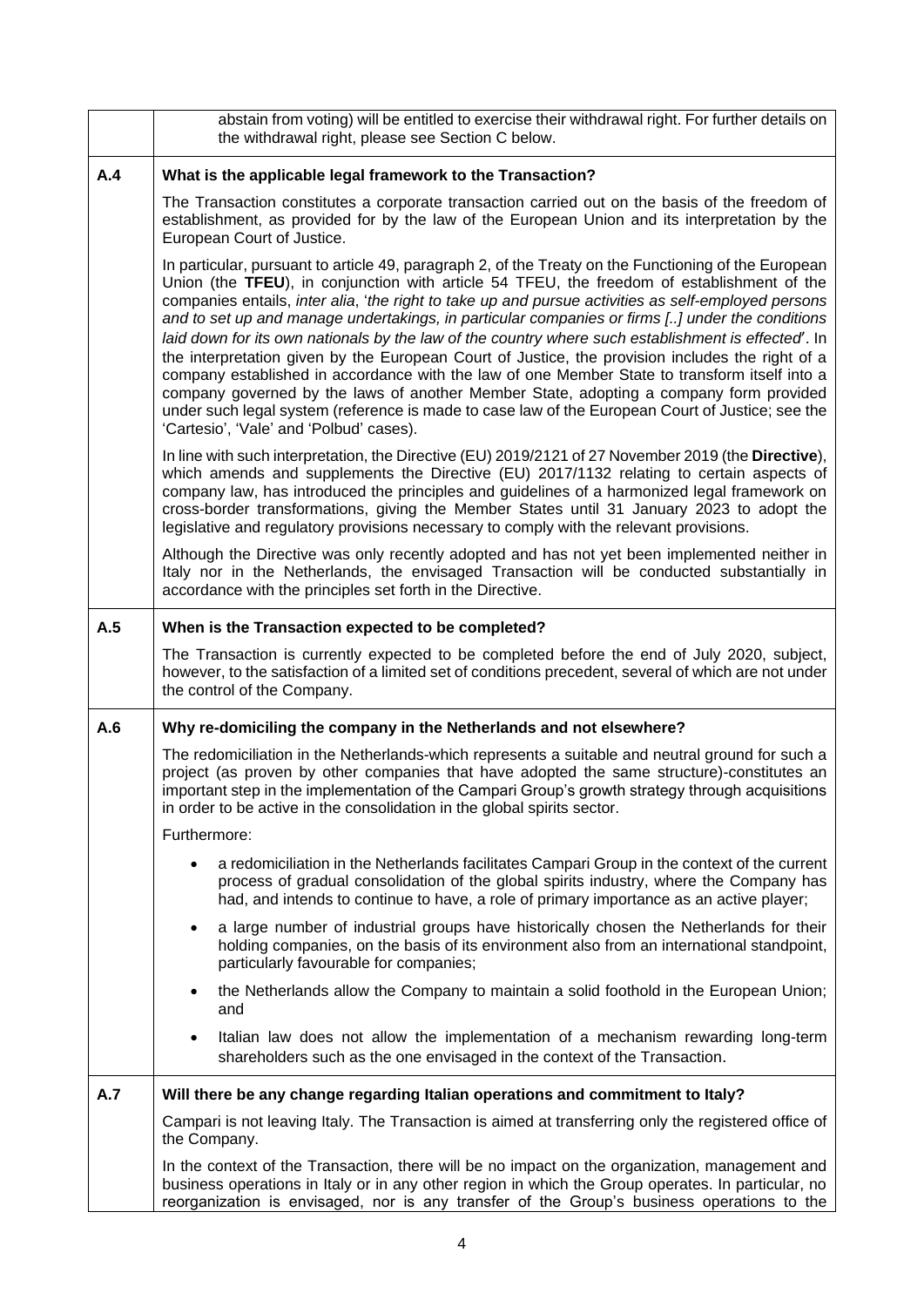|      | Netherlands contemplated. The Company will continue to operate in Italy via a secondary<br>establishment (sede secondaria) and through its current operating sites, which will remain<br>unchanged.                                                                                                                                                                                                                                                                                                                                                                                                                                                                                   |
|------|---------------------------------------------------------------------------------------------------------------------------------------------------------------------------------------------------------------------------------------------------------------------------------------------------------------------------------------------------------------------------------------------------------------------------------------------------------------------------------------------------------------------------------------------------------------------------------------------------------------------------------------------------------------------------------------|
|      | The Company will maintain its tax residence in Italy also upon completion of the Transaction.                                                                                                                                                                                                                                                                                                                                                                                                                                                                                                                                                                                         |
|      | The maintenance of the current Group's structure, which will continue to be headed by the<br>Company on a continuous and uninterrupted basis, reflects the strategic priorities with reference<br>to Italy, a key market for the Group's future growth.                                                                                                                                                                                                                                                                                                                                                                                                                               |
| A.8  | Will the Transaction determine changes in the Group's business strategy?                                                                                                                                                                                                                                                                                                                                                                                                                                                                                                                                                                                                              |
|      | No, Campari Group's current business strategy will not undergo any changes and will continue to<br>be focused on the creation of value in the current premium spirits global market, where the strength<br>of the trademarks, built through long-term brand building strategies, is of primary relevance to gain<br>a long-term competitive advantage.                                                                                                                                                                                                                                                                                                                                |
|      | The Transaction will not directly entail any acquisitions, disinvestments or changes in the current<br>perimeter of the Campari Group. External growth opportunities, such as acquisitions and/or<br>strategic combinations (also by means of issuance of new shares in favour of, and/or exchanges<br>of shares with, third parties) may be pursued in the future, taking advantage of the flexible share<br>capital structure of the Company after the Transaction.                                                                                                                                                                                                                 |
| A.9  | Should the Transaction be completed, will Campari ordinary shares continue to be listed<br>for trading?                                                                                                                                                                                                                                                                                                                                                                                                                                                                                                                                                                               |
|      | Yes.                                                                                                                                                                                                                                                                                                                                                                                                                                                                                                                                                                                                                                                                                  |
|      | The Campari ordinary shares will continue to be solely listed, without any interruption whatsoever,<br>on the Italian Stock Exchange, also upon completion of the Transaction.                                                                                                                                                                                                                                                                                                                                                                                                                                                                                                        |
|      | The Transaction will not have effects on the listing of the Campari ordinary shares nor on the<br>continuity of their trading.                                                                                                                                                                                                                                                                                                                                                                                                                                                                                                                                                        |
|      | Please note that Special Voting Shares (as defined below) will not be listed for trading.                                                                                                                                                                                                                                                                                                                                                                                                                                                                                                                                                                                             |
| A.10 | Will the share buy-back program increased to €350 million continue after the Transaction?                                                                                                                                                                                                                                                                                                                                                                                                                                                                                                                                                                                             |
|      | Yes. Campari will continue its share buy-back program to be implemented for an aggregate<br>amount increased to €350 million in the next 12 months.                                                                                                                                                                                                                                                                                                                                                                                                                                                                                                                                   |
| A.11 | How will the capitalization of Campari change?                                                                                                                                                                                                                                                                                                                                                                                                                                                                                                                                                                                                                                        |
|      | As at the date hereof, the share capital of Campari amounts to $€58,080,000.00$ , divided into<br>1,161,600,000 ordinary shares, each having a nominal value of €0.05.                                                                                                                                                                                                                                                                                                                                                                                                                                                                                                                |
|      | Upon consummation of the Transaction, the share capital of Campari will not change. The share<br>capital of Campari may increase after the Transaction as a consequence of the allocation of the<br>Special Voting Shares (as defined below in Question D.3).                                                                                                                                                                                                                                                                                                                                                                                                                         |
|      | In order to limit the impact of the allocation of Special Voting Shares on the capital reserves of the<br>Company, it is also envisaged that, following completion of the Transaction, the shareholders'<br>meeting of the Company will be called to approve the reduction of the nominal value of the ordinary<br>shares from the current €0.05 to €0.01.                                                                                                                                                                                                                                                                                                                            |
|      | This transaction will be carried out in accordance with Dutch law and will entail a reduction of the<br>share capital. Assuming that, on the effective date of such reduction, the share capital is equal to<br>the current €58,080,000.00 (represented by 1,161,600,000 ordinary shares having a nominal<br>value of €0.05 each), the share capital would be reduced to €11,616,000 (represented by<br>1,161,600,000 Ordinary Shares having a nominal value of €0.01 each); it is further envisaged that<br>the nominal value of the overall share capital resulting from the abovementioned reduction (equal<br>to €46,464,000.00) will be allocated to non-distributable reserves. |
|      | The reduction of capital will not result in any change to the rights enjoyed by shareholders.                                                                                                                                                                                                                                                                                                                                                                                                                                                                                                                                                                                         |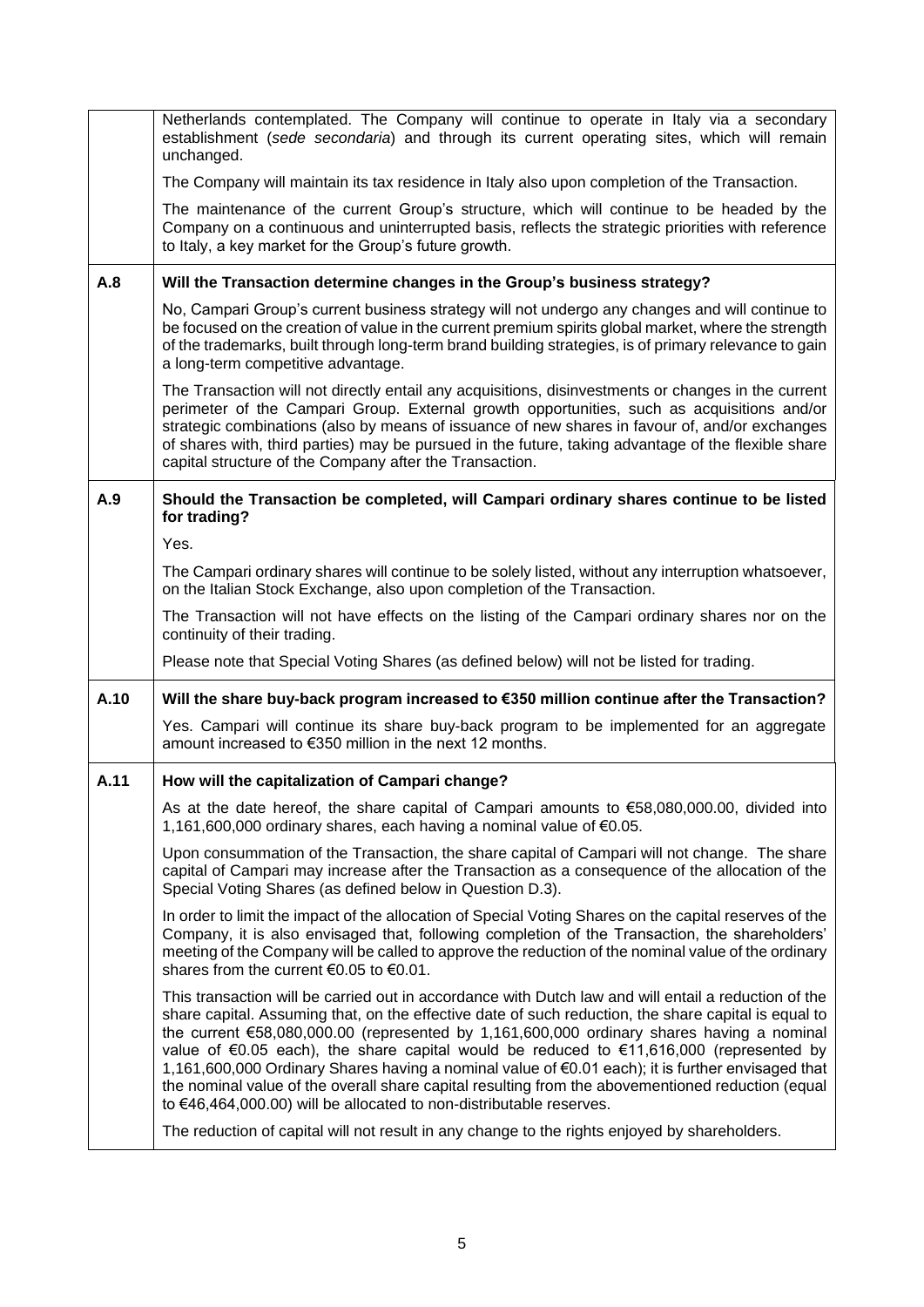| A.12 | What are the conditions precedent to the completion of the Transaction?                                                                                                                                                                                                                                                                                                                                                                                                                                                                                                                              |
|------|------------------------------------------------------------------------------------------------------------------------------------------------------------------------------------------------------------------------------------------------------------------------------------------------------------------------------------------------------------------------------------------------------------------------------------------------------------------------------------------------------------------------------------------------------------------------------------------------------|
|      | The completion of the Transaction is subject to the satisfaction of the following conditions<br>precedent (which may be waived by Campari):                                                                                                                                                                                                                                                                                                                                                                                                                                                          |
|      | no governmental entity of a competent jurisdiction shall have enacted, issued,<br>(i)<br>promulgated, enforced or entered any order which prohibits the consummation of the<br>Transaction or makes it void or extremely burdensome;                                                                                                                                                                                                                                                                                                                                                                 |
|      | (ii) the amount of cash, if any, to be paid by Campari to shareholders exercising their<br>withdrawal right in relation to the Transaction under article 2437-quater of the Italian civil<br>code (the Withdrawal Amount), shall not exceed in the aggregate the amount of $\epsilon$ 150<br>million, provided, however, that, for clarity, the Withdrawal Amount shall be calculated net<br>of the amount of cash payable by Campari shareholders exercising their option and pre-<br>emption rights pursuant to article 2437-quater of the Italian civil code, as well as by third<br>parties; and |
|      | (iii) absence of material adverse changes in the legal, economic, political, financial, currency<br>exchange or in the capital markets conditions or other extraordinary events that may affect<br>the business or the results of operations of Campari and/or the market value of the<br>Campari shares and/or that could otherwise materially and negatively affect the<br>Transaction.                                                                                                                                                                                                            |
|      | For additional information on the withdrawal right and related process see Section C and Section<br>F.                                                                                                                                                                                                                                                                                                                                                                                                                                                                                               |
| A.13 | Will the Transaction entitle Campari shareholders to exercise their withdrawal rights?                                                                                                                                                                                                                                                                                                                                                                                                                                                                                                               |
|      | Yes.                                                                                                                                                                                                                                                                                                                                                                                                                                                                                                                                                                                                 |
|      | Campari shareholders who do not participate to the adoption of the resolution on the Transaction<br>will be entitled to exercise their withdrawal right in accordance with Italian law.                                                                                                                                                                                                                                                                                                                                                                                                              |
|      | However, payment of the liquidation price to withdrawing shareholders will be conditional upon<br>completion of the Transaction and no payment will be made should the Withdrawal Amount exceed<br>the €150 million threshold or the New Extraordinary Shareholder Meeting (as defined below)<br>revoke the resolution approving the Transaction.                                                                                                                                                                                                                                                    |
|      | For further details on the withdrawal right, please see Section C and Section F below.                                                                                                                                                                                                                                                                                                                                                                                                                                                                                                               |
| A.14 | Is the completion of the Transaction subject to the exercise of creditors' opposition rights?<br>No.                                                                                                                                                                                                                                                                                                                                                                                                                                                                                                 |
| A.15 | When will Campari verify if the Withdrawal Amount has exceeded the €150 million<br>threshold?                                                                                                                                                                                                                                                                                                                                                                                                                                                                                                        |
|      | Under Italian law, the period for the exercise of the withdrawal right expires 15 days after the<br>registration with the competent Companies' Register of the resolution of the extraordinary meeting<br>of shareholders triggering the withdrawal right.                                                                                                                                                                                                                                                                                                                                           |
|      | Once the 15-day period has expired, the shares with respect to which withdrawal rights have been<br>exercised will be offered by Campari to its existing shareholders and subsequently, if any such<br>shares remain unsold, they may be offered to third parties; potential outstanding and unsold<br>shares shall be acquired by the Company at the liquidation price upon completion of the<br>Transaction.                                                                                                                                                                                       |
|      | The Withdrawal Amount will be calculated net of the amount of cash payable by Campari<br>shareholders (including Lagfin S.C.A., Société en Commandite par Actions (Lagfin)) or third<br>parties for the purchase of Campari shares pursuant to Article 2437-quater of the Italian civil code,<br>and of the amount of cash payable (or paid) by third parties pursuant to any purchase or<br>commitments to purchase the withdrawn Campari shares.                                                                                                                                                   |
|      | Only upon expiration of the period for the exercise of the withdrawal right provided under Italian<br>law and, furthermore, after (i) the offer of Campari withdrawn shares to existing shareholders of<br>Campari; and (ii) the potential transactions and/or agreements aimed at transferring Campari<br>withdrawn shares, the Company will be in the condition to determine whether the Withdrawal                                                                                                                                                                                                |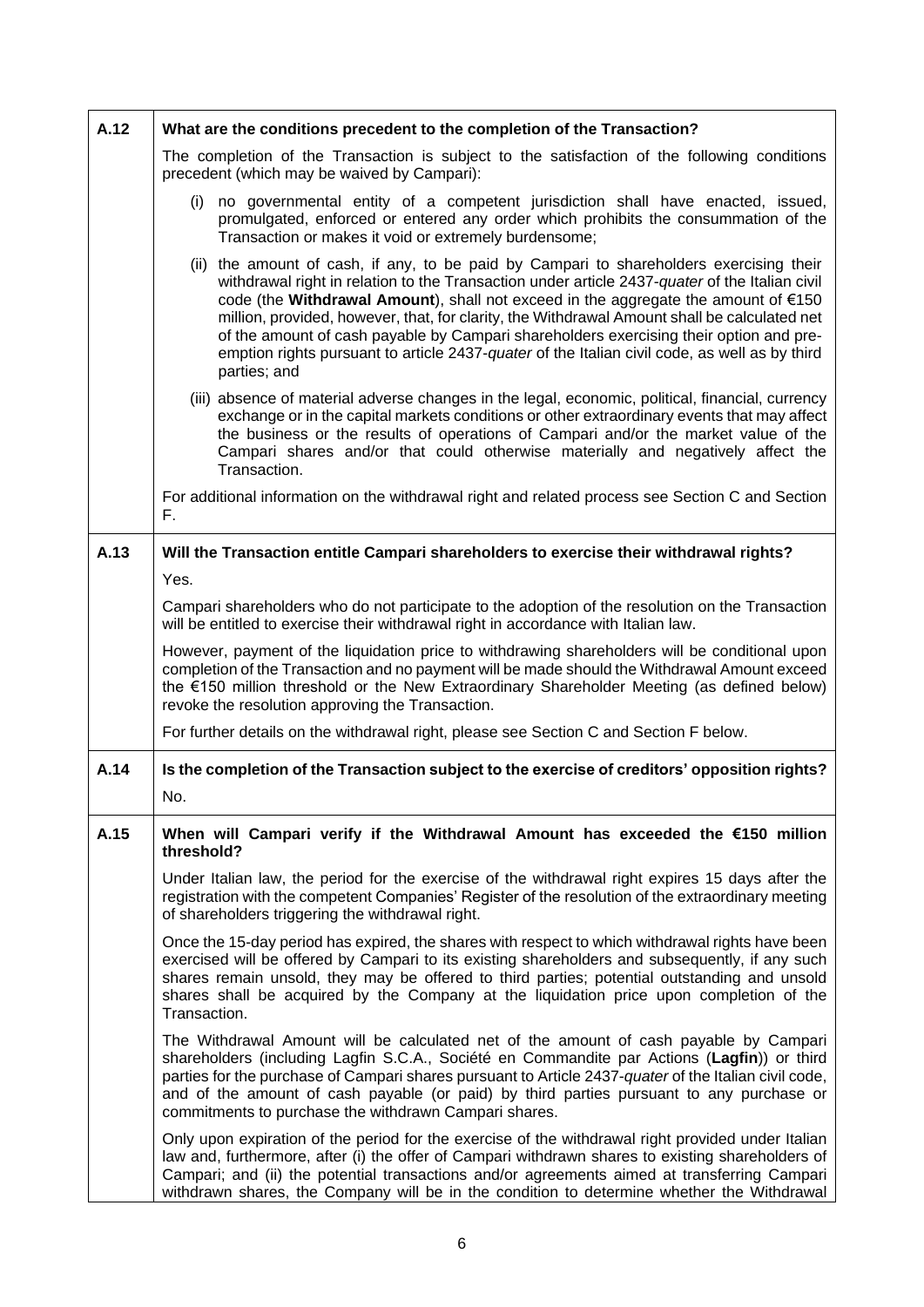|      | Amount has exceeded the $\epsilon$ 150 million threshold and, therefore, whether the condition precedent<br>has been satisfied.                                                                                                                                                                                                                                                                                                                                                                                                                                                                                                             |
|------|---------------------------------------------------------------------------------------------------------------------------------------------------------------------------------------------------------------------------------------------------------------------------------------------------------------------------------------------------------------------------------------------------------------------------------------------------------------------------------------------------------------------------------------------------------------------------------------------------------------------------------------------|
|      | In this respect, the controlling shareholder Lagfin, has confirmed its long-term commitment to the<br>Group strategy and prospects and its support to the Transaction and has committed to acquire a<br>certain number of withdrawn shares up to an aggregate amount of €76.5 million through the<br>exercise of its options rights and the pre-emption right provided for under article 2437-quater of<br>the Italian civil code.                                                                                                                                                                                                          |
|      | Campari will provide prompt disclosure of the developments as a result of which the conditions<br>precedent may be satisfied as well as to whether the relevant condition precedent has been<br>satisfied (or waived). Please note that even if the Withdrawal Amount has not exceeded the $\epsilon$ 150<br>million threshold (and the relevant condition precedent has therefore been satisfied), the New<br>Extraordinary Meeting of Shareholders will still have the right to revoke the resolution approving<br>the Transaction (for further see Section F below).                                                                     |
| A.16 | May the board of directors of Campari waive the €150 million threshold set for the<br><b>Withdrawal Amount?</b>                                                                                                                                                                                                                                                                                                                                                                                                                                                                                                                             |
|      | Yes. In principle the $\epsilon$ 150 million threshold may be waived and it is proposed that the Extraordinary<br>Meeting of Shareholders will delegate to board of directors the power to waive this condition<br>precedent.                                                                                                                                                                                                                                                                                                                                                                                                               |
|      | However, considering that the material adverse change arising from the Coronavirus epidemic<br>could lead Campari shareholders to exercise their withdrawal rights purely in order to take<br>opportunistic advantage from the current market conditions, the board of director does not<br>envisage to waive such condition precedent. In addition, even if the €150 million threshold will not<br>be exceeded, the New Extraordinary Shareholders Meeting will still have the right to cancel the<br>Transaction, once the expected cash outflow deriving from the actual withdrawals will be known<br>(for further see Section F below). |
| A.17 | What are the supervisory / regulatory or administrative approvals required?                                                                                                                                                                                                                                                                                                                                                                                                                                                                                                                                                                 |
|      | Listing of Campari ordinary shares                                                                                                                                                                                                                                                                                                                                                                                                                                                                                                                                                                                                          |
|      | No new requests for admission to listing and trading of the Campari ordinary shares will<br>be made. Campari ordinary shares will continue to be listed on the Italian Stock Exchange,<br>also upon completion of the Transaction.                                                                                                                                                                                                                                                                                                                                                                                                          |
|      | Other regulatory or administrative approval                                                                                                                                                                                                                                                                                                                                                                                                                                                                                                                                                                                                 |
|      | No regulatory or administrative approval is required for the execution of the Transaction.                                                                                                                                                                                                                                                                                                                                                                                                                                                                                                                                                  |
| A.18 | What happens if the Transaction is not completed?                                                                                                                                                                                                                                                                                                                                                                                                                                                                                                                                                                                           |
|      | The registered office of the Company will be maintained in Italy.                                                                                                                                                                                                                                                                                                                                                                                                                                                                                                                                                                           |
|      | Campari shareholders will continue to hold their shares and any exercise of withdrawal rights by<br>Campari shareholders will not be effective. The shares in relation to which the right of withdrawal<br>has been exercised will therefore continue to be the property of the shareholders who exercised<br>such right and no payment will be made to such shareholders.                                                                                                                                                                                                                                                                  |
| A.19 | When and where will the extraordinary meeting of shareholders be held?                                                                                                                                                                                                                                                                                                                                                                                                                                                                                                                                                                      |
|      | The extraordinary meeting of shareholders called to resolve upon the Transaction (the<br>Extraordinary Meeting of Shareholders) will be held on 27 March 2020 at 09:30 am (Central<br>European Time) at via Campari 23, in Sesto San Giovanni (MI), Italy.                                                                                                                                                                                                                                                                                                                                                                                  |
|      | In line with the emergency provisions adopted by the Italian Government in relation to the<br>Coronavirus pandemic, Campari strongly advises and recommends to its shareholders to confer<br>their proxies and transmit the relevant vote instructions on the motions on the agenda by 25 March<br>2020 to Computershare S.p.A. (i.e., the representative appointed by Campari pursuant to Article<br>135-undecies TUF). For further information please see answers A.23 and A.24 below.                                                                                                                                                    |
|      | In any case, since Campari's first concern is the health and safety of all of its stakeholders, before,<br>during and after the Extraordinary Meeting of Shareholders as well as the ordinary meeting of                                                                                                                                                                                                                                                                                                                                                                                                                                    |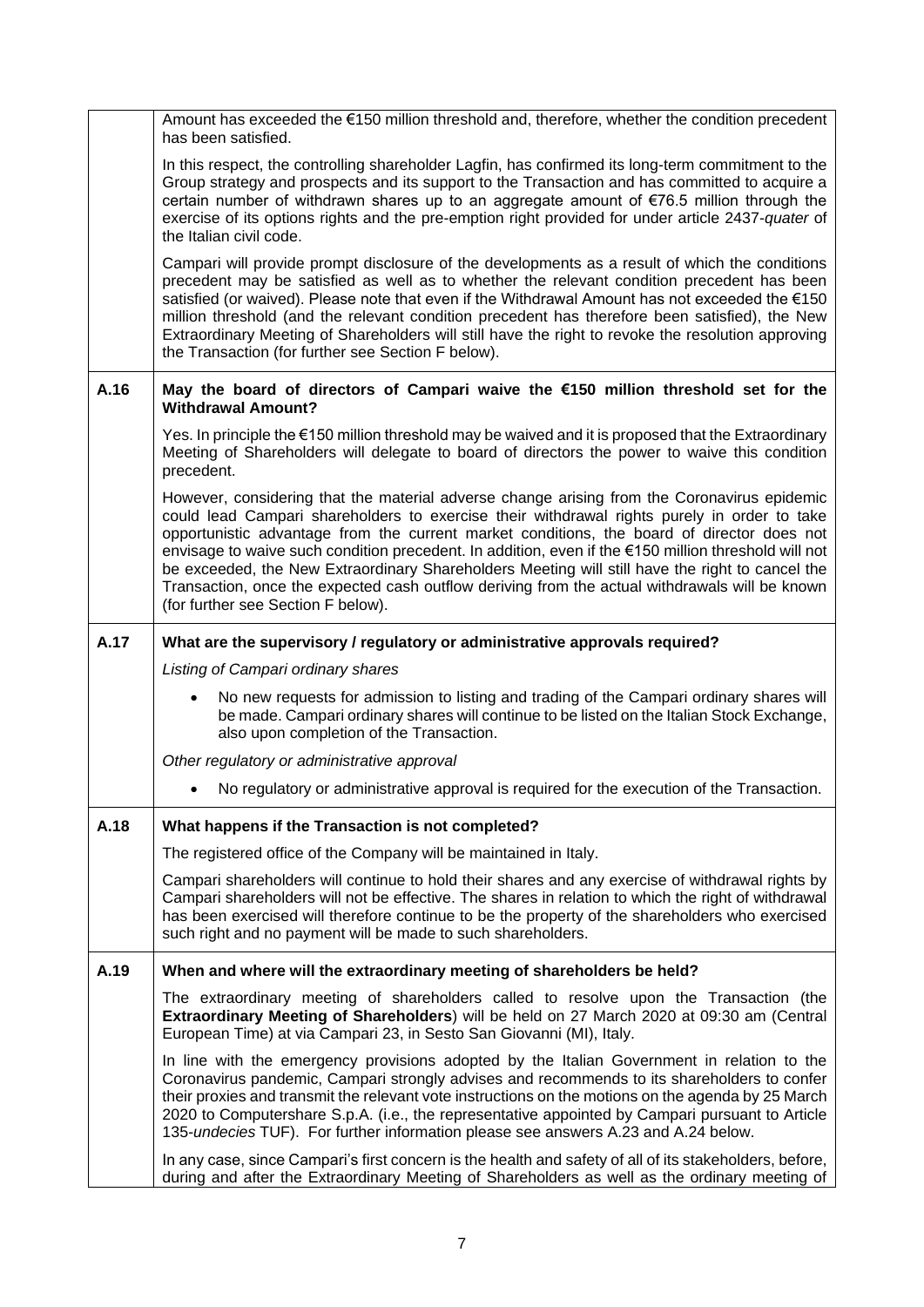|      | shareholders, Campari will adopt all the precautionary measures set forth in the applicable<br>emergency provisions.                                                                                                                                                                                                                                                                                                                                                                                                                                                                                                                                                                                                                                            |
|------|-----------------------------------------------------------------------------------------------------------------------------------------------------------------------------------------------------------------------------------------------------------------------------------------------------------------------------------------------------------------------------------------------------------------------------------------------------------------------------------------------------------------------------------------------------------------------------------------------------------------------------------------------------------------------------------------------------------------------------------------------------------------|
| A.20 | What matters will be subject to voting at the Extraordinary Meeting of Shareholders?                                                                                                                                                                                                                                                                                                                                                                                                                                                                                                                                                                                                                                                                            |
|      | The Extraordinary Meeting of Shareholders will discuss and vote on the approval of the<br>Transaction.                                                                                                                                                                                                                                                                                                                                                                                                                                                                                                                                                                                                                                                          |
|      | The Extraordinary Meeting of Shareholders will be held on a single call and, accordingly, later<br>dates for the meeting will not be given, as specified in the notice published on the corporate<br>website of Campari on 19 February 2020 and in the newspaper MF-MilanoFinanza on the same<br>date.                                                                                                                                                                                                                                                                                                                                                                                                                                                          |
|      | On the same day, the ordinary meeting of shareholders has been convened to discuss and resolve<br>upon, inter alia, the financial statements of the Company as of 31 December 2019.                                                                                                                                                                                                                                                                                                                                                                                                                                                                                                                                                                             |
| A.21 | Who is entitled to vote at the Extraordinary Meeting of Shareholders?                                                                                                                                                                                                                                                                                                                                                                                                                                                                                                                                                                                                                                                                                           |
|      | The record date was on 18 March 2020, namely the seventh trading day prior to the date of the<br>Extraordinary Meeting of Shareholders (the Record Date).                                                                                                                                                                                                                                                                                                                                                                                                                                                                                                                                                                                                       |
|      | Eligible holders of Campari shares on the Record Date may attend and vote at the Extraordinary<br>Meeting of Shareholders. Holders of Campari shares may appoint a proxy holder to vote on their<br>behalf.                                                                                                                                                                                                                                                                                                                                                                                                                                                                                                                                                     |
| A.22 | When will the Extraordinary Meeting of Shareholders be considered regularly convened<br>and the resolution regarding the Transaction validly adopted?                                                                                                                                                                                                                                                                                                                                                                                                                                                                                                                                                                                                           |
|      | Because the Extraordinary Meeting of Shareholders will be held on a single call, it will be<br>considered regularly convened if at least one-fifth of the share capital is represented (quorum<br>costitutivo). Abstentions will be included in the calculation of the number of Campari shares<br>represented at the meeting for the purposes of determining whether or not a quorum has been<br>reached. At an extraordinary general meeting of shareholders, resolutions are adopted with the<br>favourable vote of at least two-thirds of the voting rights represented at such meeting (quorum<br>deliberativo). Failures to vote and abstentions will have the same effect as votes 'AGAINST' the<br>proposal to approve the Transaction.                 |
|      | Campari's controlling shareholder, Lagfin, has confirmed its support to the Transaction. On the<br>basis of information available as of 7 February 2020 (i.e., the date of the last communication drawn<br>up pursuant to article 85-bis, paragraph 4-bis, of the Issuers' Regulation), Lagfin held a<br>participation in the issued capital of Campari equal to 51.00% and voting rights equal to 65.32%<br>(also taking into account the treasury shares held by Campari).                                                                                                                                                                                                                                                                                    |
| A.23 | How can Campari shareholders exercise the voting rights attached to the shares registered<br>in their name?                                                                                                                                                                                                                                                                                                                                                                                                                                                                                                                                                                                                                                                     |
|      | If the Campari shares are registered in the name of a Campari shareholder as of the Record Date<br>and the authorized intermediary, with whom his/her/its Campari shares are deposited, provides<br>Campari with the necessary communication, such Campari shareholder may attend the<br>Extraordinary Meeting of Shareholders and vote in person. Anyone becoming a Campari<br>shareholder subsequent to the Record Date will not be entitled to attend or vote at the<br>Extraordinary Meeting of Shareholders. As provided by law, a Campari shareholder entitled to<br>attend the Extraordinary Meeting of Shareholders may appoint a proxy holder in writing, using<br>the proxy form provided on the corporate website of Campari (www.camparigroup.com). |
|      | Campari has designated Computershare S.p.A. as the representative, pursuant to Article 135-<br>undecies TUF, which may receive from holders of voting rights, by 25 March 2020, a proxy and<br>instructions to vote on the motion on the agenda. Appointment of Computershare S.p.A.-as the<br>representative-must be made in accordance with the instructions and using the proxy form<br>provided on the corporate website of Campari (as indicated above). Details on how to<br>electronically communicate to Campari the appointment of a proxy holder are also provided.                                                                                                                                                                                   |
|      | No documentation on how to exercise voting rights will be sent to Campari shareholders. In order<br>to vote at the Extraordinary Meeting of Shareholders, entitled shareholders must either attend the<br>Extraordinary Meeting of Shareholders and vote in person or confer a proxy as described above.                                                                                                                                                                                                                                                                                                                                                                                                                                                        |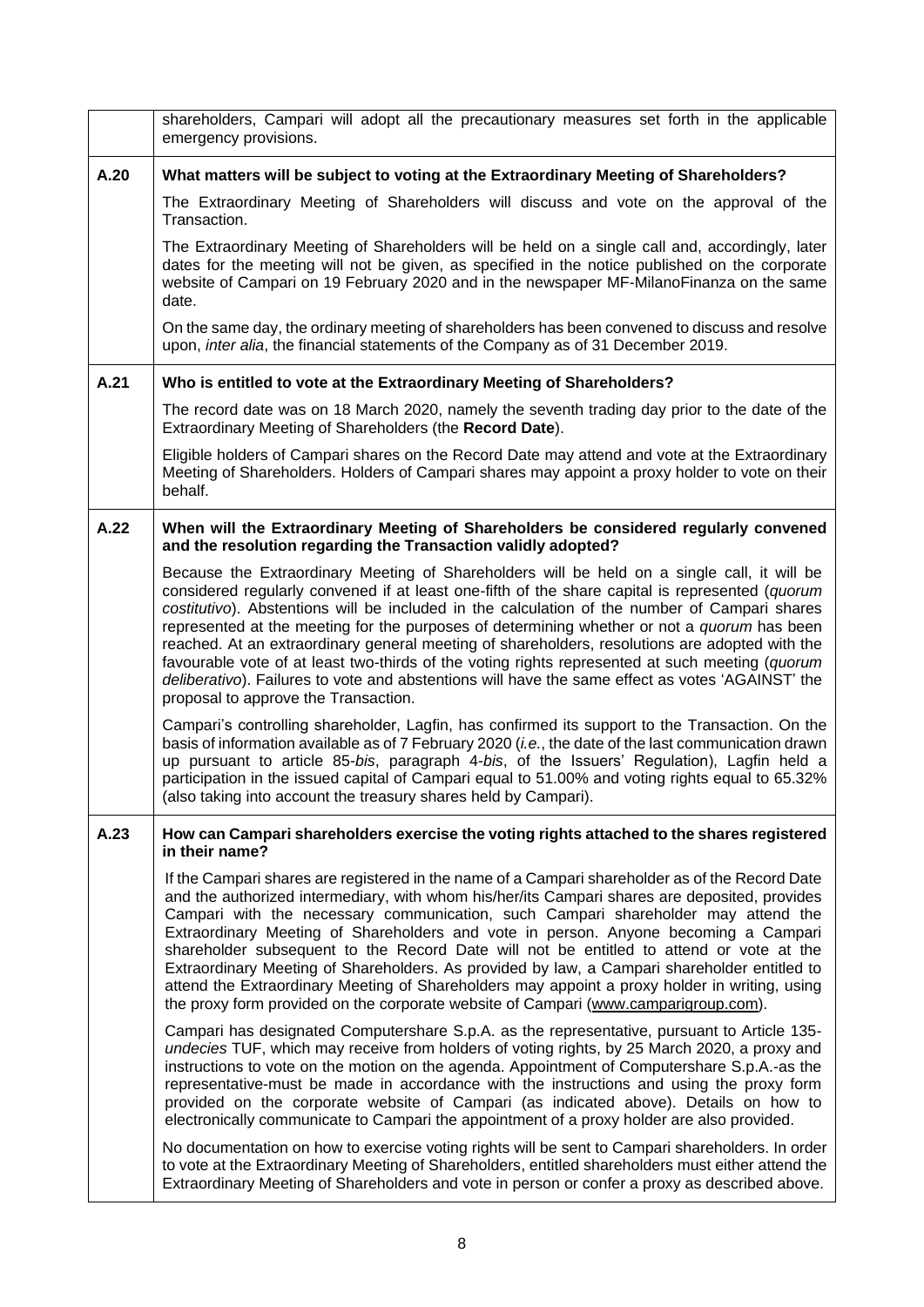| A.24 | May Campari shareholders change their voting instructions after conferring a proxy to<br>Computershare S.p.A. or revoke their proxies?                                                                                                                                                                                                                                                                                                                                                                                                                                                                                                                                                                                                                                 |
|------|------------------------------------------------------------------------------------------------------------------------------------------------------------------------------------------------------------------------------------------------------------------------------------------------------------------------------------------------------------------------------------------------------------------------------------------------------------------------------------------------------------------------------------------------------------------------------------------------------------------------------------------------------------------------------------------------------------------------------------------------------------------------|
|      | Pursuant to Article 135-undecies TUF, proxies and voting instructions to Computershare S.p.A.<br>may be revoked or changed up to and until two trading business days before the date of the<br>Extraordinary Meeting of Shareholders.                                                                                                                                                                                                                                                                                                                                                                                                                                                                                                                                  |
| A.25 | If Campari shares are held through a bank or a broker, will the bank or broker exercise the<br>voting rights attached to such shares?                                                                                                                                                                                                                                                                                                                                                                                                                                                                                                                                                                                                                                  |
|      | No. If Campari shares are held by a Campari shareholder through a bank or broker or a depositary,<br>the Campari shareholder is the sole owner of the voting rights. Such voting rights may be exercised<br>by instructing the depositary bank to transmit to Campari, through the intermediary participating in<br>the Monte Titoli system, the communication which certifies that the Campari shares are registered<br>in the name of the relevant Campari shareholder as of the Record Date for the Extraordinary<br>Meeting of Shareholders.                                                                                                                                                                                                                       |
| A.26 | How can Campari shareholders attend the Extraordinary Meeting of Shareholders in<br>person?                                                                                                                                                                                                                                                                                                                                                                                                                                                                                                                                                                                                                                                                            |
|      | The Extraordinary Meeting of Shareholders will be held on 27 March 2020 at 09:30 am (Central<br>European Time) at via Campari 23, in Sesto San Giovanni (Milan), Italy.                                                                                                                                                                                                                                                                                                                                                                                                                                                                                                                                                                                                |
|      | Campari shareholders, who are such on the date of 18 March 2020 (Record Date) and who wish<br>to attend the Extraordinary Meeting of Shareholders in person, must request the authorized<br>intermediary with whom their Campari shares are deposited to transmit to Campari the<br>communication certifying that the Campari shares are registered in their name as of the Record<br>Date.                                                                                                                                                                                                                                                                                                                                                                            |
| A.27 | Does the board of directors of Campari recommend the approval of the Transaction?                                                                                                                                                                                                                                                                                                                                                                                                                                                                                                                                                                                                                                                                                      |
|      | Yes.                                                                                                                                                                                                                                                                                                                                                                                                                                                                                                                                                                                                                                                                                                                                                                   |
|      |                                                                                                                                                                                                                                                                                                                                                                                                                                                                                                                                                                                                                                                                                                                                                                        |
|      | At the meeting held on 18 February 2020, the board of directors of Campari carefully considered<br>the proposed Transaction and determined that, taking into account the current circumstances, the<br>same is not only fair to, but also in the best interest of Campari and its shareholders.                                                                                                                                                                                                                                                                                                                                                                                                                                                                        |
|      | Accordingly, the board of directors of Campari approved the Transaction and recommended that<br>Campari shareholders vote in favour of the Transaction.                                                                                                                                                                                                                                                                                                                                                                                                                                                                                                                                                                                                                |
| A.28 | What are the potential negative consequences that Campari have considered regarding the<br>Transaction?                                                                                                                                                                                                                                                                                                                                                                                                                                                                                                                                                                                                                                                                |
|      | In evaluating the Transaction, the board of directors of Campari also considered potential negative<br>consequences and risks that may arise from the proposed Transaction, such as the fact that the<br>loyalty voting mechanism may discourage or make a change of control transaction more difficult.<br>However, taking into account that the current control structure already entails the non-<br>contestability of the Company and that the Special Voting Mechanism would only strengthen such<br>non-contestability in case of dilution following strategic acquisitions by means of equity-currency,<br>the board of directors of Campari concluded that the expected benefits of the Transaction outweigh<br>the potential negative consequences and risks. |
|      | As far as the risk related to the financial cash outflows that may be required in connection with the<br>exercise of the withdrawal right is concerned (also considering the material adverse change arising<br>from the Coronavirus epidemic), the New Extraordinary Meeting of Shareholders will have the right<br>to cancel the Transaction once the expected cash outflow deriving from the actual withdrawals will<br>be known (for further see Section F below).                                                                                                                                                                                                                                                                                                 |
| A.29 | Has the board of directors been assisted by any advisor in evaluating the Transaction?                                                                                                                                                                                                                                                                                                                                                                                                                                                                                                                                                                                                                                                                                 |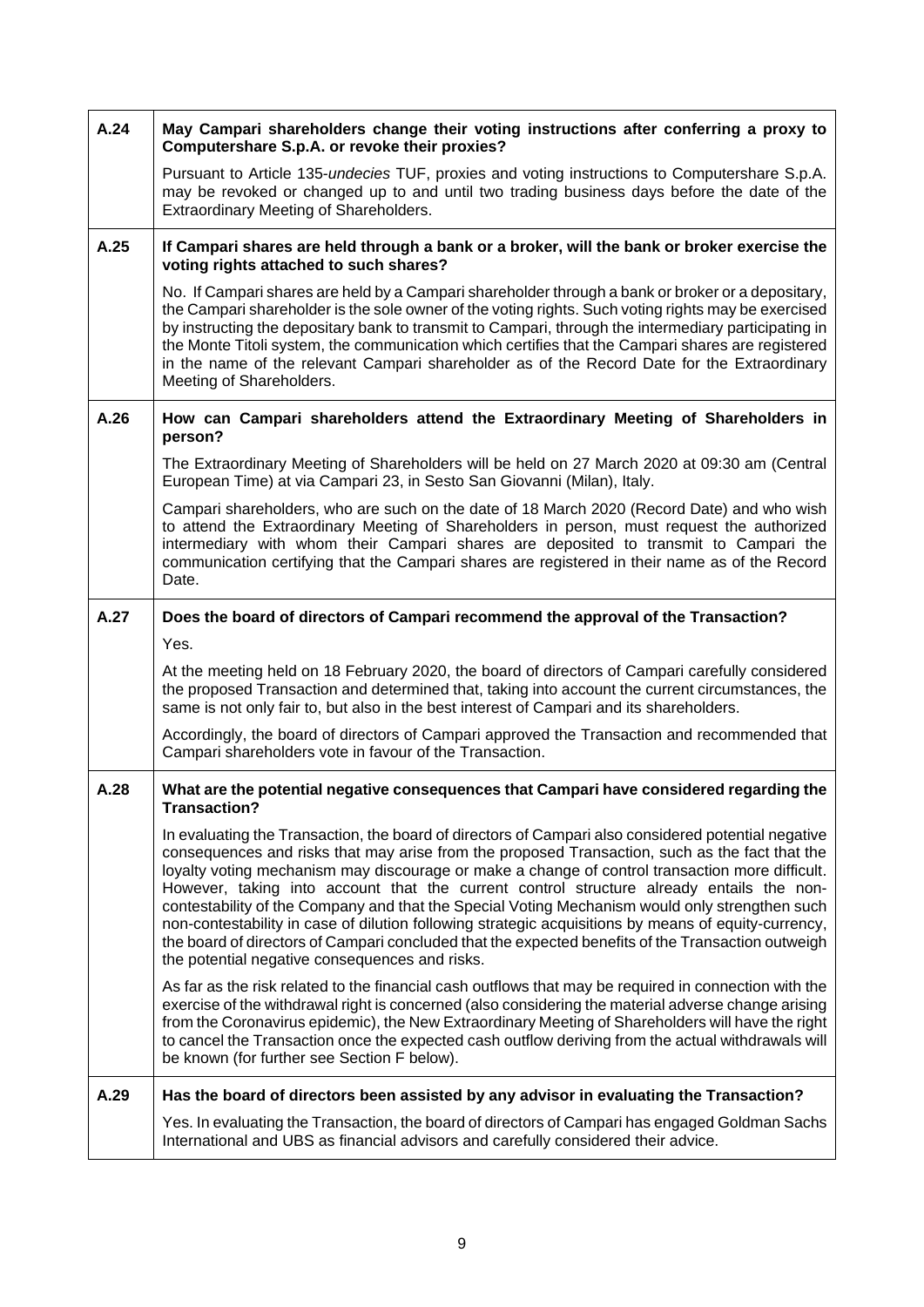|     | <b>B. PURPOSE</b>                                                                                                                                                                                                                                                                                                                                                                                                                                                                                                                                                                                                                                                                                                                       |
|-----|-----------------------------------------------------------------------------------------------------------------------------------------------------------------------------------------------------------------------------------------------------------------------------------------------------------------------------------------------------------------------------------------------------------------------------------------------------------------------------------------------------------------------------------------------------------------------------------------------------------------------------------------------------------------------------------------------------------------------------------------|
|     |                                                                                                                                                                                                                                                                                                                                                                                                                                                                                                                                                                                                                                                                                                                                         |
| B.1 | What are the principal reasons and expected benefits of the Transaction?                                                                                                                                                                                                                                                                                                                                                                                                                                                                                                                                                                                                                                                                |
|     | From a strategic standpoint, through the transfer of the registered office in the Netherlands and<br>the consequent introduction of an increased voting mechanism-enhanced compared to the current<br>increased voting mechanism already adopted by the Company (voto maggiorato)-Campari intends<br>to pursue the following objectives:                                                                                                                                                                                                                                                                                                                                                                                                |
|     | adopting a flexible share capital structure, in order to allow the Company, on the one hand,<br>(i)<br>to maintain and further strengthen a stable shareholder base and, on the other hand, to<br>combine such essential objective with the possibility of pursuing external growth<br>opportunities, such as acquisitions and/or strategic combinations to be accomplished, for<br>example, by means of issuance of new shares in favor of, and/or exchanges of shares<br>with, third parties. This would support Campari Group in the context of the ongoing<br>consolidation process taking place in the global spirits industry, where the Company has<br>had, and intends to continue to have, a leading role as an active player; |
|     | (ii) rewarding long-term shareholders more effectively and extensively. It is, indeed, believed<br>that a stable shareholder base is more capable of supporting long-term growth strategies.<br>This long-term commitment is considered key in today's global market of premium spirits,<br>where strong brands, built via long-term brand building strategies, are considered a key<br>source of competitive advantage in the long run;                                                                                                                                                                                                                                                                                                |
|     | (iii) benefitting from a highly recognized and appreciated corporate law framework by<br>international investors and market operators, so as to promote the global profile achieved<br>by Campari Group, while in the meantime preserving the identity and historic presence of<br>the Company in Italy.                                                                                                                                                                                                                                                                                                                                                                                                                                |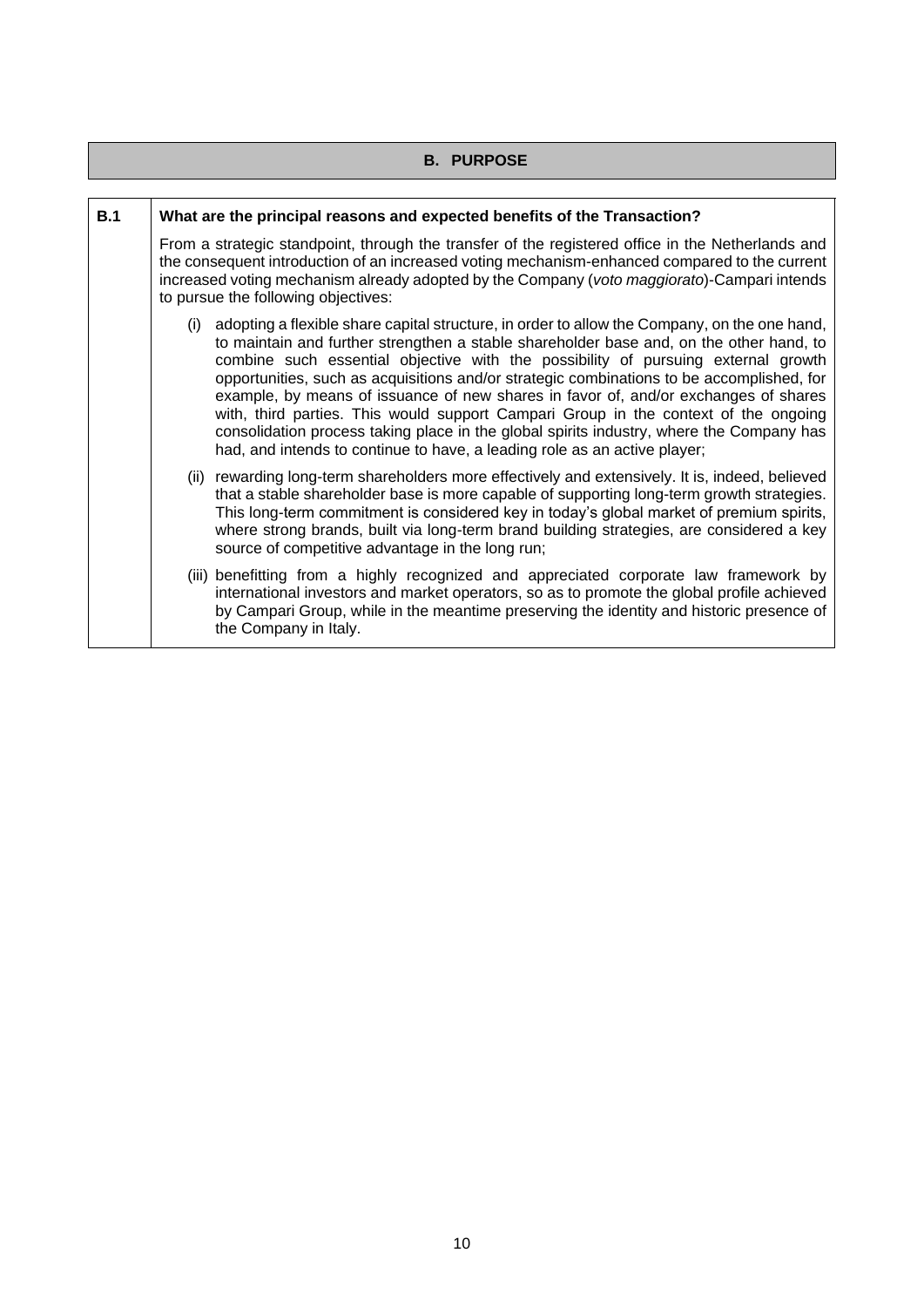## **C. COVID-19 RELATED EVENTS POTENTIALLY IMPACTING THE TRANSACTION**

| C.1 | Is the Coronavirus pandemic expected to affect the Transaction?                                                                                                                                                                                                                                                                                                                                                                                                                                                                                                                                                        |
|-----|------------------------------------------------------------------------------------------------------------------------------------------------------------------------------------------------------------------------------------------------------------------------------------------------------------------------------------------------------------------------------------------------------------------------------------------------------------------------------------------------------------------------------------------------------------------------------------------------------------------------|
|     | Despite the material adverse change arising from the Coronavirus pandemic, the board of<br>directors of Campari has confirmed its strong commitment to pursue the completion of the<br>Transaction.                                                                                                                                                                                                                                                                                                                                                                                                                    |
|     | Considering that such material adverse change could lead Campari shareholders to exercise their<br>withdrawal rights purely in order to take opportunistic advantage from the current market<br>conditions and the costliness of such withdrawals is likely to prove materially higher than<br>reasonably foreseeable, the board of directors of Campari has nonetheless determined that it is in<br>the best interest of the Company to give the shareholders the right to cancel the Transaction once<br>the expected cash outflow deriving from the actual withdrawals will be known.                               |
|     | To this purpose, the board of directors has resolved to convene by 30 June 2020 an extraordinary<br>shareholders' meeting pursuant to article 2437-bis, paragraph 3 of the Italian civil code (the New<br>Extraordinary Meeting of Shareholders) which provides that the withdrawals will cease to be of<br>any effect if the resolution of the extraordinary meeting of shareholders approving the Transaction<br>is revoked.                                                                                                                                                                                         |
|     | The Board of Directors has also recommended to its shareholders (to be convened on the New<br>Extraordinary Meeting of Shareholders) to revoke the resolution approving the Transaction (if any),<br>in the event that the withdrawn shares were not of a negligible amount. Under the current market<br>conditions, driving a significant discount in the current share price to the withdrawal price of $\epsilon$ 8.376,<br>an acceptable level of withdrawn shares is identified in c.3 million shares, which corresponds to a<br>number of shares substantially below the maximum amount payable of €150 million. |
| C.2 | What the New Extraordinary Meeting of Shareholders will resolve upon?                                                                                                                                                                                                                                                                                                                                                                                                                                                                                                                                                  |
|     | The New Extraordinary Meeting of Shareholders, in light of the actual amount of shares in respect<br>to which the withdrawal will have been exercised, will have the right to resolve upon the revocation<br>of the resolution of the extraordinary shareholders meeting approving the Transaction.                                                                                                                                                                                                                                                                                                                    |
|     | Pursuant to article 2437-bis, paragraph 3 of the Italian civil code, if the resolution of the<br>extraordinary shareholders meeting approving the Transaction is revoked, the Transaction will not<br>be implemented and the withdrawals will cease to be of any effect.                                                                                                                                                                                                                                                                                                                                               |
| C.3 | Should the Transaction be revoked by the New Extraordinary Meeting of Shareholders,<br>what will happen to Campari shares in relation to which the withdrawal right has been<br>exercised?                                                                                                                                                                                                                                                                                                                                                                                                                             |
|     | Should the Transaction be revoked by the New Extraordinary Meeting of Shareholders, no<br>payment will be made to the shares in relation to which the right of withdrawal has been exercised;<br>Campari will continue to be the property of the shareholders who exercised such right and will<br>continue to be listed on the Italian Stock Exchange.                                                                                                                                                                                                                                                                |
| C.4 | Should the Transaction be revoked would it be potentially proposed once again?                                                                                                                                                                                                                                                                                                                                                                                                                                                                                                                                         |
|     | Yes.                                                                                                                                                                                                                                                                                                                                                                                                                                                                                                                                                                                                                   |
|     | Campari believes that the Transaction constitutes one of the pillars of the long-term strategy of the<br>Group. The Company has no urgency to complete the Transaction since in the event that it cannot<br>be completed for any reason (including if the resolution approving the Transaction is revoked by<br>the New Extraordinary Meeting of Shareholders), it will be submitted to the shareholders' approval<br>once again as soon as the market and stock price conditions will stabilize and cease to be affected<br>by the current extraordinary circumstance.                                                |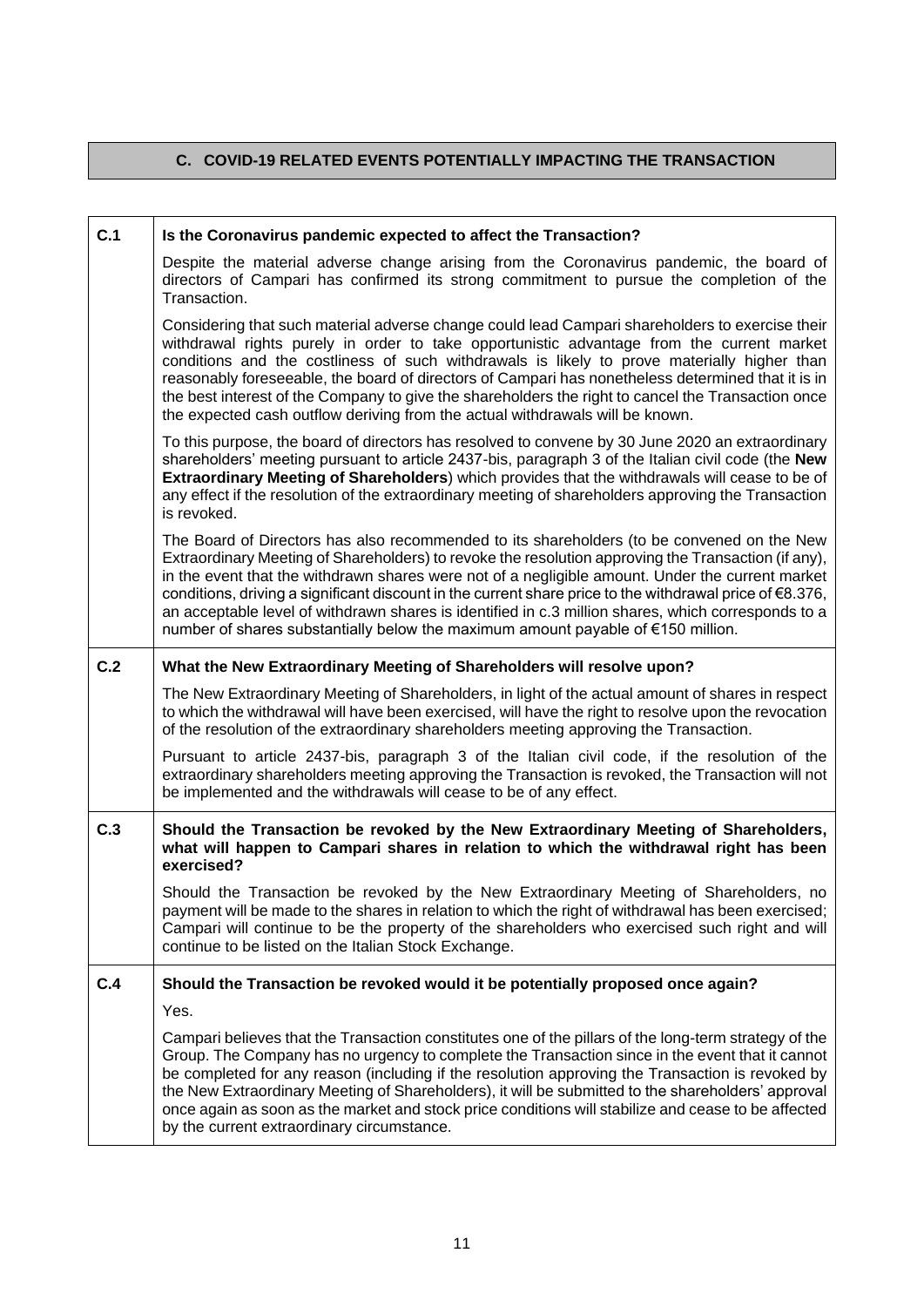| <b>D. WITHDRAWAL RIGHT</b> |                                                                                                                                                                                                                                                                                                                                                                                                                                                                                                                                                                                                                                                   |
|----------------------------|---------------------------------------------------------------------------------------------------------------------------------------------------------------------------------------------------------------------------------------------------------------------------------------------------------------------------------------------------------------------------------------------------------------------------------------------------------------------------------------------------------------------------------------------------------------------------------------------------------------------------------------------------|
| D.1                        | Are Campari shareholders entitled to exercise dissenters', appraisal, withdrawal or similar<br>rights?                                                                                                                                                                                                                                                                                                                                                                                                                                                                                                                                            |
|                            | Campari shareholders who do not participate to the adoption of the resolution on the Transaction<br>will be entitled to exercise their withdrawal right in accordance with Italian law given that, following<br>the Transaction, the Company will be organized and managed under the laws of a country other<br>than Italy (the Netherlands).                                                                                                                                                                                                                                                                                                     |
|                            | The liquidation price payable to Campari withdrawing shareholders will be equal to $€8.376$ per<br>each Campari share in relation to which the withdrawal right is exercised.                                                                                                                                                                                                                                                                                                                                                                                                                                                                     |
|                            | The shares with respect to which withdrawal rights have been exercised will be offered by Campari<br>to its existing shareholders and subsequently, if any such shares remain unsold, they may be offered<br>to third parties; potential outstanding and unsold shares shall be acquired by the Company at the<br>liquidation price. The above offer and sale procedure, as well as any payment of the liquidation price<br>to withdrawing shareholders, will be conditional upon completion of the Transaction.                                                                                                                                  |
|                            | Campari shareholders who have exercised their withdrawal rights may not sell or otherwise dispose<br>of any of the shares for which the withdrawal rights have been exercised.                                                                                                                                                                                                                                                                                                                                                                                                                                                                    |
| D.2                        | What are the requirements for Campari shareholders to be complied with in order to<br>withdraw?                                                                                                                                                                                                                                                                                                                                                                                                                                                                                                                                                   |
|                            | To be eligible to exercise the right of withdrawal, holders of Campari shares (i) do not have to<br>participate in the adoption of the resolution on the Transaction, and (ii) on the date of the<br>communication of exercise of the withdrawal right, shall hold the shares in relation to which they<br>intend to exercise their withdrawal right.                                                                                                                                                                                                                                                                                             |
|                            | Please note that, upon transmission of the communication of exercise of the withdrawal right, the<br>relevant shares will be blocked and, pursuant to a mandatory provision of law, cannot be sold.                                                                                                                                                                                                                                                                                                                                                                                                                                               |
| D.3                        | What actions must Campari shareholders take to exercise their withdrawal right?                                                                                                                                                                                                                                                                                                                                                                                                                                                                                                                                                                   |
|                            | Eligible shareholders can exercise their withdrawal right, in relation to some or all of their shares,<br>by sending a declaration via registered mail-or other means which allow for the tracking of the<br>dispatch (included certified emails)-to the registered office of Campari, attention of the Corporate<br>Secretary, no later than 15 days following registration with the Companies' Register of Milan of the<br>minutes of the Extraordinary Meeting of Shareholders approving the Transaction. Notice of the<br>registration will be published in a daily newspaper and on the Campari corporate website<br>(www.camparigroup.com). |
|                            | The declaration must provide: (i) personal details of the withdrawing shareholder, including tax code;<br>(ii) contact details for the withdrawing shareholder-including telephone number and, where possible,<br>e-mail address-for communications related to the procedure; (iii) the number of shares in relation to<br>which the withdrawal right is being exercised.                                                                                                                                                                                                                                                                         |
|                            | The declaration must also provide details of the intermediary with which the shares are deposited,<br>together with a statement from the withdrawing shareholder declaring that the shares are free and<br>clean of pledges and other encumbrances.                                                                                                                                                                                                                                                                                                                                                                                               |
|                            | The withdrawing shareholder must also instruct the intermediary to send the appropriate<br>communication to Campari attesting that the withdrawing shareholder was the holder of the shares<br>prior to the shareholders' meeting at which the resolution triggering the withdrawal right was<br>approved.                                                                                                                                                                                                                                                                                                                                        |
|                            | All information for Campari shareholders regarding the withdrawal process will be made available<br>by means of the publication of a notice.                                                                                                                                                                                                                                                                                                                                                                                                                                                                                                      |
| D.4                        | How was the withdrawal price due to Campari shareholders determined?                                                                                                                                                                                                                                                                                                                                                                                                                                                                                                                                                                              |
|                            | Pursuant to Article 2437-ter of the Italian civil code, the liquidation price (equal to $€8.376$ per<br>Campari share) has been determined by referring to the arithmetic average of the daily closing<br>prices of Campari shares during the six-month period prior to the date of publication of the notice                                                                                                                                                                                                                                                                                                                                     |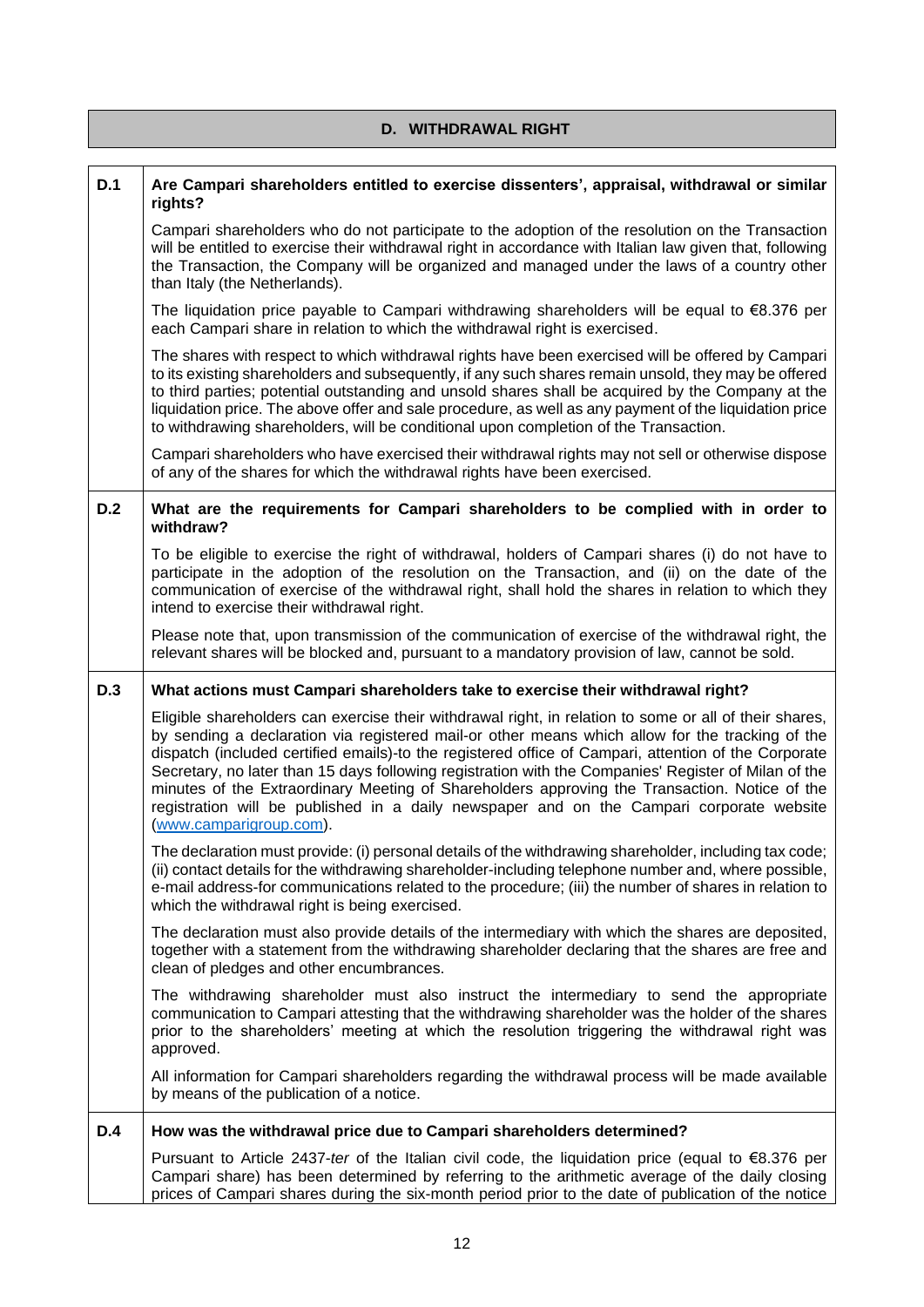|            | for convening the Extraordinary Meeting of Shareholders (the notice was published on 19 February<br>2020).                                                                                                                                                                                                                                                                                                                                 |
|------------|--------------------------------------------------------------------------------------------------------------------------------------------------------------------------------------------------------------------------------------------------------------------------------------------------------------------------------------------------------------------------------------------------------------------------------------------|
| D.5        | When will the withdrawal price be paid?                                                                                                                                                                                                                                                                                                                                                                                                    |
|            | Subject to the Transaction becoming effective (and provided that the New Extraordinary Meeting of<br>Shareholders has not revoked the Transaction, thus inhibiting the payment of the withdrawal price<br>to the withdrawing shareholders), the withdrawal price will be paid to the Campari withdrawing<br>shareholders after the effective date of the Transaction in accordance with the Italian applicable<br>laws and regulations.    |
| D.6        | Will Campari shareholders be entitled to sell their shares following the exercise of their<br>withdrawal right?                                                                                                                                                                                                                                                                                                                            |
|            | No, because following the exercise of the right of withdrawal the shares will be blocked and,<br>pursuant to a mandatory provision of law, cannot be sold prior to completion of the withdrawal<br>procedure.                                                                                                                                                                                                                              |
|            | In particular, the shares in relation to which the withdrawal right has been exercised will be blocked<br>from the withdrawal exercise and up to the New Extraordinary Meeting of Shareholders convened<br>by 30 June 2020 (in case the Transaction is cancelled by the New Extraordinary Meeting of<br>Shareholders) or for a period of 180 days (in case the Transaction is not cancelled and the<br>withdrawal procedure is completed). |
| D.7        | Should the Transaction not become effective, what will happen to Campari shares in relation<br>to which the withdrawal right has been exercised? Will Campari shareholders lose their<br>shares in any event?                                                                                                                                                                                                                              |
|            | Should the Transaction not become effective, the shares in relation to which the right of withdrawal<br>has been exercised will continue to be the property of the shareholders who exercised such right;<br>no payment will be made to such shareholders and Campari shares will continue to be listed on the<br>Italian Stock Exchange.                                                                                                  |
| <b>D.8</b> | Will holders of Campari shares be entitled to exercise their withdrawal right if they become<br>shareholders of Campari after the Record Date?                                                                                                                                                                                                                                                                                             |
|            | Pursuant to Italian applicable law, as far as the exercise of the withdrawal right is concerned, a<br>shareholder whose shares are registered after the Record Date and prior to the beginning of the<br>relevant shareholders' meeting is considered as not participating in the adoption of the relevant<br>resolution.                                                                                                                  |
|            | Therefore, a person becoming a Campari shareholder after the Record Date (i.e. after 18 March<br>2020) but prior to the beginning of the Extraordinary Meeting of Shareholders (convened on 27<br>March 2020 at 09:30am)-will be entitled to exercise its withdrawal right in relation to the Transaction,<br>but will not be entitled to vote.                                                                                            |
| <b>D.9</b> | Will Campari shareholders who have exercised their withdrawal right be entitled to receive<br>Special Voting Shares (as defined below)?                                                                                                                                                                                                                                                                                                    |
|            | Campari shareholders who will have exercised their withdrawal rights will neither receive Campari<br>ordinary shares nor, consequently, Special Voting Shares (as defined below), for the shares in<br>relation to which such shareholders have exercised their withdrawal rights.                                                                                                                                                         |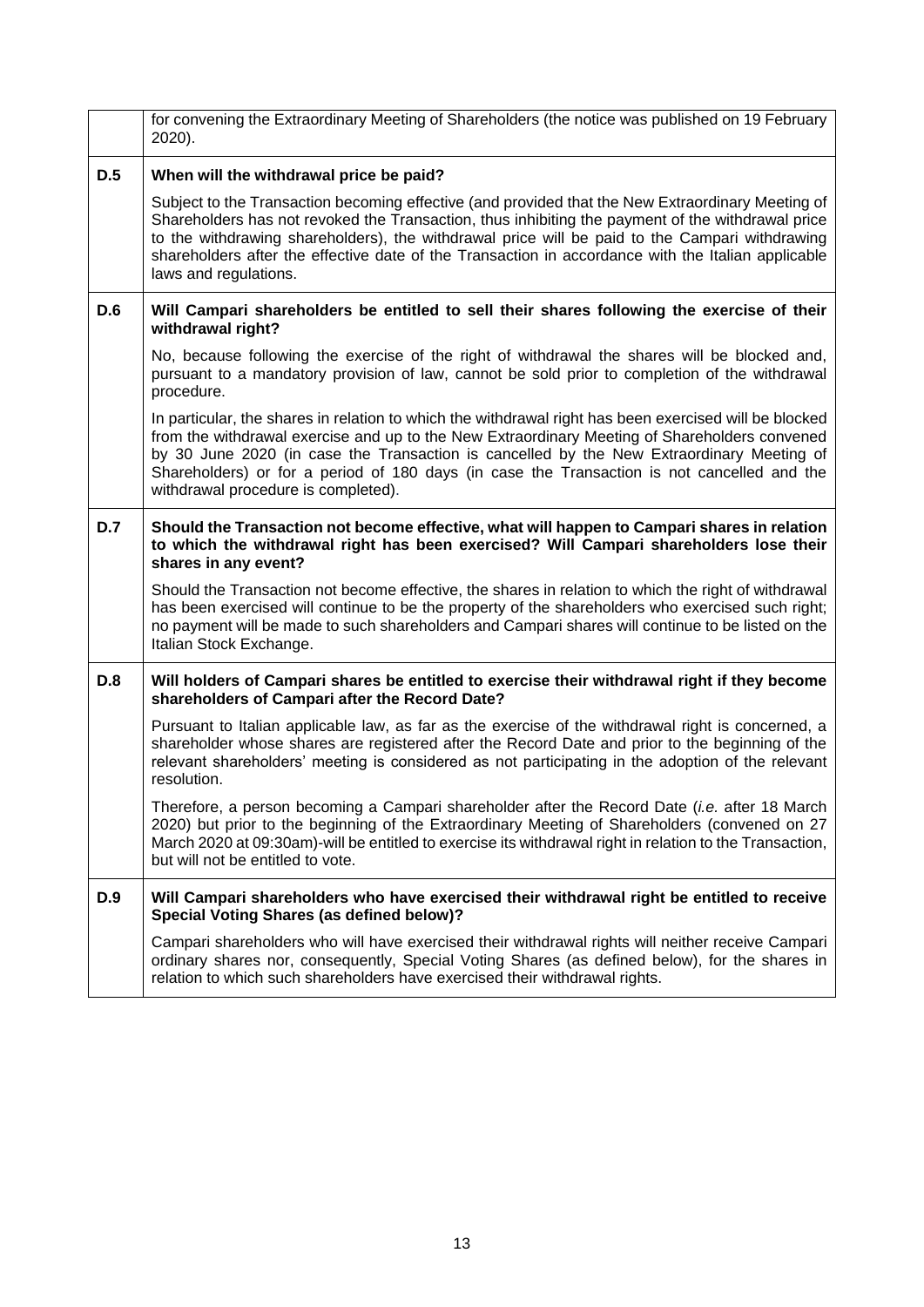## **E. SPECIAL VOTING SHARES**

| E.1 | What is the purpose of the Special Voting Mechanism?                                                                                                                                                                                                                                                                                                                                                                                                                                                                                                                                                                                                                                                                                                                                                                                                                                                           |  |  |
|-----|----------------------------------------------------------------------------------------------------------------------------------------------------------------------------------------------------------------------------------------------------------------------------------------------------------------------------------------------------------------------------------------------------------------------------------------------------------------------------------------------------------------------------------------------------------------------------------------------------------------------------------------------------------------------------------------------------------------------------------------------------------------------------------------------------------------------------------------------------------------------------------------------------------------|--|--|
|     | The purpose of the special voting mechanism (the <b>Special Voting Mechanism</b> ) is to foster the<br>development and continued involvement of a core base of long-term shareholders in a manner that<br>reinforces the Group's stability.                                                                                                                                                                                                                                                                                                                                                                                                                                                                                                                                                                                                                                                                    |  |  |
|     | The purpose of the Special Voting Mechanism is, therefore, to reward long-term ownership of<br>Campari ordinary shares and to promote stability of the Company's shareholders-base by<br>confirming and strengthening the increased voting rights mechanism (voto maggiorato) adopted by<br>the Company in January 2015 pursuant to article 127-quinquies of the TUF, through the assignment<br>of Special Voting Shares (as defined below) to which multiple voting rights are attached in addition<br>to the one granted by each Campari ordinary share.                                                                                                                                                                                                                                                                                                                                                     |  |  |
|     | The Special Voting Mechanism is designed to function in a similar way to those adopted by several<br>listed companies which have been redomiciled in the Netherlands (e.g., CNH Industrial, Exor, FCA-<br>Fiat Chrysler Automobiles and Ferrari) and other Dutch companies and is, also, in line with a widely<br>adopted international practice.                                                                                                                                                                                                                                                                                                                                                                                                                                                                                                                                                              |  |  |
|     | Campari has greatly benefited from the support of its long-term shareholders and the Special Voting<br>Mechanism will enable such support to continue in the future without hindering the ability to pursue<br>external growth opportunities.                                                                                                                                                                                                                                                                                                                                                                                                                                                                                                                                                                                                                                                                  |  |  |
| E.2 | What are the main differences between the Special Voting Mechanism and the increased<br>voting right mechanism (voto maggiorato), currently in force?                                                                                                                                                                                                                                                                                                                                                                                                                                                                                                                                                                                                                                                                                                                                                          |  |  |
|     | Pursuant to the increased voting rights mechanism (voto maggiorato), which the Company<br>adopted in 2015, each Campari ordinary share may carry entitlement to 2 voting rights.<br>Pursuant to the Special Voting Mechanism, instead, each Campari ordinary share would<br>carry entitlement to 1 voting right and eligible shareholders would receive additional shares<br>(the Special Voting Shares, as defined below) which will carry entitlement to additional<br>voting rights.                                                                                                                                                                                                                                                                                                                                                                                                                        |  |  |
|     | Pursuant to Italian law, the increased voting rights mechanism (voto maggiorato) entails the<br>$\overline{\phantom{0}}$<br>assignment of a maximum of 2 voting rights per share, conditional upon uninterrupted<br>holding of shares for at least 24 months. Pursuant to the Special Voting Mechanism,<br>instead, eligible shareholders would be first (namely (i) immediately upon effectiveness of<br>the Transaction, or (ii) after 2 years of uninterrupted holding of Campari ordinary shares,<br>subject to the exceptions described below) entitled to an aggregate of 2 voting rights per<br>each Campari ordinary share held; subsequently, after further 3 years, they would be<br>entitled to an aggregate of 5 voting rights per each Campari ordinary share held; after further<br>5 years, they would be entitled to an aggregate of 10 voting rights per each Campari<br>ordinary share held. |  |  |
|     | Pursuant to Italian law, loyalty shares do not represent a special class of shares; on the<br>contrary, pursuant to Dutch law, Special Voting Shares (as defined below) represent a<br>special class of shares.                                                                                                                                                                                                                                                                                                                                                                                                                                                                                                                                                                                                                                                                                                |  |  |
| E.3 | What is the structure of the Special Voting Mechanism?                                                                                                                                                                                                                                                                                                                                                                                                                                                                                                                                                                                                                                                                                                                                                                                                                                                         |  |  |
|     | Entitlement to 2 voting rights, on a continuous basis with the increased voting mechanism<br>(a)<br>under article 127-quinquies of the TUF. The assignment of Special Voting Shares A                                                                                                                                                                                                                                                                                                                                                                                                                                                                                                                                                                                                                                                                                                                          |  |  |
|     | (i)<br>Initial Assignment: consistently with the provisions of the articles of association<br>currently in force, shareholders of Campari who, as of the effective date of the<br>Transaction, are holders of the increased voting rights benefit pursuant to article 127-<br>quinquies of the TUF will continue to be entitled to 2 voting rights for each Campari<br>ordinary share held and, to such end, will be entitled to receive one special voting share<br>A granting 1 voting right each (the Special Voting Shares A), provided that they have<br>made a request in such regard. The shareholders who make such request are<br>hereinafter referred to as the Initial Electing Shareholders. No later than 30 days<br>following the effective date of the Transaction (the Date of Initial SVS A Assignment),                                                                                      |  |  |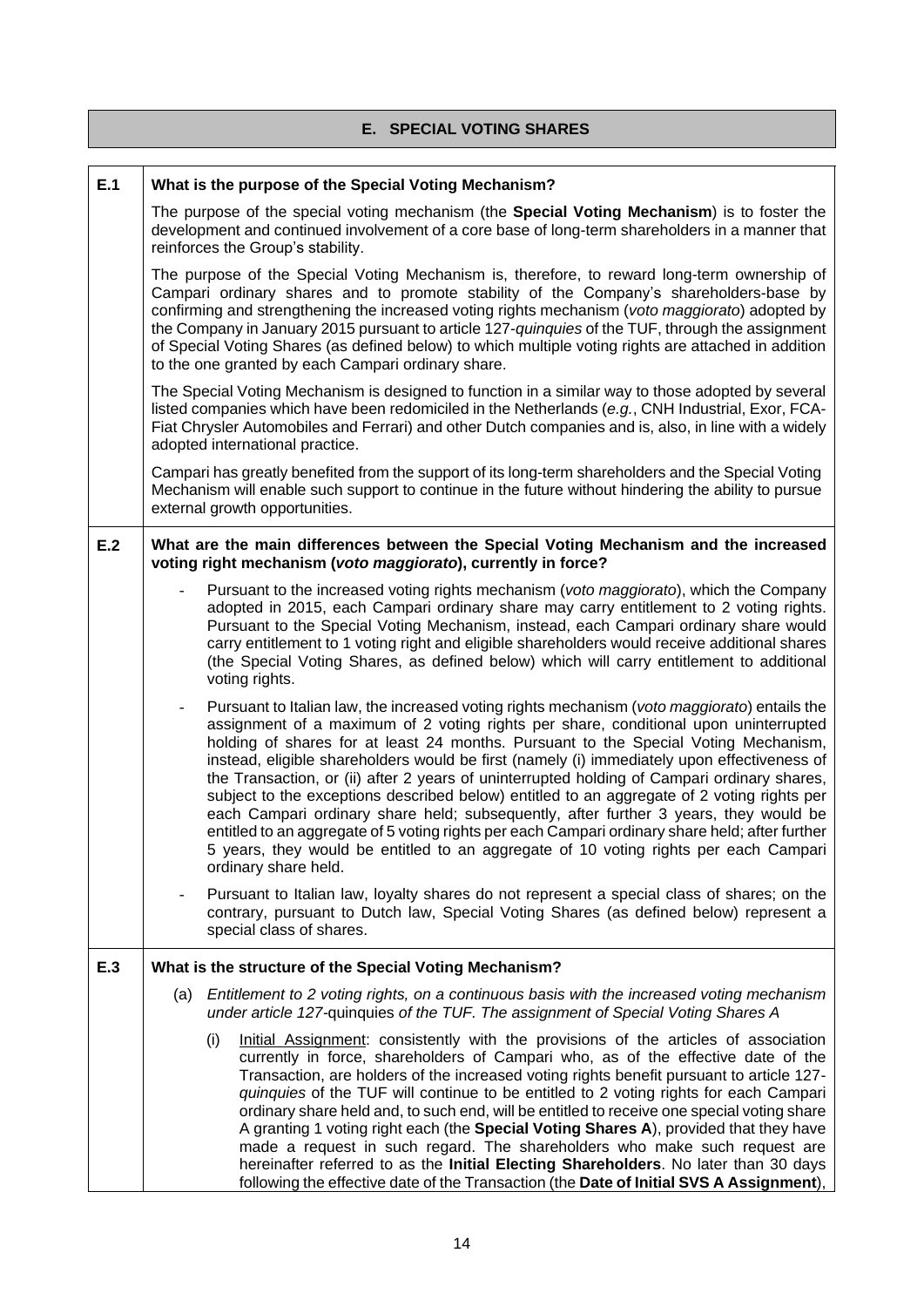|     |                                                                                                                                                                                                        | such Special Voting Shares A will be assigned to Initial Electing Shareholders.                                                                                                                                                                                                                                                                                                                                                                                                                                                                                                                                                                                                                                                                                                                                                                                         |
|-----|--------------------------------------------------------------------------------------------------------------------------------------------------------------------------------------------------------|-------------------------------------------------------------------------------------------------------------------------------------------------------------------------------------------------------------------------------------------------------------------------------------------------------------------------------------------------------------------------------------------------------------------------------------------------------------------------------------------------------------------------------------------------------------------------------------------------------------------------------------------------------------------------------------------------------------------------------------------------------------------------------------------------------------------------------------------------------------------------|
|     |                                                                                                                                                                                                        | Subsequent Assignment: shareholders of Campari who, as of the effective date of the<br>(i)<br>Transaction are not holders of the increased voting rights benefit pursuant to article<br>127-quinquies of the TUF, will be entitled to have 2 voting rights for each Campari<br>ordinary share held for an uninterrupted period of two years, as well as of continuous<br>registration of the ordinary shares in a loyalty register. To such end, Campari will issue<br>Special Voting Shares A. Upon the expiry of two years from the date of registration of<br>the ordinary shares in the Loyalty Register (the Date of Subsequent SVS A<br>Assignment), such Special Voting Shares A will be assigned to entitled shareholders<br>of Campari.                                                                                                                        |
|     |                                                                                                                                                                                                        | Consistently with the provisions of the articles of association currently in force,<br>shareholders will have the right to carry over any previous period of registration in the<br>special register established pursuant to article 127-quinquies, paragraph 2, of the TUF<br>for the purpose of calculating two years period of uninterrupted holding of Campari<br>ordinary shares (and therefore, by way of example, shareholders registered in the<br>special register for 12 months prior to the effectiveness of the Transaction will be<br>entitled to the assignment of Special Voting Shares A upon the expiry of additional 12<br>months rather than 24 months of uninterrupted holding of the ordinary shares, and of<br>their continuous registration in the loyalty register, provided that such entitled<br>shareholders make a request in such regard). |
|     |                                                                                                                                                                                                        | (b) Entitlement to 5 voting rights. Assignment of Special Voting Shares B                                                                                                                                                                                                                                                                                                                                                                                                                                                                                                                                                                                                                                                                                                                                                                                               |
|     |                                                                                                                                                                                                        | After holding Special Voting Shares A for an uninterrupted period of three years (as well as<br>uninterrupted registration in the loyalty register of the ordinary shares to which such Special<br>Voting Shares A are associated), the relevant holders will be entitled to have 5 voting rights<br>for each ordinary share held. To such end, each Special Voting Share A held will be<br>converted into a special voting share B granting 4 voting rights (the Special Voting Shares<br><b>B</b> ).                                                                                                                                                                                                                                                                                                                                                                  |
|     | (c)                                                                                                                                                                                                    | Entitlement to 10 voting rights. Assignment of Special Voting Shares C                                                                                                                                                                                                                                                                                                                                                                                                                                                                                                                                                                                                                                                                                                                                                                                                  |
|     |                                                                                                                                                                                                        | After holding Special Voting Shares B for an uninterrupted period of five years (as well as<br>uninterrupted registration in the Loyalty Register of the ordinary shares to which such<br>Special Voting Shares B are associated), the relevant holders will be entitled to have 10<br>voting rights for each ordinary share held. To such end, each Special B Voting Share held<br>will be converted into a special voting share C granting 9 voting rights (the Special Voting<br>Shares C).                                                                                                                                                                                                                                                                                                                                                                          |
|     |                                                                                                                                                                                                        | Special Voting Shares A, Special Voting Shares B and Special Voting Shares C are hereinafter<br>referred to as Special Voting Shares.                                                                                                                                                                                                                                                                                                                                                                                                                                                                                                                                                                                                                                                                                                                                   |
|     |                                                                                                                                                                                                        | Special Voting Shares will not be tradeable and will have only minimal economic entitlements.                                                                                                                                                                                                                                                                                                                                                                                                                                                                                                                                                                                                                                                                                                                                                                           |
| E.4 | Do Campari shareholders who benefit from increased voting rights under Italian law (i.e.,<br>Initial Electing Shareholders) have the right to elect to participate to the Special Voting<br>Mechanism? |                                                                                                                                                                                                                                                                                                                                                                                                                                                                                                                                                                                                                                                                                                                                                                                                                                                                         |
|     |                                                                                                                                                                                                        | Yes. Campari shareholders who already benefit from increased voting rights under Italian law (i.e.,<br>Initial Electing Shareholders) will automatically participate to the Special Voting Mechanism, having<br>the right to elect to receive Special Voting Shares A on the Date of Initial SVS A Assignment to the<br>extent they follow the procedure described in the terms and conditions for the initial allocation of<br>Special Voting Shares A, made available on Campari website.                                                                                                                                                                                                                                                                                                                                                                             |
| E.5 | Mechanism?                                                                                                                                                                                             | Do Campari shareholders who do not benefit from increased voting rights under Italian law,<br>but have their shares registered in the special register established pursuant to article 127-<br>quinquies, paragraph 2, of the TUF, have the right to elect to participate to the Special Voting                                                                                                                                                                                                                                                                                                                                                                                                                                                                                                                                                                         |
|     |                                                                                                                                                                                                        | Yes. Campari shareholders who do not benefit from increased voting rights under Italian law, but<br>have their shares registered in the special register established pursuant to article 127-quinquies,<br>paragraph 2, of the TUF, will automatically participate to the Special Voting Mechanism, having the<br>right to elect to receive Special Voting Shares A on the Date of Subsequent SVS A Assignment to<br>the extent they transmit to their respective intermediary the registration confirmation form made                                                                                                                                                                                                                                                                                                                                                  |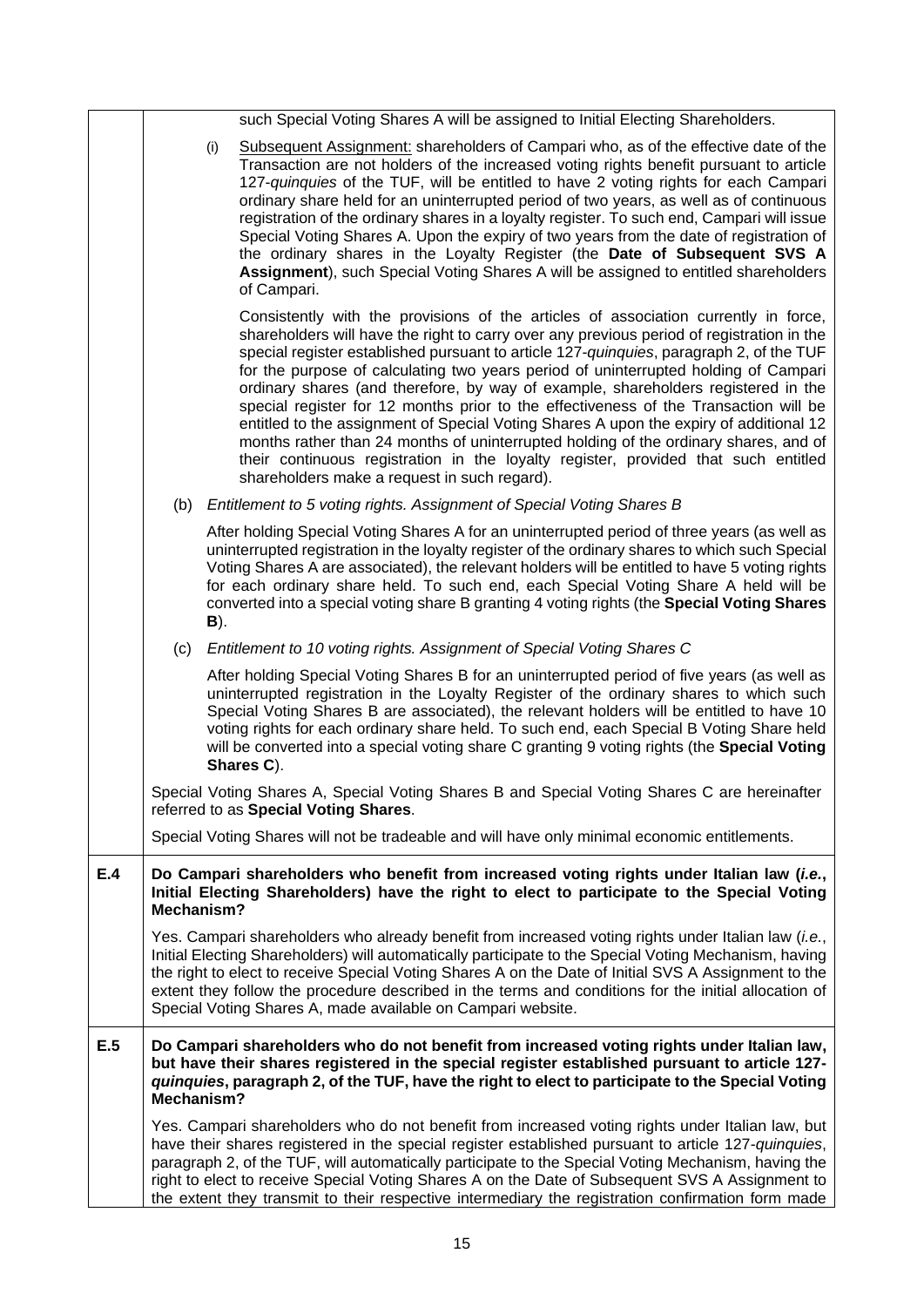|     | available on the corporate website of the Company (the Registration Confirmation Form), duly<br>filled in and signed, within 20 calendar days as from the effective date of the Transaction.                                                                                                                                                                                                                                                                                                                                                                                                                                                  |  |
|-----|-----------------------------------------------------------------------------------------------------------------------------------------------------------------------------------------------------------------------------------------------------------------------------------------------------------------------------------------------------------------------------------------------------------------------------------------------------------------------------------------------------------------------------------------------------------------------------------------------------------------------------------------------|--|
|     | Please note that, in this particular case, the calculation of the two years of uninterrupted holding of<br>the Campari ordinary shares will take into account the previous period of registration in the special<br>register established pursuant to article 127-quinquies, paragraph 2, of the TUF: therefore, by way<br>of example, the shareholders registered in the special register for 12 months prior to the<br>effectiveness of the Transaction, will be entitled to the assignment of Special Voting Shares A upon<br>the expiry of additional 12 months-rather than 24-of uninterrupted holding of the Campari ordinary<br>shares. |  |
| E.6 | Do Campari shareholders who do not benefit from increased voting rights under Italian law<br>and do not have their shares registered in the special register established pursuant to article<br>127-quinquies, paragraph 2, of the TUF have the right to elect to participate to the Special<br><b>Voting Mechanism?</b>                                                                                                                                                                                                                                                                                                                      |  |
|     | Yes. Campari shareholders who do not benefit from increased voting rights under Italian law and<br>do not have their shares registered in the special register established pursuant to article 127-<br>quinquies, paragraph 2, of the TUF may elect to participate to the Special Voting Mechanism in<br>order to receive Special Voting Shares A on the Date of Subsequent SVS A Assignment by sending,<br>through their respective depository intermediaries, a request form made available on Campari's<br>website, duly filled in and signed.                                                                                             |  |
| E.7 | How can Initial Electing Shareholders elect to participate to the Special Voting Mechanism<br>on the Date of Initial SVS A Assignment?                                                                                                                                                                                                                                                                                                                                                                                                                                                                                                        |  |
|     | Initial Electing Shareholders who wish to receive Special Voting Shares A on the Date of Initial SVS<br>A Assignment will have to:                                                                                                                                                                                                                                                                                                                                                                                                                                                                                                            |  |
|     | (i)<br>transmit the assignment form (the Initial Election Form) made available on Campari's<br>website (www.camparigroup.com), duly filled in and signed, to their respective<br>intermediary within 20 days of the effective date of the Transaction. The intermediary will<br>send the Initial Election Form to Campari, duly filled in and signed by the requesting<br>shareholders; and                                                                                                                                                                                                                                                   |  |
|     | continue to hold, from the effective date of the Transaction until the Date of Initial SVS<br>(ii)<br>A Assignment, the Campari ordinary shares in relation to which the assignment of the<br>Special Voting Shares A shall have been requested.                                                                                                                                                                                                                                                                                                                                                                                              |  |
|     | After the effective date of the Transaction, such Campari ordinary shares will be automatically<br>registered in a separate register held by the Company (the Loyalty Register) and will become initial<br>electing ordinary shares (the Initial Electing Ordinary Shares).                                                                                                                                                                                                                                                                                                                                                                   |  |
|     | No later than thirty calendar days following the effective date of the Transaction, such shares will<br>become qualifying ordinary shares (the Qualifying Ordinary Shares) and the holder thereof will<br>receive one Special Voting Share A per each Qualifying Ordinary Share held.                                                                                                                                                                                                                                                                                                                                                         |  |
|     | For further details on the initial allocation procedure, please see the Terms and Conditions for<br>Special Voting Shares and Terms and Conditions for Initial Allocation of Special Voting Shares A<br>(both available on the corporate website of Campari).                                                                                                                                                                                                                                                                                                                                                                                 |  |
| E.8 | How can shareholders (other than Initial Electing Shareholders) elect to participate to the<br>Special Voting Mechanism on the Date of Subsequent SVS A Assignment?                                                                                                                                                                                                                                                                                                                                                                                                                                                                           |  |
|     | Following the effectiveness of the Transaction, the shareholders of Campari who wish to receive<br>Special Voting Shares A shall request Campari to register (in whole or in part) their ordinary shares<br>in the Loyalty Register by sending, through their respective depository intermediaries, a request<br>form (the Election Form) made available on Campari's website, duly completed.                                                                                                                                                                                                                                                |  |
|     | The holding of the ordinary shares as of the date of transmission of the Election Form to the<br>depository intermediary shall be certified by such intermediary.                                                                                                                                                                                                                                                                                                                                                                                                                                                                             |  |
|     | Upon registration in the Loyalty Register, such shares will become electing ordinary shares (the<br>Electing Ordinary Shares). After two years from the date of registration in the Loyalty Register<br>(i.e., on the Date of Subsequent SVS A Assignment), such shares will become Qualifying Ordinary                                                                                                                                                                                                                                                                                                                                       |  |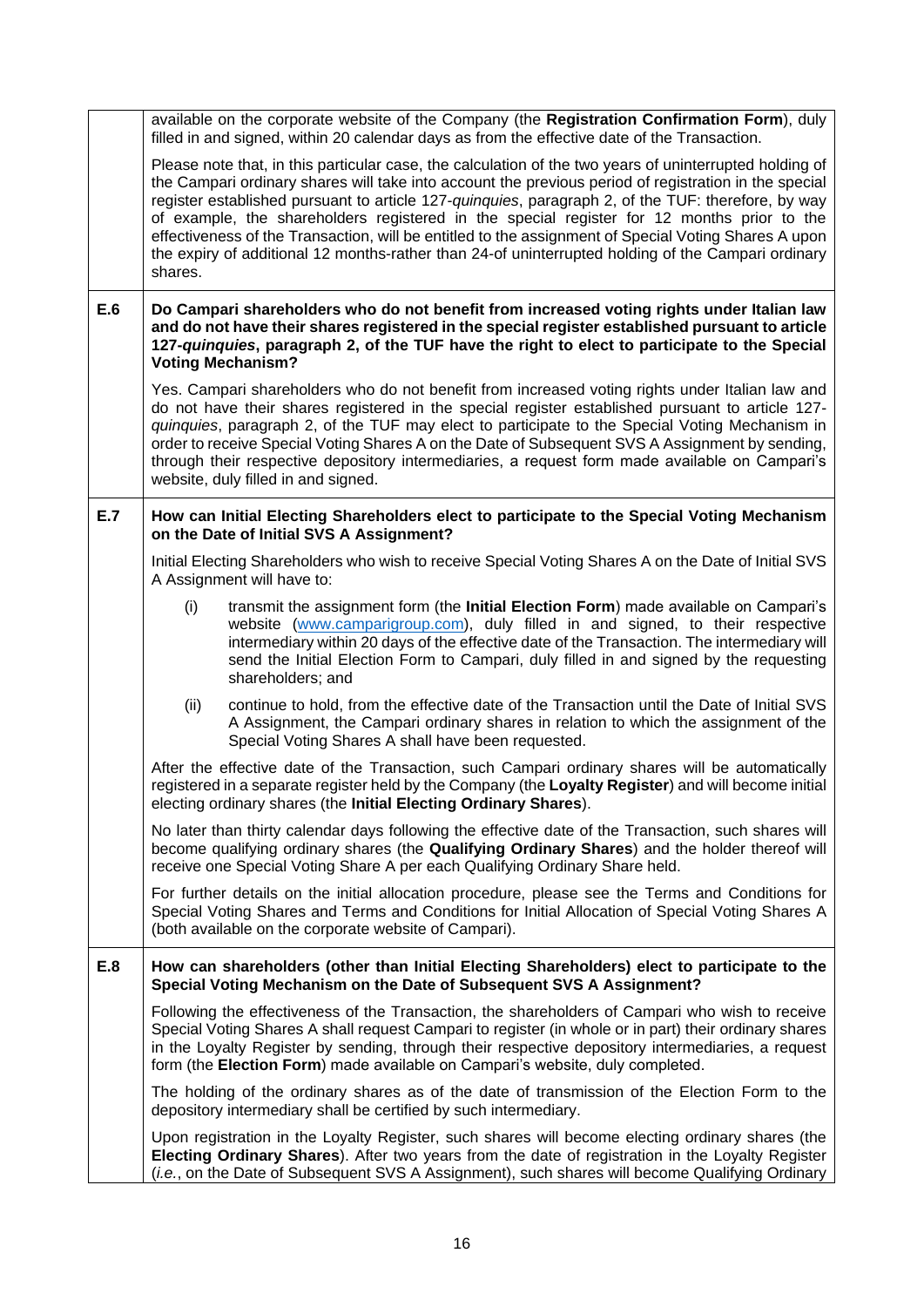|      | Shares and the holder thereof will receive one Special Voting Share A per each Qualifying Ordinary<br>Share held.                                                                                                                                                                                                                                                                                                                                                                                                                                                                                                |  |  |
|------|------------------------------------------------------------------------------------------------------------------------------------------------------------------------------------------------------------------------------------------------------------------------------------------------------------------------------------------------------------------------------------------------------------------------------------------------------------------------------------------------------------------------------------------------------------------------------------------------------------------|--|--|
|      | Please note that the calculation of the two years of uninterrupted holding of the Campari ordinary<br>shares will take into account the previous period of registration in the special register established<br>pursuant to article 127-quinquies, paragraph 2, of the TUF: therefore, by way of example, the<br>shareholders registered in the special register for 12 months prior to the effectiveness of the<br>Transaction, will be entitled to the assignment of Special Voting Shares A upon the expiry of<br>additional 12 months-rather than 24-of uninterrupted holding of the Campari ordinary shares. |  |  |
| E.9  | If shareholders timely elect to receive Special Voting Shares A on the Date of Initial SVS A<br>Assignment or on the Date of Subsequent SVS A Assignment (as the case may be), may they<br>then sell their Campari shares in relation to which they have elected to receive Special Voting<br><b>Shares A?</b>                                                                                                                                                                                                                                                                                                   |  |  |
|      | Yes.                                                                                                                                                                                                                                                                                                                                                                                                                                                                                                                                                                                                             |  |  |
|      | Please note that, as a general rule and except for very limited circumstances, in order to become<br>Qualifying Ordinary Shares (i.e. shares with respect to which Special Voting Shares are allocated),<br>the shares registered in the Loyalty Register cannot be sold, disposed of and/or transferred.                                                                                                                                                                                                                                                                                                        |  |  |
|      | In order to transfer the shares registered in the Loyalty Register, a de-registration from such register<br>will have to be requested by transmitting a duly completed de-registration form, which will be made<br>available on the website of the Company; after de-registration, the relevant Campari ordinary shares<br>will be freely transferable, and the holder thereof (as well as the respective transferee) shall lose its<br>entitlement to receive Special Voting Shares. As soon as the duly completed de-registration form is<br>received by the Company, the shares will be freely transferable.  |  |  |
|      | Exempted from the above is the transfer to a Loyalty Transferee (as defined in the Terms and<br>Conditions for Special Voting Shares): should this be the case, (i) de-registration of Campari<br>ordinary shares from the Loyalty Register will not be required; (ii) registration of such shares in the<br>name of the same shareholder will not be deemed as interrupted; and (iii) entitlement to receive<br>Special Voting Shares will be vested with the Loyalty Transferee.                                                                                                                               |  |  |
|      | Campari shareholders, who exercise their withdrawal right in connection with the resolution to be<br>adopted by the Extraordinary Meeting of Shareholders, shall not be entitled to receive Special Voting<br>Shares A in relation to Campari withdrawn shares.                                                                                                                                                                                                                                                                                                                                                  |  |  |
| E.10 | May a shareholder, who has received Special Voting Shares A, sell the respective Qualifying<br>Ordinary Shares (i.e. shares with respect to which Special Voting Shares A are allocated)?                                                                                                                                                                                                                                                                                                                                                                                                                        |  |  |
|      |                                                                                                                                                                                                                                                                                                                                                                                                                                                                                                                                                                                                                  |  |  |
|      | Yes.                                                                                                                                                                                                                                                                                                                                                                                                                                                                                                                                                                                                             |  |  |
|      | However, in order to transfer Qualifying Ordinary Shares, de-registration from the Loyalty Register<br>will have to be requested by transmitting a duly completed de-registration form, which will be made<br>available on the website of the Company; after such de-registration, the relevant Campari ordinary<br>shares will cease to be Qualifying Ordinary Shares and will be freely transferable.                                                                                                                                                                                                          |  |  |
| E.11 | What does the de-registration of Qualifying Ordinary Shares from the Loyalty Register<br>imply?                                                                                                                                                                                                                                                                                                                                                                                                                                                                                                                  |  |  |
|      | Should de-registration of Qualifying Ordinary Shares be requested and pursued, Special Voting<br>Shares associated thereto will be returned to the Company for no consideration.                                                                                                                                                                                                                                                                                                                                                                                                                                 |  |  |
| E.12 | What percentage of voting rights will Initial Electing Shareholders have if they elect to<br>receive Special Voting Shares A on the Date of Initial SVS A Assignment?                                                                                                                                                                                                                                                                                                                                                                                                                                            |  |  |
|      | Upon assignment of Special Voting Shares A on the Date of Initial SVS A Assignment, Initial Electing<br>Shareholders will be entitled to the same percentage of voting rights to which they are currently<br>entitled under the enhanced voting rights mechanism, provided however that all shareholders who<br>benefit from increased voting rights under Italian law elect to receive Special Voting Shares A in<br>respect to all Campari shares currently held.                                                                                                                                              |  |  |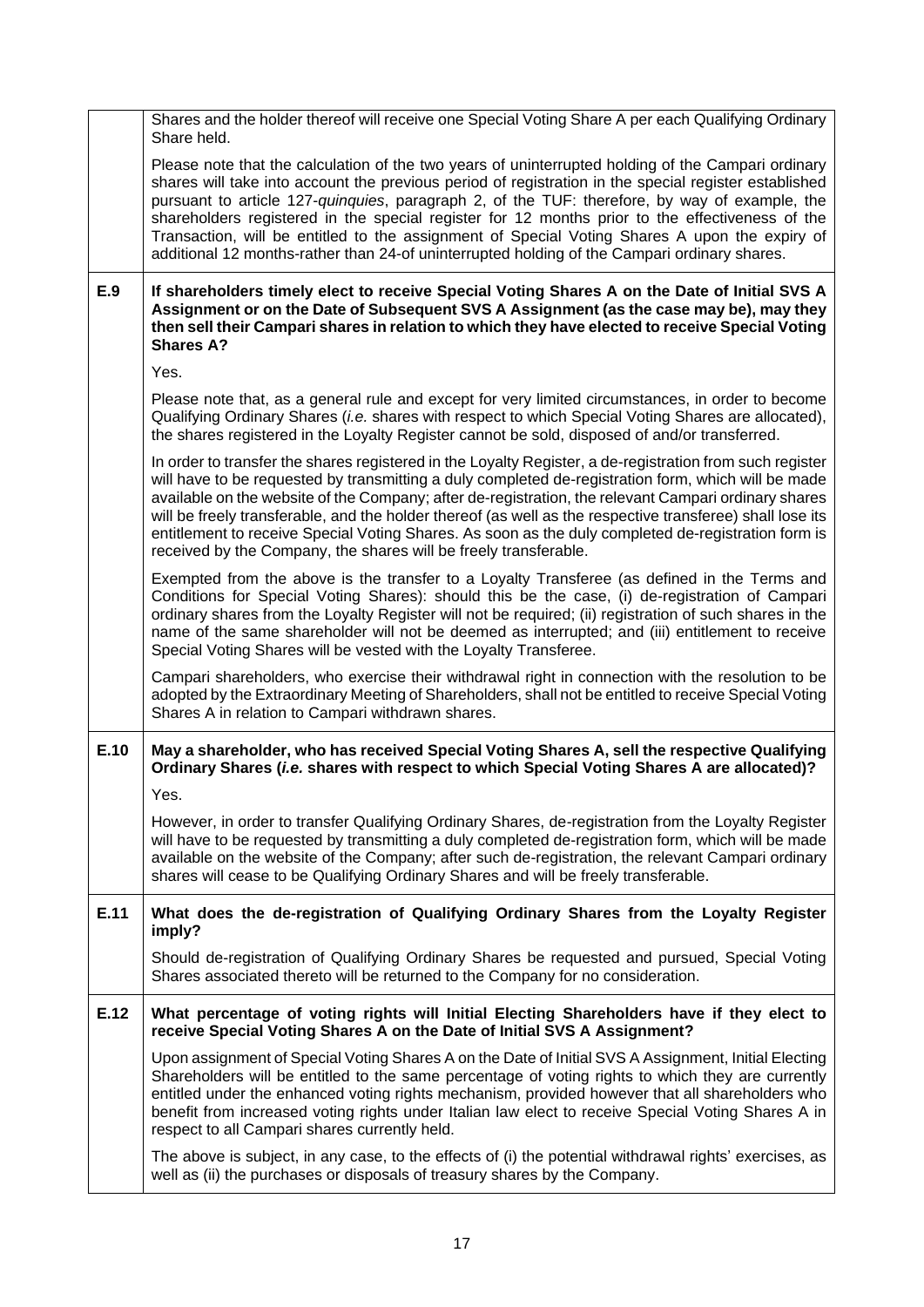| E.13 | What percentage of voting rights will shareholders (other than Initial Electing Shareholders)<br>have if they elect to receive Special Voting Shares A on the Date of Subsequent SVS A<br>Assignment?                                                                                                                                                                                                                                                                                                                                    |  |
|------|------------------------------------------------------------------------------------------------------------------------------------------------------------------------------------------------------------------------------------------------------------------------------------------------------------------------------------------------------------------------------------------------------------------------------------------------------------------------------------------------------------------------------------------|--|
|      | This cannot be predicted as of today in light of the fact that the percentage of voting rights Campari<br>shareholders will be entitled to will depend on the overall number of shareholders electing to receive<br>Special Voting Shares and the then amount of Campari shares.                                                                                                                                                                                                                                                         |  |
| E.14 | When will Special Voting Shares be assigned to eligible shareholders?                                                                                                                                                                                                                                                                                                                                                                                                                                                                    |  |
|      | With respect to Special Voting Shares A, they will be issued and assigned to eligible shareholders<br>either (i) on the Date of Initial SVS A Assignment, or (ii) on the date on which Electing Ordinary<br>Shares will have been registered in the Loyalty Register in the name of one and the same<br>shareholder (or its Loyalty Transferee, as defined in the Terms and Conditions for Special Voting<br>Shares for an uninterrupted period of two years (or such shorter period as described under Question<br>D.8 above).          |  |
|      | With respect to Special Voting Shares B, they will be issued and assigned to eligible shareholders<br>after three years of uninterrupted holding of Special Voting Shares A. For this purpose, each Special<br>Voting Share A attached to the respective Qualifying Ordinary Share will be converted into one<br>Special Voting Share B.                                                                                                                                                                                                 |  |
|      | With respect to Special Voting Shares C, they will be issued and assigned to eligible shareholders<br>after five years of uninterrupted holding of Special Voting Shares B. For this purpose, each Special<br>Voting Share B attached to the respective Qualifying Ordinary Share will be converted into one<br>Special Voting Share C.                                                                                                                                                                                                  |  |
| E.15 | Will Special Voting Shares be listed on the Mercato Telematico Azionario?                                                                                                                                                                                                                                                                                                                                                                                                                                                                |  |
|      | No, Special Voting Shares will not be listed.                                                                                                                                                                                                                                                                                                                                                                                                                                                                                            |  |
| E.16 | How can the economic value of Special Voting Shares be assessed?                                                                                                                                                                                                                                                                                                                                                                                                                                                                         |  |
|      | Special Voting Shares will have no economic value and will have minimal economic entitlements.<br>Such economic entitlements are designed to comply with Dutch law but are immaterial for<br>shareholders.                                                                                                                                                                                                                                                                                                                               |  |
|      | The purpose of the Special Voting Shares is solely to provide Campari ordinary shares with<br>additional voting rights in order to foster the long-term ownership of Campari ordinary shares and<br>to promote the stability of its shareholders' base.                                                                                                                                                                                                                                                                                  |  |
| E.17 | May Campari shareholders sell their Special Voting Shares?                                                                                                                                                                                                                                                                                                                                                                                                                                                                               |  |
|      | Special Voting Shares shall not be sold, disposed of or transferred. Further, no shareholder shall,<br>directly or indirectly, grant any right over or any interest in the Special Voting Shares (other than in<br>case of a transfer to a Loyalty Transferee, as defined in the Terms and Conditions for Special Voting<br>Shares).                                                                                                                                                                                                     |  |
|      | The above limitation is subject to the obligation to transfer the Special Voting Shares back to<br>Campari, for no consideration (i) in case of de-registration and transfer of the corresponding<br>Qualifying Ordinary Shares; (ii) in the event of the transfer of Qualifying Ordinary Shares, except if<br>such transfer is a transfer to a Loyalty Transferee; or (iii) upon the occurrence of a Change of Control<br>(as defined in the Terms and Conditions for Special Voting Shares) in respect of the relevant<br>shareholder. |  |
|      | Further, no shareholder shall create or permit to exist any pledge, lien, fixed or floating charge or<br>other encumbrance over any Special Voting Share or any interest in any Special Voting Share.                                                                                                                                                                                                                                                                                                                                    |  |
| E.18 | How will the vote attached to the Special Voting Shares be exercised?                                                                                                                                                                                                                                                                                                                                                                                                                                                                    |  |
|      | The process for exercising the vote for the Special Voting Shares is the same as the one for the<br>Campari ordinary shares.                                                                                                                                                                                                                                                                                                                                                                                                             |  |
|      | Special Voting Shares A carry 1 voting right. Special Voting Shares B carry 4 voting rights. Special<br>Voting Shares C carry 9 voting rights.                                                                                                                                                                                                                                                                                                                                                                                           |  |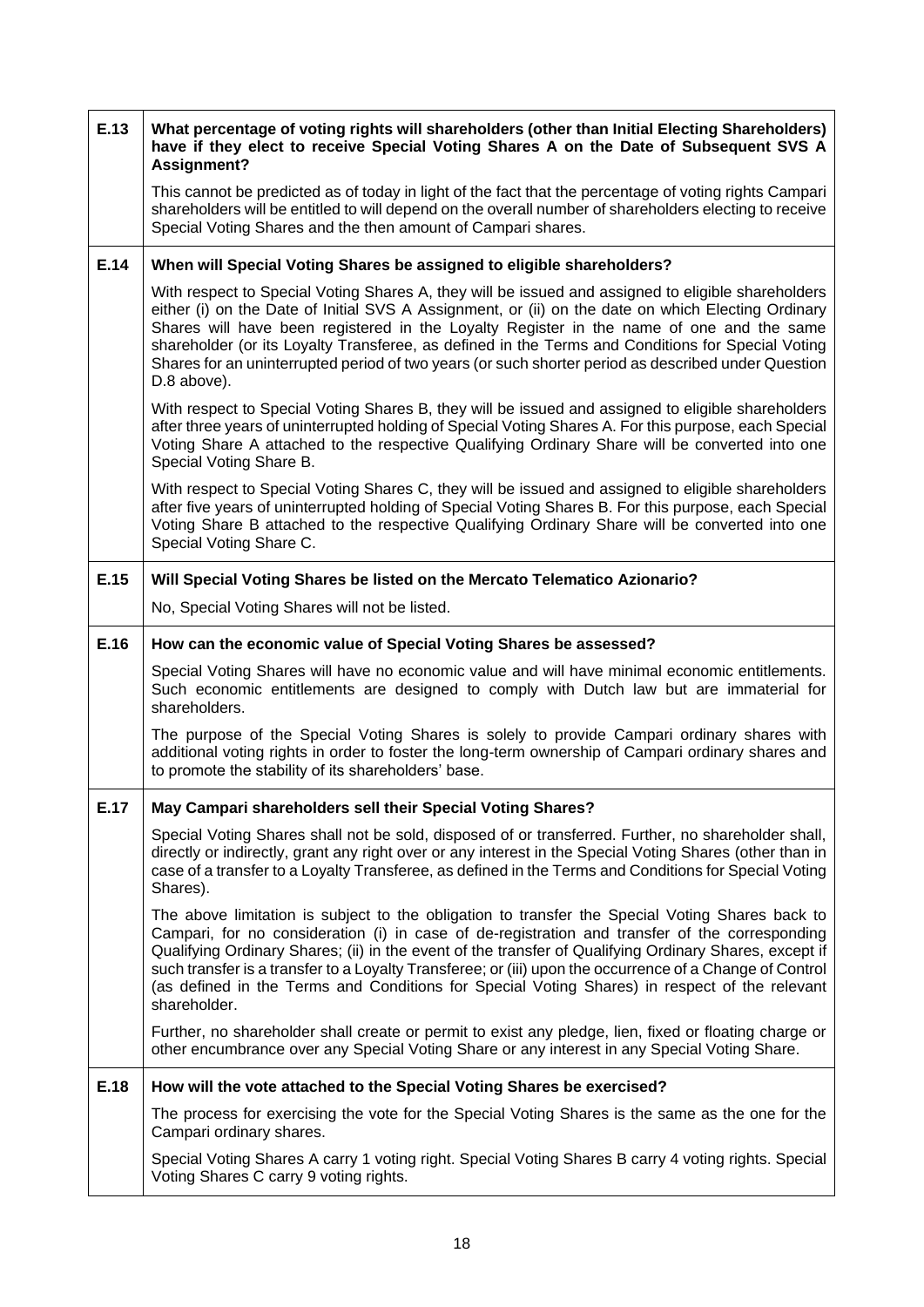|      | The board of directors of the Company shall set a record date on the twenty-eighth day prior to each<br>shareholders' meeting so as to establish which shareholders are entitled to attend and vote at the<br>meeting. Only holders of shares at such record date are entitled to attend and vote at the meeting.                                                 |  |
|------|-------------------------------------------------------------------------------------------------------------------------------------------------------------------------------------------------------------------------------------------------------------------------------------------------------------------------------------------------------------------|--|
|      | The notice convening the shareholders' meeting shall set out the record date and the manner in<br>which persons entitled to attend the meeting may register and exercise their rights.                                                                                                                                                                            |  |
| E.19 | Do shareholders have to communicate to Campari any sale of their ordinary shares with<br>respect to which Special Voting Shares are allocated or requested?                                                                                                                                                                                                       |  |
|      | Campari ordinary shares held in the Loyalty Register are available for transfer only after their de-<br>registration, effected by means of a specific de-registration form, which will be made available on<br>the website of the Company, to be submitted, upon request of the shareholder, as set out in the<br>Terms and Conditions for Special Voting Shares. |  |
| E.20 | Can shareholders request the attribution of Special Voting Shares in relation to only a part<br>of their Campari shares (or Campari ordinary shares, as the case may be)?                                                                                                                                                                                         |  |
|      | Yes. The number of Campari shares or Campari ordinary shares, as the case may be, for which a<br>corresponding number of Special Voting Shares is requested must be indicated in the Initial Election<br>Form or in the Election Form or in the Registration Confirmation Form, as the case may be.                                                               |  |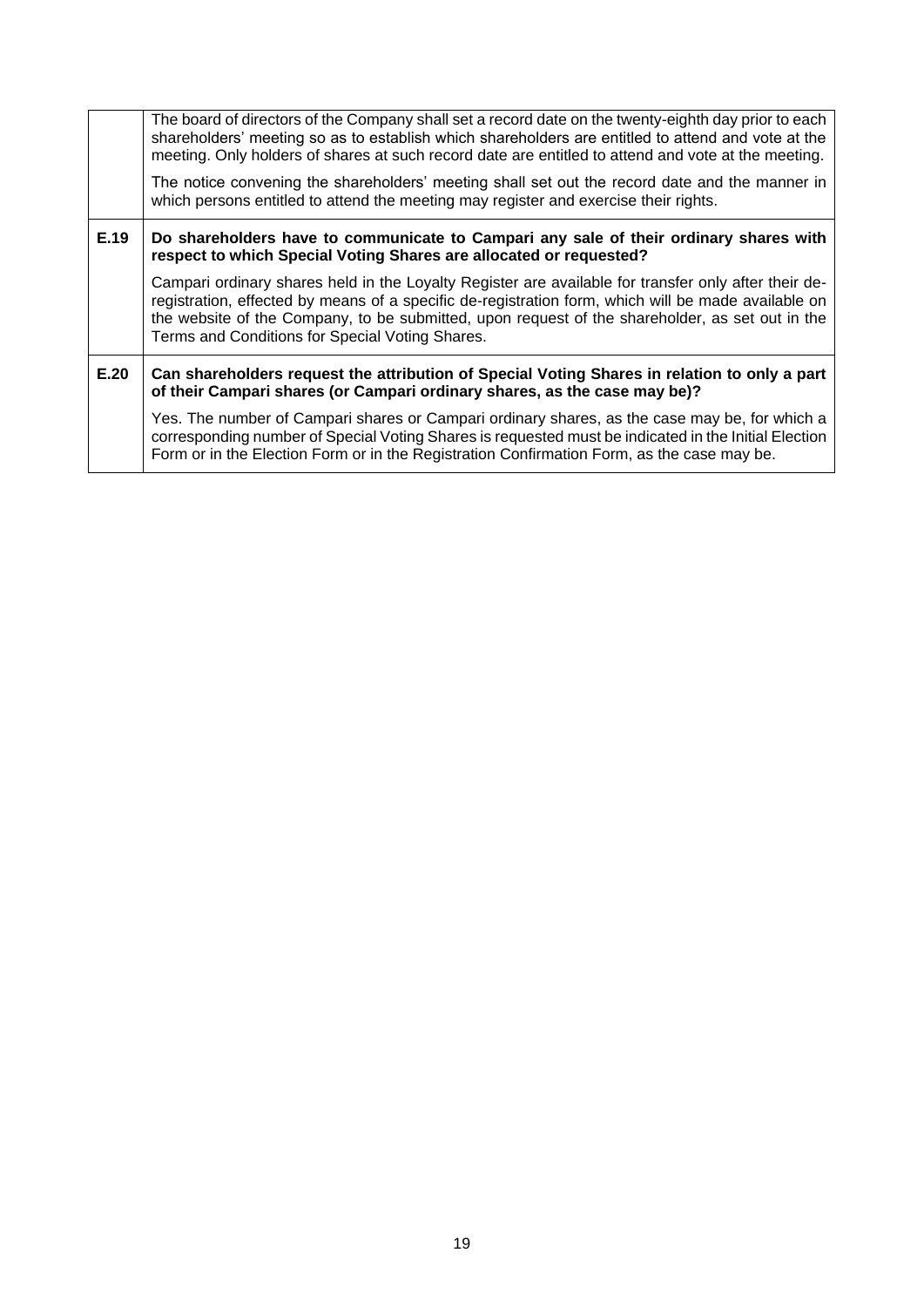## **F. CORPORATE GOVERNANCE OF DAVIDE CAMPARI-MILANO N.V.**

| F.1 | Is Campari expected to maintain its current corporate name?                                                                                                                                                                                                                                                                                                                                                                                                                                                                                                                                                                                                                                                                                                                                                                        |  |
|-----|------------------------------------------------------------------------------------------------------------------------------------------------------------------------------------------------------------------------------------------------------------------------------------------------------------------------------------------------------------------------------------------------------------------------------------------------------------------------------------------------------------------------------------------------------------------------------------------------------------------------------------------------------------------------------------------------------------------------------------------------------------------------------------------------------------------------------------|--|
|     | Upon completion of the Transaction, Campari will assume the company name 'Davide Campari-<br>Milano N.V.'.                                                                                                                                                                                                                                                                                                                                                                                                                                                                                                                                                                                                                                                                                                                         |  |
| F.2 | How can Campari shareholders attend the general meeting of shareholders of the Company<br>following completion of the Transaction?                                                                                                                                                                                                                                                                                                                                                                                                                                                                                                                                                                                                                                                                                                 |  |
|     | Each shareholder entitled to vote and each person holding an usufruct or a pledge to whom the<br>right to vote on the Campari ordinary shares accrues shall be authorized to attend the meeting of<br>shareholders and to exercise its voting rights. The board of directors shall set a record date on the<br>twenty-eighth day prior to the meeting so as to establish which persons are entitled to attend and<br>vote at the meeting. Only holders of shares at such record date are entitled to attend and vote at<br>the meeting. The notice convening the meeting shall state the record date and the manner in which<br>the persons entitled to attend the meeting may register and exercise their rights. Those entitled to<br>attend a meeting may be represented at the meeting by a proxy holder appointed in writing. |  |
| F.3 | Where will the general meetings of shareholders be held following completion of the<br><b>Transaction?</b>                                                                                                                                                                                                                                                                                                                                                                                                                                                                                                                                                                                                                                                                                                                         |  |
|     | Following the completion of the Transaction, the general meetings of the Company will be held in<br>Amsterdam or Haarlemmermeer (including Schiphol Airport), the Netherlands.                                                                                                                                                                                                                                                                                                                                                                                                                                                                                                                                                                                                                                                     |  |
| F.4 | Why will the shareholders' meeting of Campari not be held in Italy?                                                                                                                                                                                                                                                                                                                                                                                                                                                                                                                                                                                                                                                                                                                                                                |  |
|     | Shareholders' meetings of Dutch companies must be held in the Netherlands pursuant to a<br>mandatory provisions of Dutch law. Article 32 of the articles of association of Campari also<br>provides for the precise places in the Netherlands where the meetings may be held.                                                                                                                                                                                                                                                                                                                                                                                                                                                                                                                                                      |  |
| F.5 | Will shareholders be entitled to vote by correspondence or by e-mail?                                                                                                                                                                                                                                                                                                                                                                                                                                                                                                                                                                                                                                                                                                                                                              |  |
|     | The board of directors of the Company will have the power to establish that the rights to vote and<br>to attend shareholders' meetings may be exercised by means of electronic communication<br>systems, provided, however, that each person entitled to attend the shareholders' meeting, or<br>his/her proxy holder, may be identified by such means of electronic communications systems,<br>follow the discussions in the meeting and exercise the voting right.                                                                                                                                                                                                                                                                                                                                                               |  |
| F.6 | What will shareholders have to do to attend the Company's shareholders' meetings?                                                                                                                                                                                                                                                                                                                                                                                                                                                                                                                                                                                                                                                                                                                                                  |  |
|     | Each person entitled to attend the shareholders' meeting, or his/her proxy holder, will be allowed<br>to attend the meeting upon written notification to the Company (to be sent to the address and<br>within the term indicated in the notice convening the meeting) as to his/her intention to attend the<br>meeting. The proxy holder is required to provide for the documentation attesting his/her mandate.                                                                                                                                                                                                                                                                                                                                                                                                                   |  |
| F.7 | How will shareholders be informed about the date, place and agenda of shareholders'<br>meetings?                                                                                                                                                                                                                                                                                                                                                                                                                                                                                                                                                                                                                                                                                                                                   |  |
|     | The notice convening the shareholders' meeting will be given by the board of directors of the<br>Company with due observance of the statutory notice period of forty-two days.                                                                                                                                                                                                                                                                                                                                                                                                                                                                                                                                                                                                                                                     |  |
|     | The board of directors of the Company may provide that shareholders and other persons entitled<br>to attend the meeting of shareholders are given notice of the meeting's convening date exclusively<br>on the company's website and/or by other electronic means of public announcement. Such<br>provisions are applicable by analogy to other notices and notifications directed to shareholders<br>and other persons entitled to attend a shareholders' meeting.                                                                                                                                                                                                                                                                                                                                                                |  |
|     | The notice convening the shareholders' meeting will state (i) the subject to be dealt with, (ii) venue<br>and time of the meeting, (iii) the requirements for admittance to the meeting as prescribed in Article                                                                                                                                                                                                                                                                                                                                                                                                                                                                                                                                                                                                                   |  |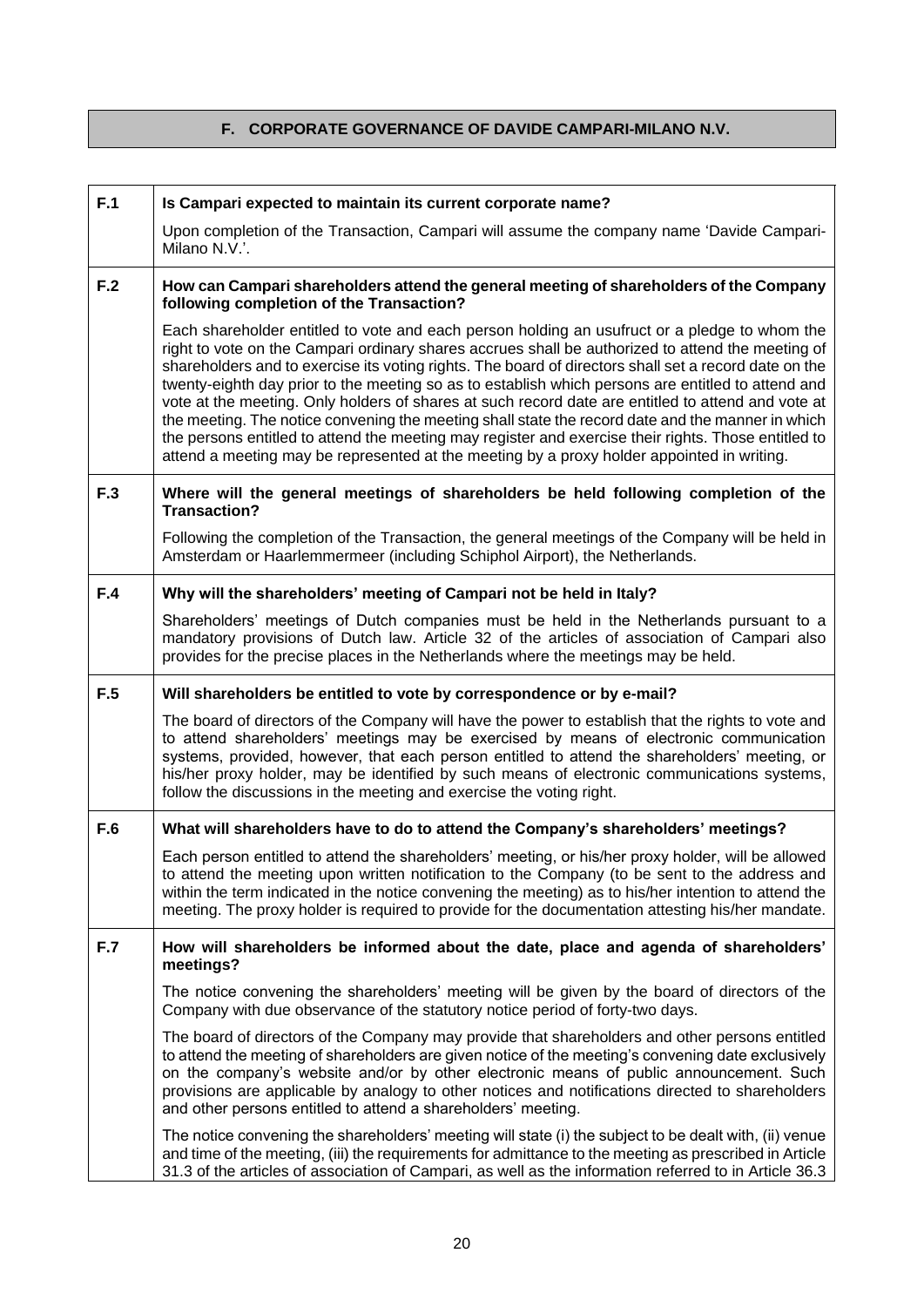|      | (if applicable) of such articles of association, and (iv) the address of the company's website, and<br>such other information as may be required by law.                                                                                                                                                                                                                                                                                                                                                                                                                                                                                                                                                                                                                                                                                                                                                                                                                                                                                                                                                                                                                                                                                                                                                                                                   |  |
|------|------------------------------------------------------------------------------------------------------------------------------------------------------------------------------------------------------------------------------------------------------------------------------------------------------------------------------------------------------------------------------------------------------------------------------------------------------------------------------------------------------------------------------------------------------------------------------------------------------------------------------------------------------------------------------------------------------------------------------------------------------------------------------------------------------------------------------------------------------------------------------------------------------------------------------------------------------------------------------------------------------------------------------------------------------------------------------------------------------------------------------------------------------------------------------------------------------------------------------------------------------------------------------------------------------------------------------------------------------------|--|
|      | Accordingly, following the completion of the Transaction, the minimum period to elapse between<br>the date of the notice convening the meeting and the shareholders' meeting will be longer than<br>the one currently applicable to Campari shareholders.                                                                                                                                                                                                                                                                                                                                                                                                                                                                                                                                                                                                                                                                                                                                                                                                                                                                                                                                                                                                                                                                                                  |  |
| F.8  | Will rights of shareholders change upon completion of the Transaction?                                                                                                                                                                                                                                                                                                                                                                                                                                                                                                                                                                                                                                                                                                                                                                                                                                                                                                                                                                                                                                                                                                                                                                                                                                                                                     |  |
|      | Given the Dutch nationality of the Company, the rights enjoyed by the current Campari<br>shareholders shall change upon completion of the Transaction, and shall be subject to Dutch law<br>and the articles of association of the Company.                                                                                                                                                                                                                                                                                                                                                                                                                                                                                                                                                                                                                                                                                                                                                                                                                                                                                                                                                                                                                                                                                                                |  |
|      | An overview on the main changes of the rights of shareholders upon completion of the Transaction<br>is included in the comparative table attached hereto.                                                                                                                                                                                                                                                                                                                                                                                                                                                                                                                                                                                                                                                                                                                                                                                                                                                                                                                                                                                                                                                                                                                                                                                                  |  |
| F.9  | What are the main characteristics of Dutch company law?                                                                                                                                                                                                                                                                                                                                                                                                                                                                                                                                                                                                                                                                                                                                                                                                                                                                                                                                                                                                                                                                                                                                                                                                                                                                                                    |  |
|      | An overview on the main characteristics of Dutch company law is included in the comparative<br>table attached hereto.                                                                                                                                                                                                                                                                                                                                                                                                                                                                                                                                                                                                                                                                                                                                                                                                                                                                                                                                                                                                                                                                                                                                                                                                                                      |  |
| F.10 | Which Corporate Governance Code will Campari adopt?                                                                                                                                                                                                                                                                                                                                                                                                                                                                                                                                                                                                                                                                                                                                                                                                                                                                                                                                                                                                                                                                                                                                                                                                                                                                                                        |  |
|      | Campari will adopt the Dutch corporate governance code.                                                                                                                                                                                                                                                                                                                                                                                                                                                                                                                                                                                                                                                                                                                                                                                                                                                                                                                                                                                                                                                                                                                                                                                                                                                                                                    |  |
|      | The Dutch corporate governance code contains best practice principles for listed companies. The<br>principles may be regarded as reflecting the general views on good corporate governance and<br>create a set of standards governing the conduct of the respective corporate bodies of a listed<br>company.                                                                                                                                                                                                                                                                                                                                                                                                                                                                                                                                                                                                                                                                                                                                                                                                                                                                                                                                                                                                                                               |  |
|      | The application of the Dutch corporate governance code is based on the so-called 'comply-or-<br>explain' principle. Accordingly, listed companies are required to disclose, in their annual board<br>report, whether or not they are complying with the various best practice principles of the Dutch<br>corporate governance code. If a company deviates from a best practice principle in the Dutch<br>corporate governance code, the reason for such deviation must be properly explained in the<br>annual board report                                                                                                                                                                                                                                                                                                                                                                                                                                                                                                                                                                                                                                                                                                                                                                                                                                 |  |
|      | The board of directors of Campari acknowledges the importance of good corporate governance.<br>The board of directors of Campari agrees with the general approach and with the majority of the<br>provisions of the Dutch corporate governance code. However, with a view to maintaining continuity<br>and consistency in the composition of the Board of Directors following the Transaction, it is<br>envisaged that in deviation from what is recommended under the Dutch corporate governance<br>code, the office of Chairman of the Board of Directors will be held by a director who albeit 'non-<br>executive' pursuant to the new articles of association, may not be considered as 'independent'<br>(namely Luca Garavoglia, who is the current Chairman of the board, without executive powers, as<br>well as the person who indirectly controls the Company). In addition, also in light of the role of<br>Lagfin as major shareholder, it is envisaged that Luca Garavoglia and Alessandra Garavoglia,<br>both 'affiliated' with Lagfin, will be 'non-executive directors' pursuant to the new articles of<br>association (in deviation from the Dutch corporate governance code, recommending no more than<br>one non-executive director to be 'affiliated' with a shareholder holding more than 10% of the share<br>capital of the company). |  |
|      | Any further deviation from best practice principles will be illustrated in the annual board report as<br>drawn up by the Board of Directors, in accordance with the Dutch corporate governance code.                                                                                                                                                                                                                                                                                                                                                                                                                                                                                                                                                                                                                                                                                                                                                                                                                                                                                                                                                                                                                                                                                                                                                       |  |
| F.11 | How will the composition of the board of directors change following the Transaction? How<br>will the corporate bodies change following the Transaction?                                                                                                                                                                                                                                                                                                                                                                                                                                                                                                                                                                                                                                                                                                                                                                                                                                                                                                                                                                                                                                                                                                                                                                                                    |  |
|      | The composition of the board of directors of Campari will not change upon completion of the<br>Transaction.                                                                                                                                                                                                                                                                                                                                                                                                                                                                                                                                                                                                                                                                                                                                                                                                                                                                                                                                                                                                                                                                                                                                                                                                                                                |  |
|      | Following the completion of the Transaction, certain aspects of Campari's management system<br>will differ from the management system provided under the articles of association currently in<br>force. Campari will indeed adopt a one-tier board, comprising of executive directors and non-<br>executive directors, the latter being also entrusted with the supervision of executive directors. The<br>directors will remain in office for a period not exceeding four years and may be re-elected.                                                                                                                                                                                                                                                                                                                                                                                                                                                                                                                                                                                                                                                                                                                                                                                                                                                    |  |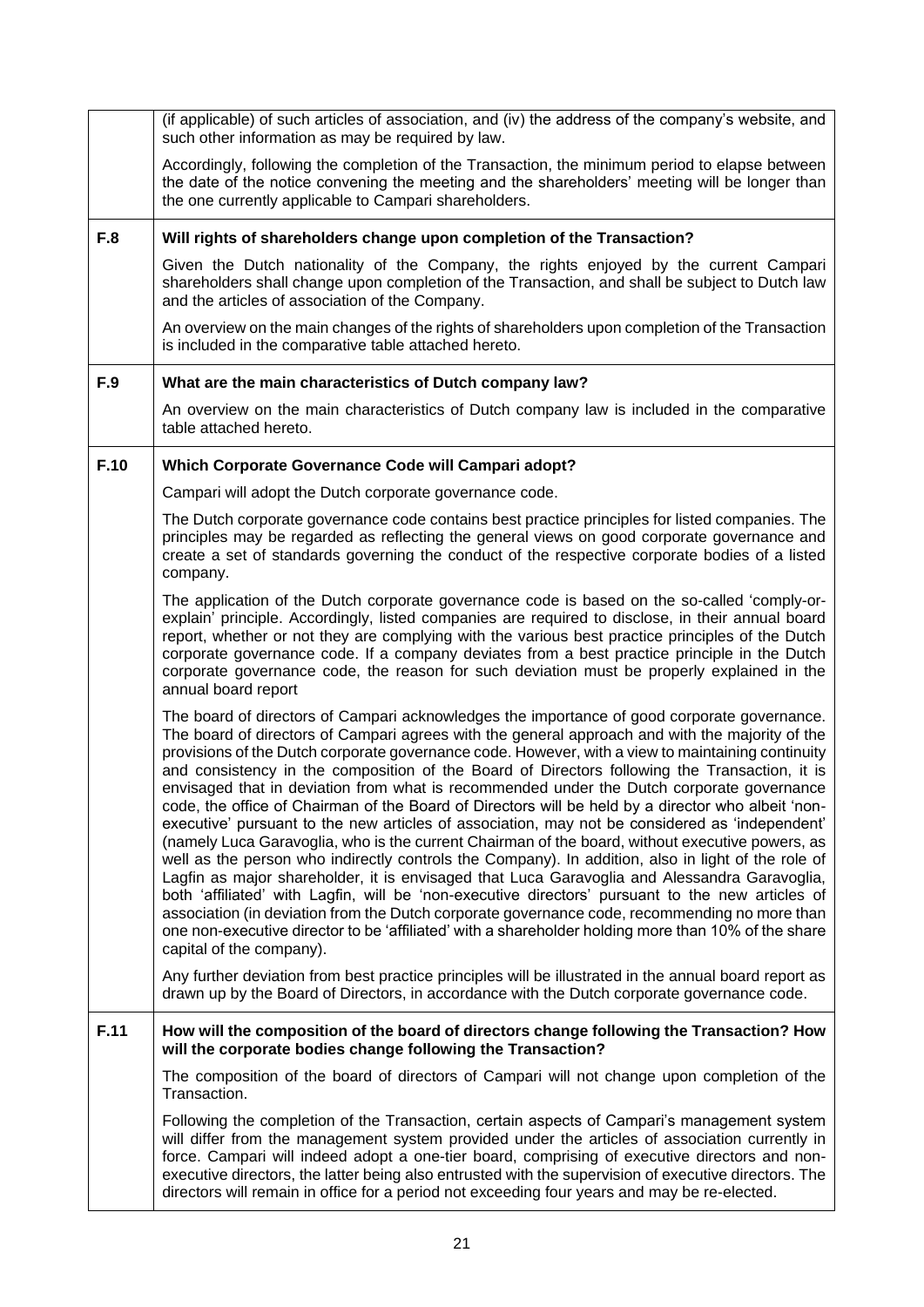|      | The system of governance to be adopted by the Company does not foresee a board of statutory<br>auditors and, therefore, on the effective date of the Transaction, the current board of statutory<br>auditors will cease to hold office and no new board of statutory auditors will be appointed. In any<br>case, the Company will establish a Control and Risks Committee in line with that currently<br>established, having control functions pursuant to Dutch applicable laws and regulations.<br>Furthermore, the supervisory body (Organismo di Vigilanza), currently established pursuant to the<br>Legislative Decree No. 231/2001, will be maintained. |  |
|------|----------------------------------------------------------------------------------------------------------------------------------------------------------------------------------------------------------------------------------------------------------------------------------------------------------------------------------------------------------------------------------------------------------------------------------------------------------------------------------------------------------------------------------------------------------------------------------------------------------------------------------------------------------------|--|
|      | The Control and Risks Committee will be in charge, inter alia, of assisting the board of directors<br>to carry out the internal control tasks assigned to the latter, of evaluating the correct use of the<br>accounting principles, as well as their conformity for the purposes of drawing up the consolidated<br>financial statements, as well as of monitoring the effectiveness of the audit and accounting<br>processes, reporting periodically to the board of directors on the activities carried out, as well as<br>on the adequacy of the internal control system.                                                                                   |  |
| F.12 | How will directors of Campari be selected and appointed after the effectiveness of the<br>Transaction?                                                                                                                                                                                                                                                                                                                                                                                                                                                                                                                                                         |  |
|      | After the Transaction, in accordance with Dutch law, directors will be appointed by the<br>shareholders' meeting (upon prior binding nomination proposed by the board of directors).<br>However, the shareholders' meeting may deprive the nomination of its binding character by a<br>resolution passed with an absolute majority of the votes cast.                                                                                                                                                                                                                                                                                                          |  |
|      | Dutch law does not permit a company to give minority shareholders the right to appoint one or<br>more directors and, therefore, the 'voting list' mechanism (voto di lista) currently applicable to<br>Campari will not be applicable upon completion of the Transaction. However, the board of directors<br>will include an appropriate number of independent directors in accordance with Dutch law and the<br>Dutch Corporate Governance Code.                                                                                                                                                                                                              |  |
| F.13 | Will the board of directors of Campari create an audit committee and a compensation and<br>nominating committee?                                                                                                                                                                                                                                                                                                                                                                                                                                                                                                                                               |  |
|      | Yes. Following execution of the Transaction it is expected that the Company will establish internal<br>committees of the Board of Directors in line with those currently in place, namely the Control and<br>Risks Committee and the Compensation and Nominating Committee.                                                                                                                                                                                                                                                                                                                                                                                    |  |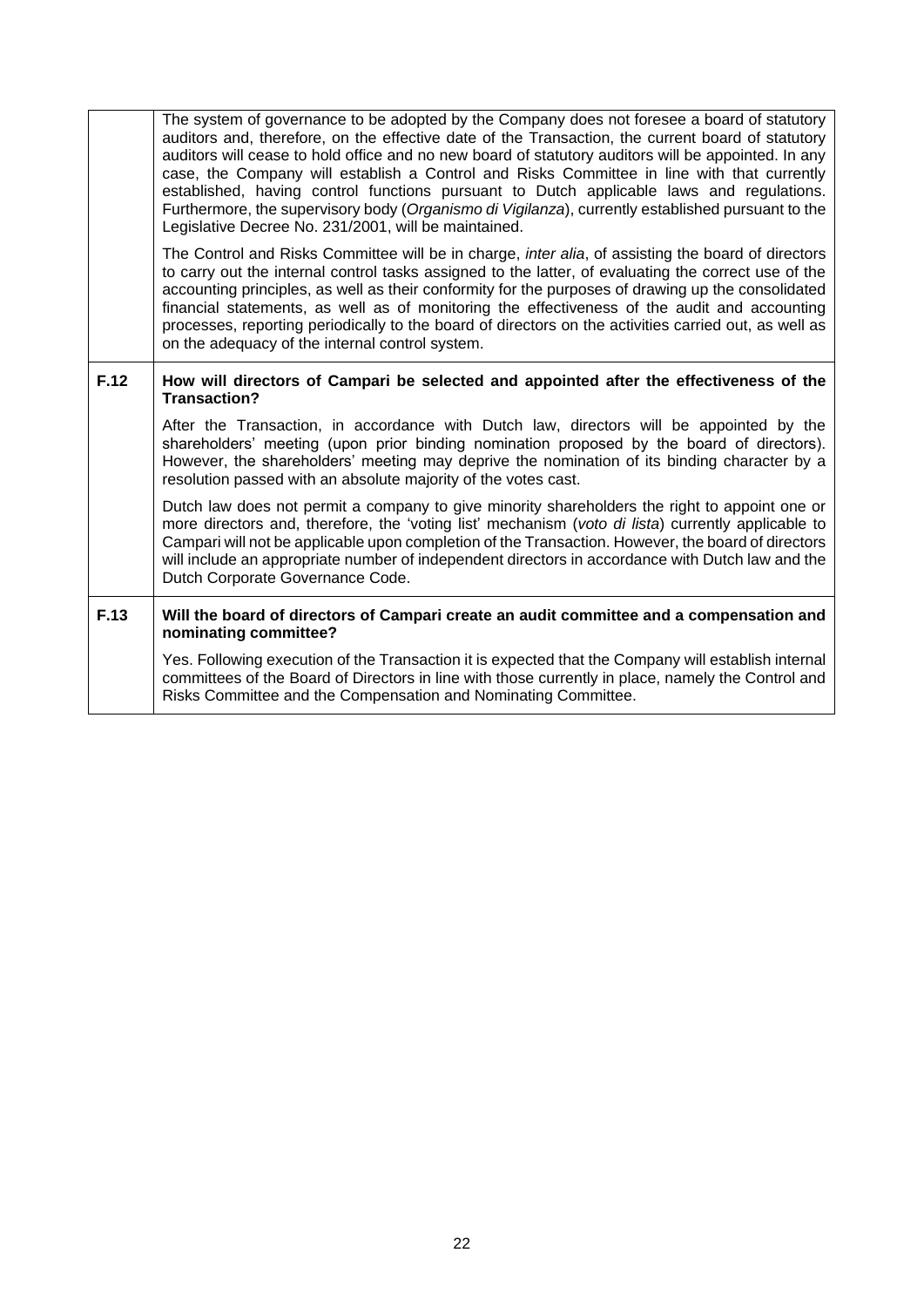### **ANNEX**

### **SHAREHOLDERS' RIGHTS COMPARATIVE TABLE**

The table below provides a comparative summary: (a) of the current rights of shareholders of Campari under Italian law and Campari current articles of association; and (b) of the rights that will be due to shareholders of the company as a result of the Transaction becoming effective, pursuant to Dutch law and the proposed new articles of association.

The current articles of association of Campari are available on its corporate website (www.camparigroup.com). The proposed articles of association of Campari are also available on its corporate website, attached to the board of directors' report on the Transaction.

The table below provides only a summary of certain selected legal provisions applicable to Campari and deemed relevant for shareholders themselves. The table has the mere purpose of providing information and cannot be considered complete or exhaustive. The table is not intended to provide any legal advice. The shareholders shall in any case consult with their own counsels on any relevant legal aspect related to her/his/its investment in the Company following and as a consequence of the Transaction.

Capitalized terms shall have the same meaning ascribed to them in the '*Questions and Answers*'.

| Italian law and current articles of association                                                                                                                                                                                                   | Dutch law and proposed articles of association                                                                                                                                                                                                                                |  |  |
|---------------------------------------------------------------------------------------------------------------------------------------------------------------------------------------------------------------------------------------------------|-------------------------------------------------------------------------------------------------------------------------------------------------------------------------------------------------------------------------------------------------------------------------------|--|--|
| <b>Corporate Bodies</b>                                                                                                                                                                                                                           |                                                                                                                                                                                                                                                                               |  |  |
| The corporate bodies are the shareholders' meeting, the board of directors and<br>the board of statutory auditors. The board of directors may also delegate some<br>of its powers to an executive committee.                                      | The corporate bodies are the shareholders' meeting and the board of directors.<br>The company will not have a board of statutory auditors, but will establish a<br>Control and Risks Committee having control functions pursuant to Dutch<br>applicable laws and regulations. |  |  |
| Shareholders' meeting - attendance requirements                                                                                                                                                                                                   |                                                                                                                                                                                                                                                                               |  |  |
| A shareholder may attend the shareholders' meeting and vote if:<br>Campari shares are registered in the name of such shareholder as of the<br>(i)<br>seventh trading day prior to the date of the shareholders' meeting (the<br>Record Date); and | A shareholder may attend the shareholders' meeting and vote if shares are<br>registered in the name of such shareholders on the twenty-eight day prior to<br>the date of the shareholders' meeting.                                                                           |  |  |
| the authorized depository intermediary, where the relevant shares are<br>(ii)<br>registered, provides Campari with the necessary communication attesting<br>the ownership of the shares by such shareholder (the <b>Communication</b> ).          |                                                                                                                                                                                                                                                                               |  |  |
| The Communication must be received by the Company by the end of the third<br>trading day prior to the date of the shareholders' meeting.                                                                                                          |                                                                                                                                                                                                                                                                               |  |  |
| Should the Communication be received at a later date – but before the<br>beginning of the meeting – shareholders are nevertheless entitled to attend the<br>shareholders' meeting and vote.                                                       |                                                                                                                                                                                                                                                                               |  |  |
| Anyone becoming a shareholder of Campari following the Record Date is not<br>entitled to attend and vote at the relevant shareholders' meeting.                                                                                                   |                                                                                                                                                                                                                                                                               |  |  |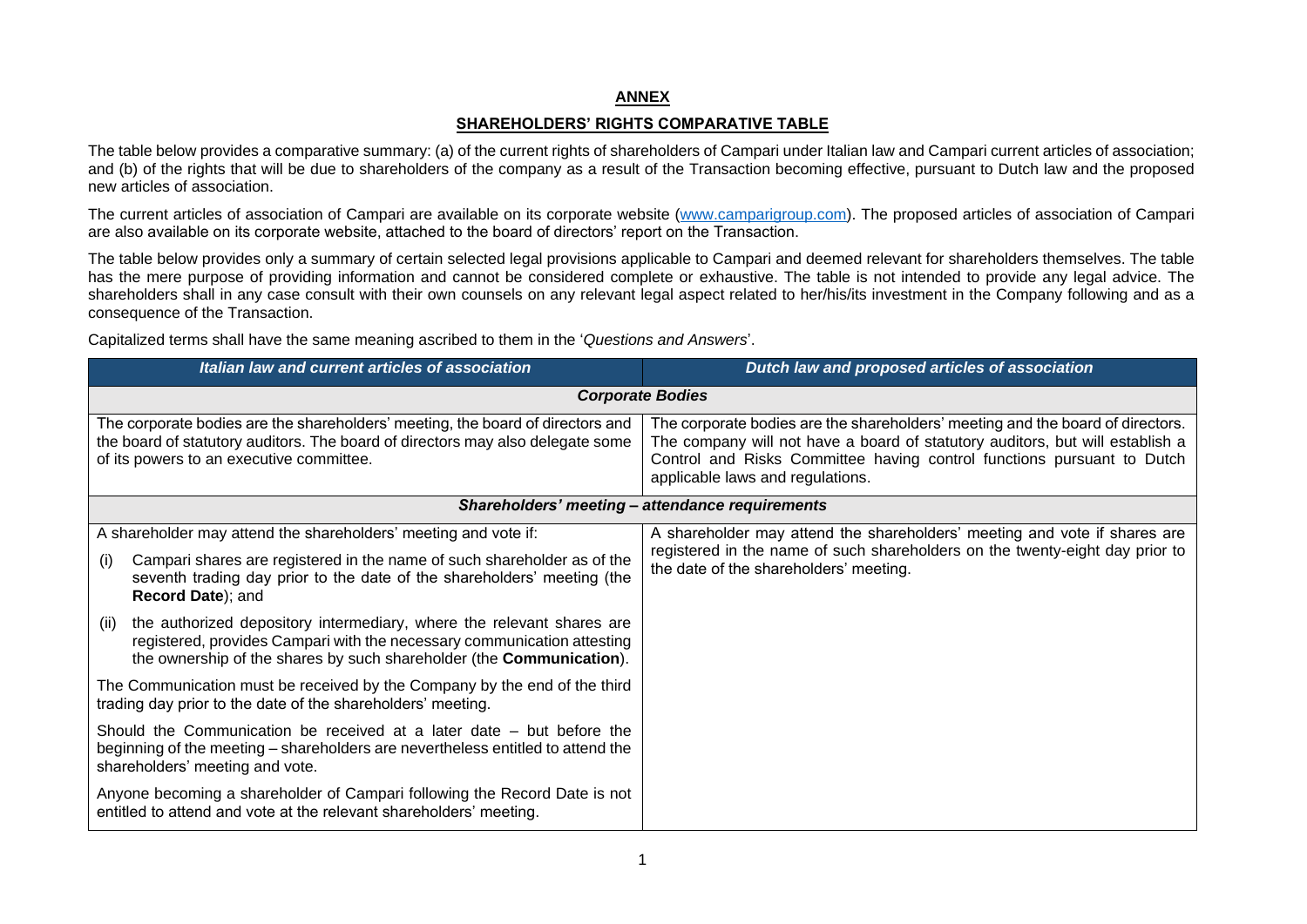| Italian law and current articles of association                                                                                                                                                                                                                                                                                            | Dutch law and proposed articles of association                                                                                                                                                                |  |
|--------------------------------------------------------------------------------------------------------------------------------------------------------------------------------------------------------------------------------------------------------------------------------------------------------------------------------------------|---------------------------------------------------------------------------------------------------------------------------------------------------------------------------------------------------------------|--|
| Shareholders entitled to attend the shareholders' meeting and vote may be<br>represented by another person. Such representation requires the granting of a<br>written proxy.                                                                                                                                                               | Shareholders and other persons entitled to attend the meeting may choose to<br>be represented at any shareholders' meeting by a representative who has been<br>duly authorized in writing.                    |  |
| A proxy can be granted for one shareholders' meeting only (it being valid also<br>for the calls following the first one).                                                                                                                                                                                                                  | A proxy can be granted for one shareholders' meeting (it being valid also for<br>the calls following the first one if specifically stated).                                                                   |  |
|                                                                                                                                                                                                                                                                                                                                            | Shareholders' meeting - conduct of the meeting                                                                                                                                                                |  |
| The chairman of the board of directors acts as chairman of the shareholders'<br>meeting; in his absence, his office is performed by the eldest vice-chairman. In<br>case of the latter being absent or prevented from performing his office, the office<br>is performed by a different person appointed by the majority of the votes cast. | The general meetings of shareholders will be chaired by the Chairman or his<br>replacement. However, the Board may also appoint another person to chair the<br>meeting.                                       |  |
| If the minutes are not drawn up by a notary, the shareholders' meeting appoints<br>a secretary, who needs not to be a shareholder.                                                                                                                                                                                                         | The chairman of the meeting may be assisted by a company secretary to be<br>appointed by the board of directors.                                                                                              |  |
| <b>Notice of call</b>                                                                                                                                                                                                                                                                                                                      |                                                                                                                                                                                                               |  |
| A shareholders' meeting must be held at least once a year within one hundred<br>and eighty days from the end of the financial year.                                                                                                                                                                                                        | A shareholders' meeting must be held at least once a year within six months<br>from the end of the financial year.                                                                                            |  |
| Pursuant to Italian law and the articles of association, shareholders' meetings<br>shall be convened at single call.                                                                                                                                                                                                                       |                                                                                                                                                                                                               |  |
| Shareholders' meetings are called by the board of directors by means of a<br>written notice stating the day, time, location and matters to be resolved upon,<br>as well as details on the procedure to be followed in order to be entitled to<br>attend and vote at the meeting.                                                           | Shareholders' meetings are called by the board of directors via a notice,<br>specifying the subjects to be discussed, the place and the time of the meeting<br>and the admission and participation procedure. |  |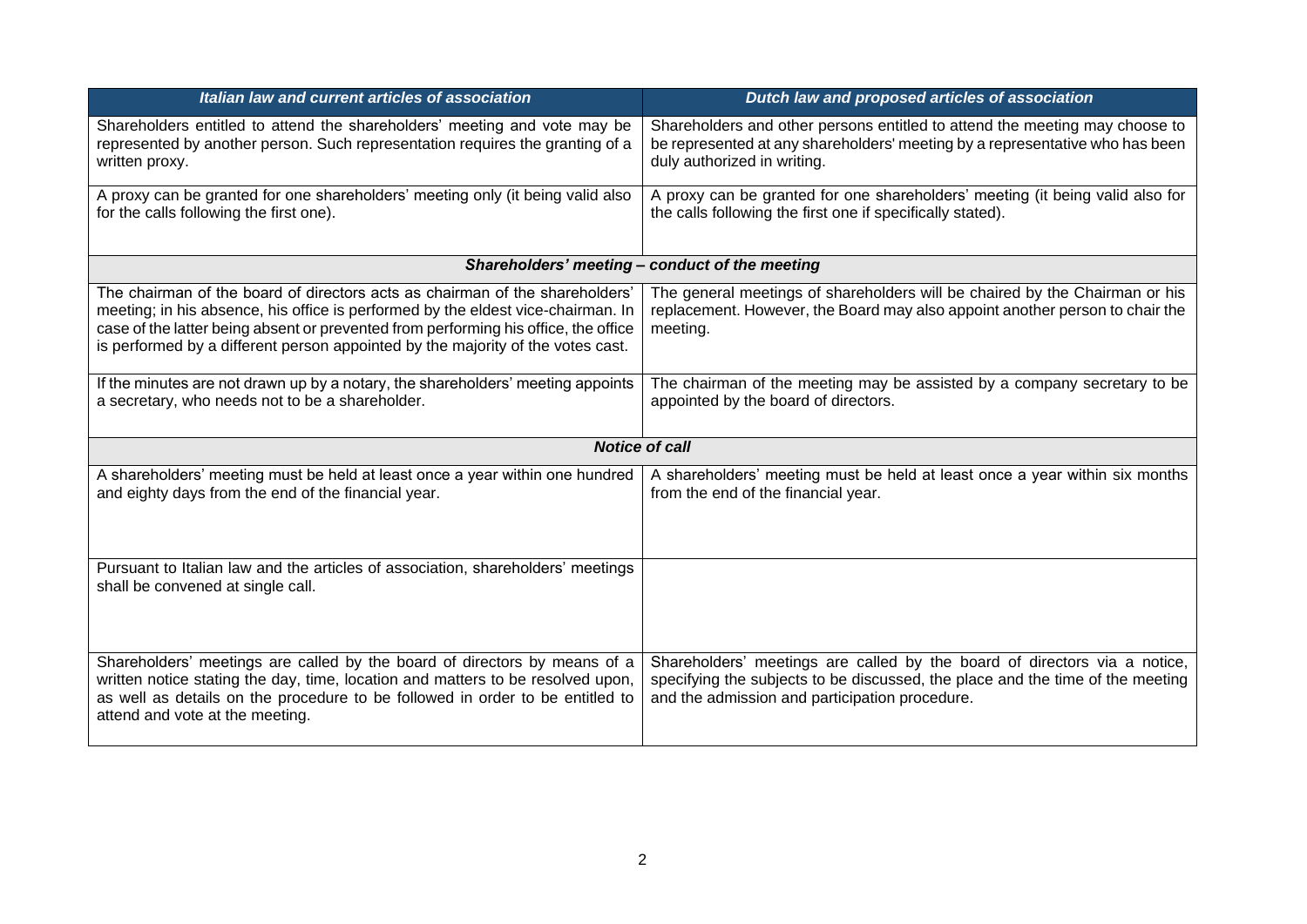| Italian law and current articles of association                                                                                                                                                                                                                                                 | Dutch law and proposed articles of association                                                                                                                                                                                                                        |  |
|-------------------------------------------------------------------------------------------------------------------------------------------------------------------------------------------------------------------------------------------------------------------------------------------------|-----------------------------------------------------------------------------------------------------------------------------------------------------------------------------------------------------------------------------------------------------------------------|--|
| As a general rule, shareholders' meetings must be called at least thirty days<br>prior to the date set for the meeting.                                                                                                                                                                         | Shareholders' meetings must be called at least forty-two calendar days prior to<br>the date set for the meeting.                                                                                                                                                      |  |
| With respect to shareholders' meetings called to appoint members of the board<br>of directors and the board of statutory auditors through the list voting system,<br>the notice must be published at least forty days prior to the date set for the<br>meeting.                                 |                                                                                                                                                                                                                                                                       |  |
| With respect to extraordinary shareholders' meetings called to resolve on the<br>reduction of the share capital, pursuant to Articles 2446, 2447 and 2487 of the<br>Italian civil code, the notice of call must be published at least twenty-one days<br>prior to the date set for the meeting. |                                                                                                                                                                                                                                                                       |  |
| The notice convening a shareholders' meeting must be published on the<br>website of the company and on a newspaper, in the form of an excerpt.                                                                                                                                                  | All calls, announcements, notifications and communications to shareholders<br>and other persons entitled to attend the shareholders' meeting must be made<br>available on the company's corporate website in accordance with the relevant<br>provisions of Dutch law. |  |
| Shareholders' meeting - quorum and adoption of resolutions                                                                                                                                                                                                                                      |                                                                                                                                                                                                                                                                       |  |
| No quorum is required to convene ordinary shareholders' meetings.                                                                                                                                                                                                                               | As a general rule, no quorum is required to convene a general meeting of                                                                                                                                                                                              |  |
| Extraordinary shareholders' meetings are validly convened if at least 20% of<br>the share capital is represented.                                                                                                                                                                               | shareholders.                                                                                                                                                                                                                                                         |  |
| At ordinary shareholders' meetings resolutions can be adopted with the<br>favourable vote of the majority of the share capital represented at the meeting.                                                                                                                                      | All resolutions of the general meeting are adopted by an absolute majority of<br>the votes validly cast without a quorum being required, except in those cases                                                                                                        |  |
| At extraordinary shareholders' meetings resolutions can be adopted with the<br>favourable vote of shareholders representing at least two-thirds of the share                                                                                                                                    | in which the law or the articles of association require a greater majority.<br>If there is a tie in voting, the proposal will thus be rejected.                                                                                                                       |  |
| capital represented at the meeting.                                                                                                                                                                                                                                                             | Pursuant to Dutch law and the articles of association, the following matters                                                                                                                                                                                          |  |
|                                                                                                                                                                                                                                                                                                 | require at least two-thirds of the votes validly cast at a general meeting if less<br>than half of the issued share capital is present or represented:                                                                                                                |  |
|                                                                                                                                                                                                                                                                                                 | (i)<br>a resolution to reduce the issued share capital;                                                                                                                                                                                                               |  |
|                                                                                                                                                                                                                                                                                                 | a resolution to restrict or exclude rights of pre-emption;<br>(ii)                                                                                                                                                                                                    |  |
|                                                                                                                                                                                                                                                                                                 | (iii)<br>a resolution to authorize the board of directors to restrict or exclude<br>rights of pre-emption.                                                                                                                                                            |  |
|                                                                                                                                                                                                                                                                                                 | (i)                                                                                                                                                                                                                                                                   |  |
|                                                                                                                                                                                                                                                                                                 |                                                                                                                                                                                                                                                                       |  |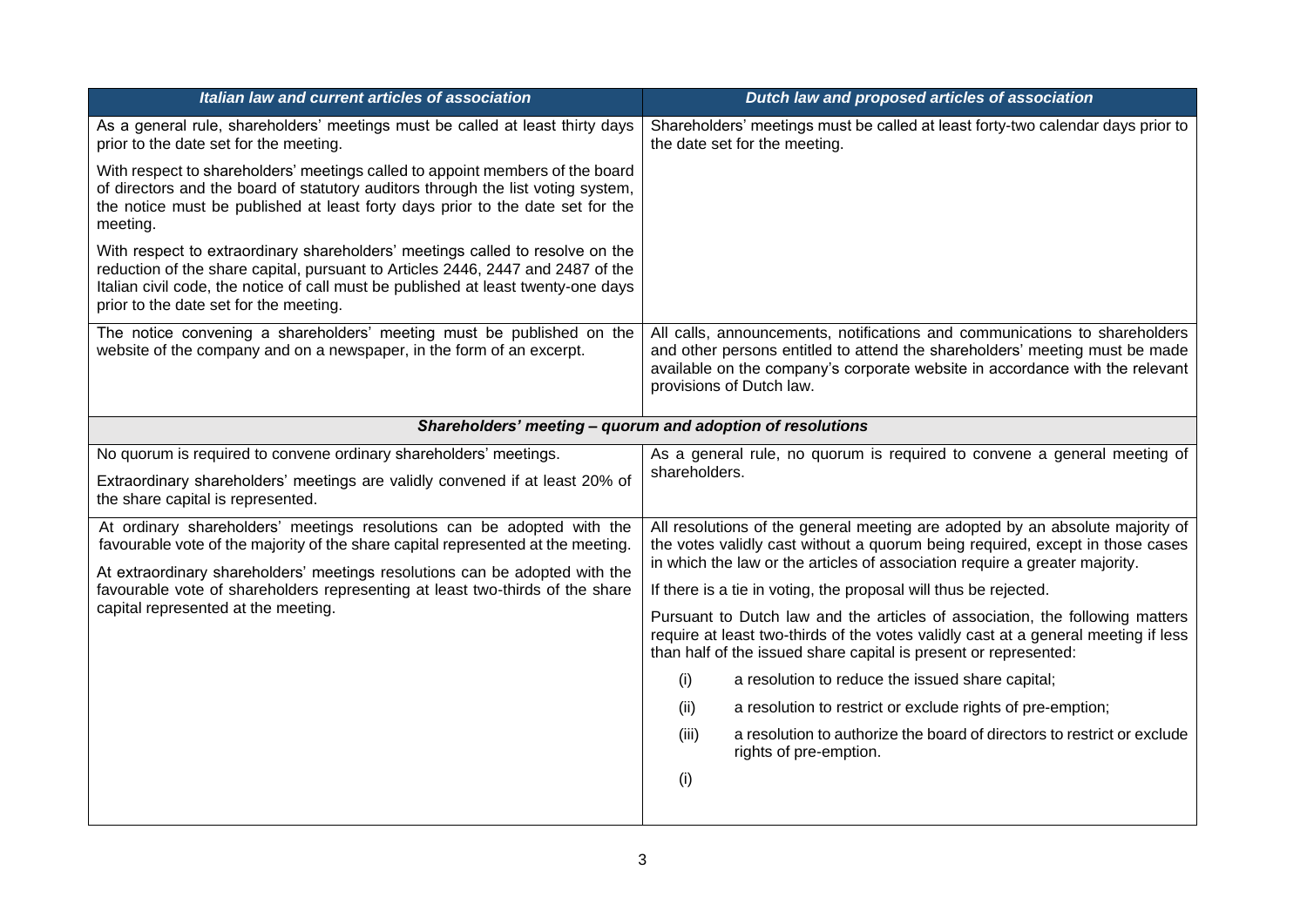| Italian law and current articles of association                                                                                                                                                                                                                                                                                                                                                                                                                                                                                                                                                                                                                                                                                  | Dutch law and proposed articles of association                                                                                                                                                                                                                                                                                                                                                                                                                                                                                                                                                                                                                                                                                                                                                                                                                                                                                                                                                                                                                                                                                                                                                                                                                                                                                                                                      |
|----------------------------------------------------------------------------------------------------------------------------------------------------------------------------------------------------------------------------------------------------------------------------------------------------------------------------------------------------------------------------------------------------------------------------------------------------------------------------------------------------------------------------------------------------------------------------------------------------------------------------------------------------------------------------------------------------------------------------------|-------------------------------------------------------------------------------------------------------------------------------------------------------------------------------------------------------------------------------------------------------------------------------------------------------------------------------------------------------------------------------------------------------------------------------------------------------------------------------------------------------------------------------------------------------------------------------------------------------------------------------------------------------------------------------------------------------------------------------------------------------------------------------------------------------------------------------------------------------------------------------------------------------------------------------------------------------------------------------------------------------------------------------------------------------------------------------------------------------------------------------------------------------------------------------------------------------------------------------------------------------------------------------------------------------------------------------------------------------------------------------------|
| <b>Ordinary and Extraordinary shareholders' meeting matters</b>                                                                                                                                                                                                                                                                                                                                                                                                                                                                                                                                                                                                                                                                  |                                                                                                                                                                                                                                                                                                                                                                                                                                                                                                                                                                                                                                                                                                                                                                                                                                                                                                                                                                                                                                                                                                                                                                                                                                                                                                                                                                                     |
| Ordinary shareholders' meetings resolve on the following matters: (i) approval<br>of the financial statements, (ii) distribution of dividends, (iii) appointment and<br>revocation of the directors and statutory auditors, (iv) compensation of the<br>directors and of the statutory auditors, (v) directors' and statutory auditors'<br>responsibility, (vi) approval of the meeting regulation (if any), (vii) other matters<br>provided by law.<br>The extraordinary shareholders' meeting adopts resolutions on amendments to<br>the articles of association of the company, on liquidation or dissolution of the<br>company, as well as on such other issues as prescribed by the law (such as<br>mergers and demergers). | Dutch law does not make a distinction between ordinary meetings and<br>extraordinary meetings.                                                                                                                                                                                                                                                                                                                                                                                                                                                                                                                                                                                                                                                                                                                                                                                                                                                                                                                                                                                                                                                                                                                                                                                                                                                                                      |
|                                                                                                                                                                                                                                                                                                                                                                                                                                                                                                                                                                                                                                                                                                                                  | The purpose of the annual general meeting of shareholders is to discuss and/or<br>to discuss and approve (as the case may be), inter alia, the board report, the<br>adoption of the annual accounts, allocation of profits (including the proposal to<br>distribute dividends), release of members of the board of directors from liability<br>for their management and supervision and other proposals brought up for<br>discussion by the board of directors. Directors may be elected at any general<br>meeting of shareholders.                                                                                                                                                                                                                                                                                                                                                                                                                                                                                                                                                                                                                                                                                                                                                                                                                                                 |
|                                                                                                                                                                                                                                                                                                                                                                                                                                                                                                                                                                                                                                                                                                                                  | Other general meetings of shareholders will be held as often as the board of<br>directors deems such necessary. Any shareholders' meeting other than the<br>annual ordinary meeting will be regarded as an extraordinary general meeting,<br>which is not recognized as such under Dutch law.                                                                                                                                                                                                                                                                                                                                                                                                                                                                                                                                                                                                                                                                                                                                                                                                                                                                                                                                                                                                                                                                                       |
| Shareholders' meeting - voting rights                                                                                                                                                                                                                                                                                                                                                                                                                                                                                                                                                                                                                                                                                            |                                                                                                                                                                                                                                                                                                                                                                                                                                                                                                                                                                                                                                                                                                                                                                                                                                                                                                                                                                                                                                                                                                                                                                                                                                                                                                                                                                                     |
| Each ordinary share entitles its holder to one vote.                                                                                                                                                                                                                                                                                                                                                                                                                                                                                                                                                                                                                                                                             | Each ordinary share entitles its holder to one vote.                                                                                                                                                                                                                                                                                                                                                                                                                                                                                                                                                                                                                                                                                                                                                                                                                                                                                                                                                                                                                                                                                                                                                                                                                                                                                                                                |
| By means of a resolution adopted by the extraordinary shareholders' meeting<br>in 2015, multiple voting mechanism has been introduced. Two voting rights will<br>be attached to each share upon uninterrupted ownership and continued<br>registration in a special register, in the name of the same shareholder, for<br>twenty-four months.                                                                                                                                                                                                                                                                                                                                                                                     | The articles of association provides the following multiple voting system:<br>Special Voting Shares A: in substantial continuity with the current multiple<br>voting mechanism, such shares entitle their holders to 1 vote in addition<br>to the one granted by an ordinary share. After execution of the<br>Transaction, (i) shareholders of Campari who, as of the effective date of<br>the Transaction, are holders of the increased voting rights benefit<br>pursuant to Italian law will continue to be entitled to 2 voting rights for<br>each Campari ordinary share held and, to such end, will be entitled to<br>receive one Special Voting Share A for each ordinary share held; and (ii)<br>shareholders who, as of the effective date of the Transaction are not<br>holders of the increased voting rights benefit pursuant to Italian law, will<br>be entitled to receive one Special Voting Share A for each ordinary share<br>held for an uninterrupted period of two years, as well as of continuous<br>registration of the ordinary shares in the Loyalty Register;<br>Special Voting Shares B: such shares entitle their holder to 4 votes in<br>addition to the one granted by an ordinary share. Special Voting Shares<br>B are allocated to shareholders after three years of uninterrupted<br>ownership of Special Voting Shares A (as well as uninterrupted |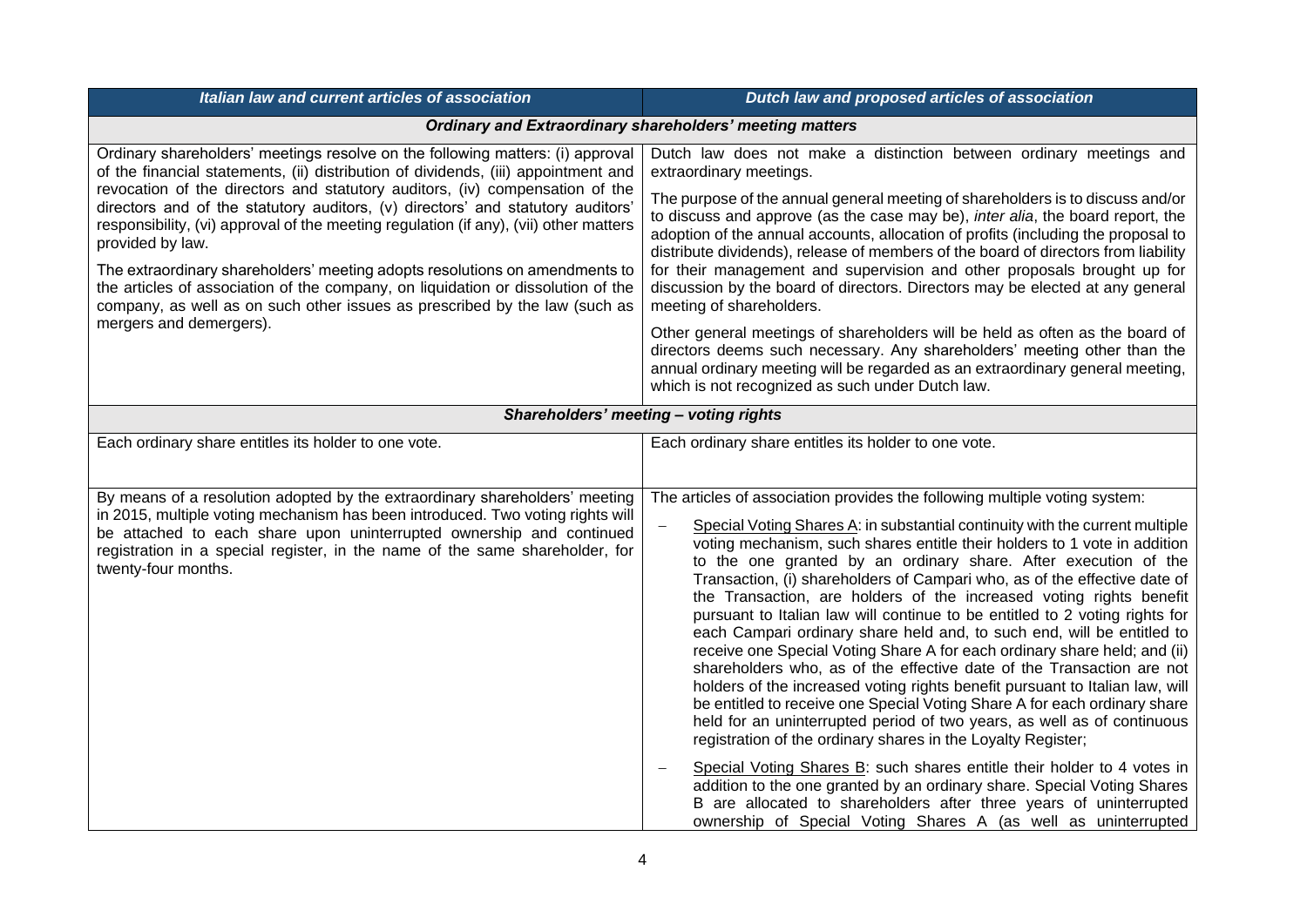| Italian law and current articles of association                                                                                                                                                                                                                                                                                                                                                                                                                                                                                                                                                                                                    | Dutch law and proposed articles of association                                                                                                                                                                                                                                                                                                                                                                                                                                                                                                                                                                                         |
|----------------------------------------------------------------------------------------------------------------------------------------------------------------------------------------------------------------------------------------------------------------------------------------------------------------------------------------------------------------------------------------------------------------------------------------------------------------------------------------------------------------------------------------------------------------------------------------------------------------------------------------------------|----------------------------------------------------------------------------------------------------------------------------------------------------------------------------------------------------------------------------------------------------------------------------------------------------------------------------------------------------------------------------------------------------------------------------------------------------------------------------------------------------------------------------------------------------------------------------------------------------------------------------------------|
|                                                                                                                                                                                                                                                                                                                                                                                                                                                                                                                                                                                                                                                    | registration in the Loyalty Register of the ordinary shares to which such<br>Special Voting Shares A are associated);                                                                                                                                                                                                                                                                                                                                                                                                                                                                                                                  |
|                                                                                                                                                                                                                                                                                                                                                                                                                                                                                                                                                                                                                                                    | Special Voting Shares C: such shares entitle their holder to 9 votes in<br>addition to the one granted by an ordinary share. Special Voting Shares<br>C are allocated to shareholders after five years of uninterrupted<br>ownership of Special Voting Shares B (as well as uninterrupted<br>registration in the Loyalty Register of the ordinary shares to which such<br>Special Voting Shares B are associated).                                                                                                                                                                                                                     |
| Shareholders' right to call a meeting, to submit new items on the agenda and new resolution proposals on matters already included                                                                                                                                                                                                                                                                                                                                                                                                                                                                                                                  |                                                                                                                                                                                                                                                                                                                                                                                                                                                                                                                                                                                                                                        |
| Shareholders' meetings must be called without delay by the board of directors<br>if so requested by shareholders representing at least 5% of the share capital.<br>Shareholders are not allowed to call shareholders' meetings with respect to<br>resolutions to be adopted (i) upon proposal of the board of directors or (ii) on<br>the basis of a report drawn up by the board of directors.<br>Should (i) the board of directors or, in its place, the board of statutory auditors<br>fail to comply and (ii) refusal to comply be unjustified, the shareholders' meeting<br>may be called by means of a decree issued by the competent court. | Shareholders holding at least 10% of the company's issued share capital may<br>request the board of directors to convene a general meeting. Such request will<br>include the proposed agenda items. If the board of directors does not call a<br>meeting within 8 weeks after receipt of such request, the requesting<br>shareholders may file a request with the district court to obtain a court-ordered<br>calling.                                                                                                                                                                                                                 |
| In the ten days following the publication of the notice of call (or in the five days<br>following such publication, if the meeting is called to resolve on the reduction<br>of the share capital), shareholders representing at least a fortieth of the share<br>capital may (i) request for additional items to be included in the agenda or (ii)<br>submit resolution proposals in relation to items on the agenda. Such request<br>must be published by means of publication of the notice at least fifteen days<br>prior the shareholders' meeting.                                                                                            | Once the notice for a specific meeting of shareholders (including the agenda)<br>has been published, no additional items can be added by shareholders.<br>However, at least sixty days before the day of a general meeting of<br>shareholders (please note that the board of directors must give notice of the<br>meeting with due observance of the statutory notice period of forty-two days),<br>shareholders alone or in aggregate holding at least 3% of the issued share<br>capital of the company are entitled to request the board of directors that a<br>matter is placed on the agenda of a general meeting of shareholders. |
| <b>Shareholder Information Rights</b>                                                                                                                                                                                                                                                                                                                                                                                                                                                                                                                                                                                                              |                                                                                                                                                                                                                                                                                                                                                                                                                                                                                                                                                                                                                                        |
| The notice calling the shareholders' meeting includes the items on the agenda.<br>The notice is published on the corporate website and in the form of an excerpt<br>on a newspaper.                                                                                                                                                                                                                                                                                                                                                                                                                                                                | Shareholders have the right to receive the agenda and any further information<br>regarding the content of the notice of the meeting. This information will be made<br>available, via the company's website, at least forty-two days prior to the date<br>when the meeting is to be held.                                                                                                                                                                                                                                                                                                                                               |
| As a general rule, pursuant to Italian law the board of directors must prepare a<br>report on each item of the agenda to be made available to the public by the day                                                                                                                                                                                                                                                                                                                                                                                                                                                                                | Pursuant to Dutch Company law, there is no right for shareholders to request<br>for specific information ahead of the general meeting of shareholders.                                                                                                                                                                                                                                                                                                                                                                                                                                                                                 |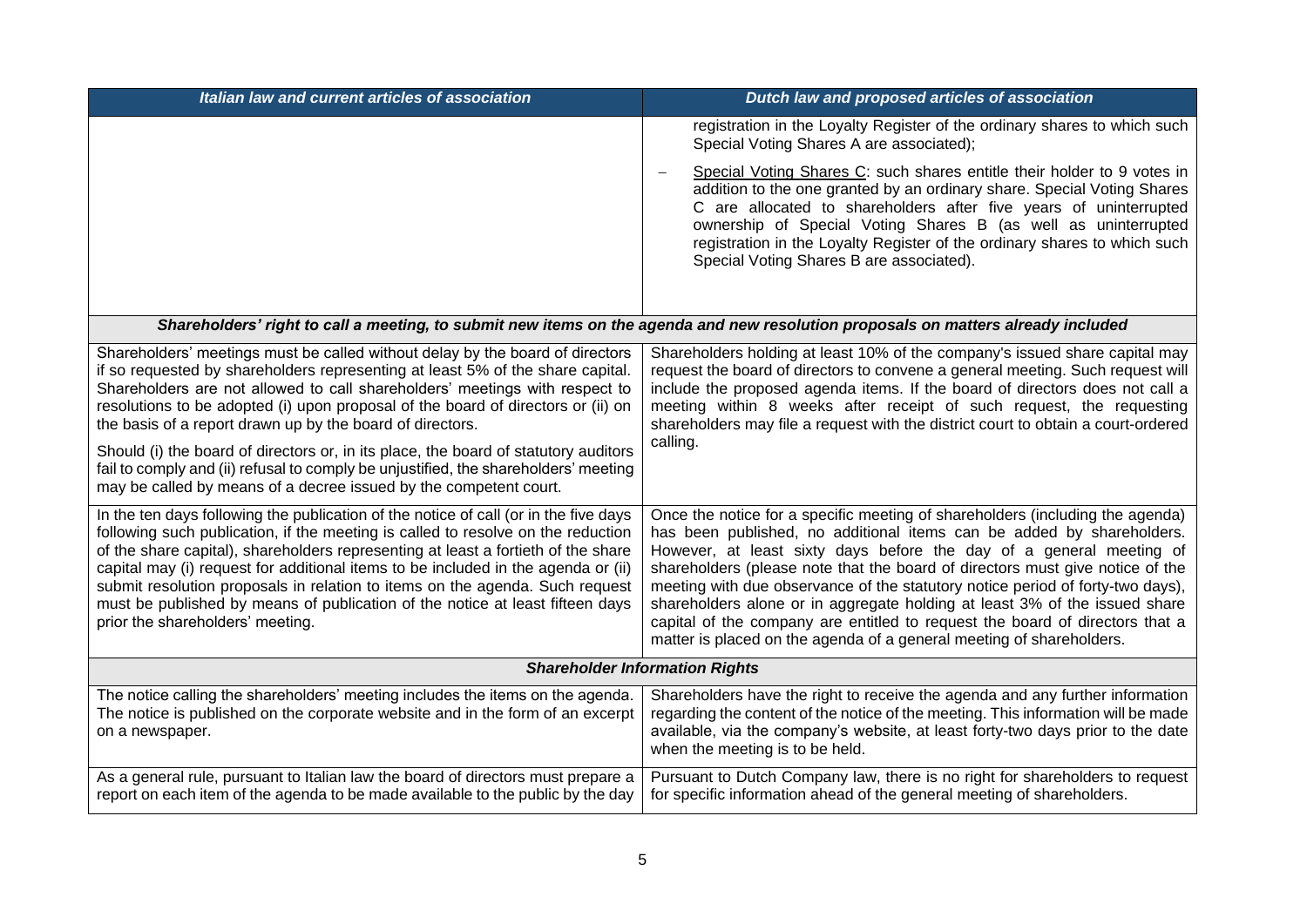| Italian law and current articles of association                                                                                                                                                                                                                                                                                                                                                                                                         | Dutch law and proposed articles of association                                                                                                                                                                                                                                                                         |
|---------------------------------------------------------------------------------------------------------------------------------------------------------------------------------------------------------------------------------------------------------------------------------------------------------------------------------------------------------------------------------------------------------------------------------------------------------|------------------------------------------------------------------------------------------------------------------------------------------------------------------------------------------------------------------------------------------------------------------------------------------------------------------------|
| of the publication of the notice calling the shareholders' meeting at the company<br>legal seat and on the company corporate website.                                                                                                                                                                                                                                                                                                                   | The board of directors is only required to provide information which is requested<br>during a meeting of shareholders and may only decide not to provide the                                                                                                                                                           |
| Furthermore, any shareholder having voting rights can submit queries on the<br>items of the agenda during or before the meeting. Answers to queries submitted<br>prior to the meeting must be given during the meeting at the latest. No reply is<br>necessary, even in the shareholders' meeting, to queries raised prior to it,<br>where the information required is already available in a 'Questions & Answers'<br>format in the company's website. | requested information if this would be contrary to an overriding interest of the<br>company.                                                                                                                                                                                                                           |
| <b>Proxy solicitation</b>                                                                                                                                                                                                                                                                                                                                                                                                                               |                                                                                                                                                                                                                                                                                                                        |
| Pursuant to Italian law, one or more shareholders or any entitled person can<br>solicit proxies, provided that:                                                                                                                                                                                                                                                                                                                                         | Pursuant to Dutch law, there are no regulations on solicitation of voting proxies.                                                                                                                                                                                                                                     |
| a prospectus and a proxy form are transmitted for publication to Campari,<br>(i)<br>to the Italian markets' supervisory authority (Consob), to Borsa Italiana<br>S.p.A. and to Monte Titoli S.p.A.; and                                                                                                                                                                                                                                                 |                                                                                                                                                                                                                                                                                                                        |
| an accompanying notice is sent to Campari (which makes it available to<br>(ii)<br>the public on its corporate website), to Consob, to Borsa Italiana S.p.A.<br>and to Monte Titoli S.p.A.                                                                                                                                                                                                                                                               |                                                                                                                                                                                                                                                                                                                        |
| Upon release of the proxy, voting rights are exercised by the proxy holder (or<br>by its substitute, if expressly indicated in the prospectus and in the proxy form).                                                                                                                                                                                                                                                                                   |                                                                                                                                                                                                                                                                                                                        |
| Proxies may be granted only with respect to shareholders' meetings already<br>called, being valid for any subsequent call. Proxies must be dated and signed<br>and must contain voting instructions. Voting instructions may also refer to only<br>some of the items on the agenda.                                                                                                                                                                     |                                                                                                                                                                                                                                                                                                                        |
| Proxies may be revoked until the last day prior to the meeting.                                                                                                                                                                                                                                                                                                                                                                                         |                                                                                                                                                                                                                                                                                                                        |
|                                                                                                                                                                                                                                                                                                                                                                                                                                                         | Amendments to the articles of association - share capital increases or reductions                                                                                                                                                                                                                                      |
| Pursuant to Italian law, amendments to the articles of association of a joint stock<br>company, including share capital increases or reductions, are resolved upon by<br>the extraordinary shareholders' meeting.                                                                                                                                                                                                                                       | A resolution to amend the articles of association can be adopted exclusively by<br>the shareholders' meeting with an absolute majority of the votes validly cast,<br>but only on a proposal of the board of directors.                                                                                                 |
|                                                                                                                                                                                                                                                                                                                                                                                                                                                         | Pursuant to Dutch law and the articles of association, if an amendment to the<br>articles of association is proposed, a copy of said proposal must be made<br>available at the company's headquarters for review by the shareholders and<br>other parties entitled to attend the meeting until the end of the meeting. |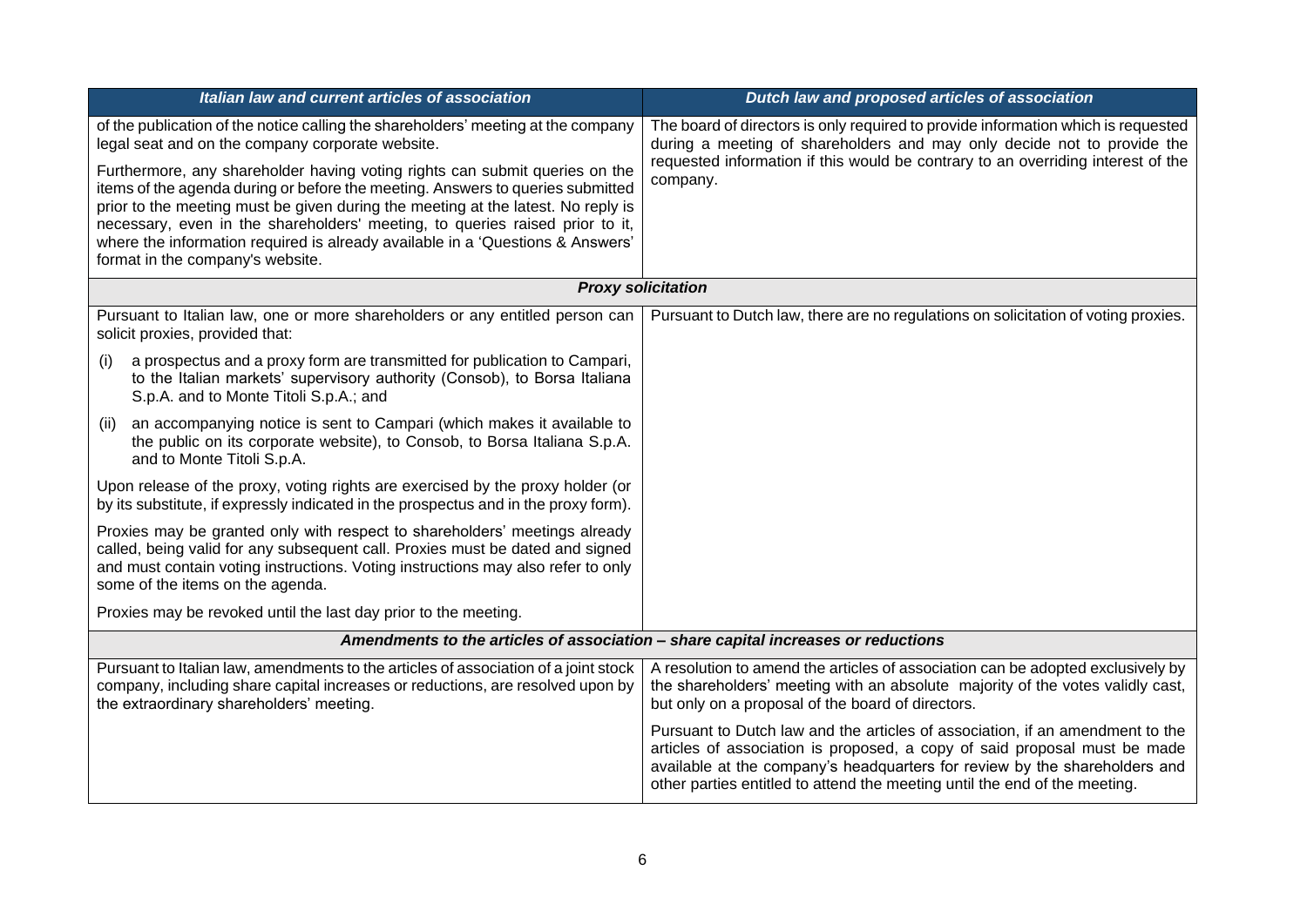| Italian law and current articles of association                                                                                                                                                                                                                                                              | Dutch law and proposed articles of association                                                                                                                                                                                                                                                                              |  |
|--------------------------------------------------------------------------------------------------------------------------------------------------------------------------------------------------------------------------------------------------------------------------------------------------------------|-----------------------------------------------------------------------------------------------------------------------------------------------------------------------------------------------------------------------------------------------------------------------------------------------------------------------------|--|
| The shareholders' meeting may delegate the resolution to increase the share<br>capital of the Company to the board of directors, for a maximum period of five<br>years and for a maximum amount determined by the resolution of shareholders                                                                 | The articles of associations authorize the board of directors to issue shares for<br>a period of five years from the entry into force of the articles, within the limit of<br>the Company's authorised capital.                                                                                                             |  |
| delegating such power.                                                                                                                                                                                                                                                                                       | After such five years period, new shares may be issued pursuant to a resolution<br>of the shareholders' meeting. The board of directors may be designated by the<br>shareholders' meeting to issue new shares, for a maximum period of five years<br>and for a number of shares determined by the shareholders' meeting.    |  |
| Pursuant to Italian law, share capital reductions may be carried out either (i) by<br>waiving shareholders' obligations to make contributions, or (ii) by reimbursing<br>equity to shareholders, or (iii) in case the share capital has decreased by more                                                    | The shareholders' meeting is entitled to resolve to reduce share capital by<br>cancellation of shares or by reducing the par value of the shares by amending<br>the articles of association.                                                                                                                                |  |
| than one third as a consequence of losses, provided that such decrease is not<br>restored during the following financial year so to be equal to less than one third<br>of the share capital.                                                                                                                 | A resolution to cancel shares can only relate to shares held by the Company<br>itself or all shares of a particular class. A cancellation of all shares of a particular<br>class shall require the prior approval of the meeting of holders of shares of the                                                                |  |
| If the share capital (i) has decreased by more than one third and, at the same<br>time, (ii) has decreased under the minimum amount prescribed by law, a                                                                                                                                                     | class concerned.                                                                                                                                                                                                                                                                                                            |  |
| shareholders' meeting shall be convened in order to resolve upon (i) the share<br>capital decrease and, at the same time, (ii) a share capital increase so for it to<br>be at least equal to the minimum amount prescribed by law or, alternatively, a<br>statutory transformation of the company.           | The shares subject to the decision to reduce share capital must be indicated in<br>the resolution, which must also state the procedures for implementation. The<br>resolution can be adopted exclusively by the shareholders' meeting, but only<br>at the proposal of the board of directors.                               |  |
| <b>Preferential subscription rights</b>                                                                                                                                                                                                                                                                      |                                                                                                                                                                                                                                                                                                                             |  |
| Pursuant to Italian law, newly issued shares and convertible bonds shall be<br>offered in option (opzione) to (i) shareholders, pro quota to the number of<br>shares held and (ii) holders of convertible bonds (if any), on the basis of the<br>applicable exchange ratio.                                  | Shareholders of ordinary shares have a pre-emptive right over newly issued<br>ordinary shares in proportion to the aggregate nominal value of the ordinary<br>shares, it being understood that there is no pre-emptive right over newly issued<br>ordinary shares reserved to employees of the company under a stock option |  |
| Such option right may be exercised within fifteen days from the publication of<br>the offer.                                                                                                                                                                                                                 | plan adopted by the company.                                                                                                                                                                                                                                                                                                |  |
| Shareholders exercising their option rights may, upon request, exercise their<br>pre-emptive right (diritto di prelazione) to subscribe such shares or convertible<br>bonds in relation to which option rights have not been exercised.                                                                      |                                                                                                                                                                                                                                                                                                                             |  |
| With respect to listed companies (as Campari), should shares and convertible<br>bonds offered in option remain unsubscribed upon expiration of the fifteen-day<br>period, such shares and convertible bonds shall be offered on the market, in<br>the following thirty days, for at least five trading days. |                                                                                                                                                                                                                                                                                                                             |  |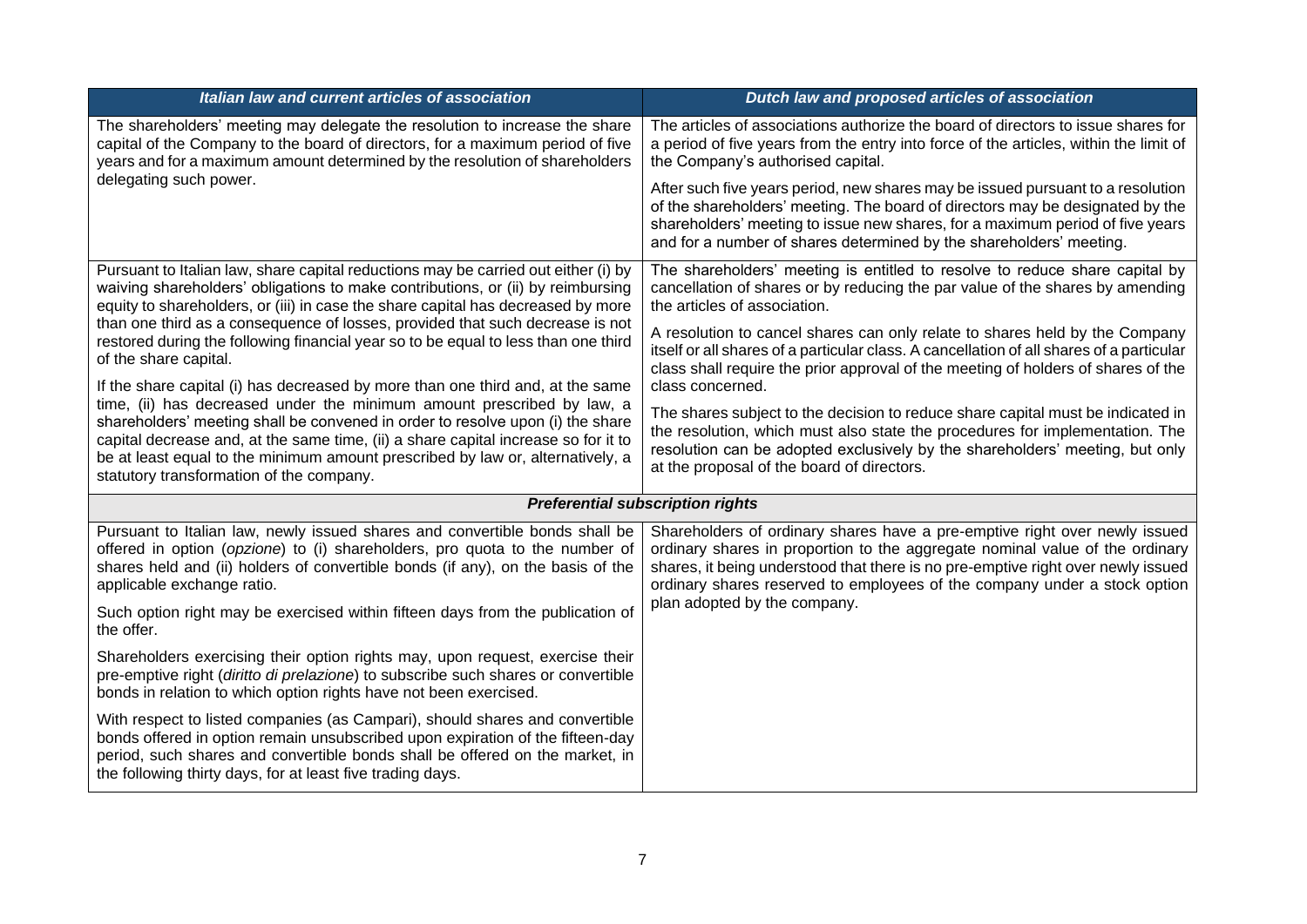| Italian law and current articles of association                                                                                                                                                                                                                                                                                                                                                                                                     | Dutch law and proposed articles of association                                                                                                                                                                                                                                                                                                                                                                                                                                                                                                                           |
|-----------------------------------------------------------------------------------------------------------------------------------------------------------------------------------------------------------------------------------------------------------------------------------------------------------------------------------------------------------------------------------------------------------------------------------------------------|--------------------------------------------------------------------------------------------------------------------------------------------------------------------------------------------------------------------------------------------------------------------------------------------------------------------------------------------------------------------------------------------------------------------------------------------------------------------------------------------------------------------------------------------------------------------------|
| Pursuant to Italian law, exercise of the option right is excluded if:<br>(i)<br>newly issued shares are to be subscribed by means of a<br>contribution in kind;                                                                                                                                                                                                                                                                                     | The articles of associations authorize the board of directors to restrict or<br>exclude pre-emptive rights for a period of five years from the entry into force of<br>the articles.                                                                                                                                                                                                                                                                                                                                                                                      |
| the interest of the company so requires.<br>(ii)                                                                                                                                                                                                                                                                                                                                                                                                    | After such five years period, the pre-emptive right may be restricted or excluded<br>by resolution of the shareholders' meeting or the board of directors, if<br>authorised to this end by the shareholders' meeting for a maximum period of<br>five years and provided it has also been authorised to resolve on the issue of<br>new shares in the company. The proposal to the shareholders' meeting<br>regarding the restriction or exclusion of the pre-emptive rights must state the<br>reasons for said proposal, as well as the determination of the issue price. |
|                                                                                                                                                                                                                                                                                                                                                                                                                                                     | <b>Approval of financial statements</b>                                                                                                                                                                                                                                                                                                                                                                                                                                                                                                                                  |
| The annual financial statements of a joint stock company, required to prepare<br>consolidated financial statements, must be approved by an ordinary<br>shareholders' meeting to be held no later than one hundred and eighty days<br>after the end of the relevant financial year.                                                                                                                                                                  | The board of directors must within four months after the end of the preceding<br>financial year prepare the annual accounts, comprising the balance sheet,<br>income statement and notes to the accounts. Within the aforementioned four-<br>month period, the board of directors must also prepare the board report, and<br>any other information that must be disclosed pursuant to applicable law and<br>regulations.                                                                                                                                                 |
|                                                                                                                                                                                                                                                                                                                                                                                                                                                     | The annual accounts must be approved by the annual general meeting to be<br>held each year, no later than the end of the month of June.                                                                                                                                                                                                                                                                                                                                                                                                                                  |
|                                                                                                                                                                                                                                                                                                                                                                                                                                                     | <b>Dividends</b>                                                                                                                                                                                                                                                                                                                                                                                                                                                                                                                                                         |
| Dividends may be distributed to shareholders:<br>up to the amount of the net profits resulting from the duly approved annual<br>(i)<br>financial statements for the previous fiscal year, provided however that<br>net profits are firstly deducted to establish the legal share capital reserve<br>(and up to such reserve amounting to 20% of the share capital); and/or<br>up to the amount of its distributable share capital reserves.<br>(ii) | The company may make distributions to the shareholders only to the extent<br>that its equity exceeds the amount of the issued share capital, increased by the<br>reserves which must be maintained in accordance with Dutch law.<br>The company may only make a distribution of profits realised during a financial<br>year to the shareholders after the adoption of its statutory annual accounts<br>demonstrating that such distribution is legally permitted.                                                                                                        |
| Dividends may not be distributed if such distribution could reduce the<br>company's assets below the amount of the fully paid-in and subscribed share<br>capital and the legal or statutory reserves.                                                                                                                                                                                                                                               | The board of directors may determine that distributions shall be made from the<br>company's share premium reserve or from any other freely distributable<br>reserve.                                                                                                                                                                                                                                                                                                                                                                                                     |
|                                                                                                                                                                                                                                                                                                                                                                                                                                                     | Insofar as the profits have not been appropriated to increase and/or form<br>reserves by the board of directors, they will be put at the disposal of the<br>shareholders' meeting. The shareholders' meeting may resolve, on the<br>proposal of the board of directors, to pay dividend out of the profits on the<br>ordinary shares. The board of directors may decide, subject to the approval of<br>the shareholders' meeting and the board of directors having been authorised                                                                                       |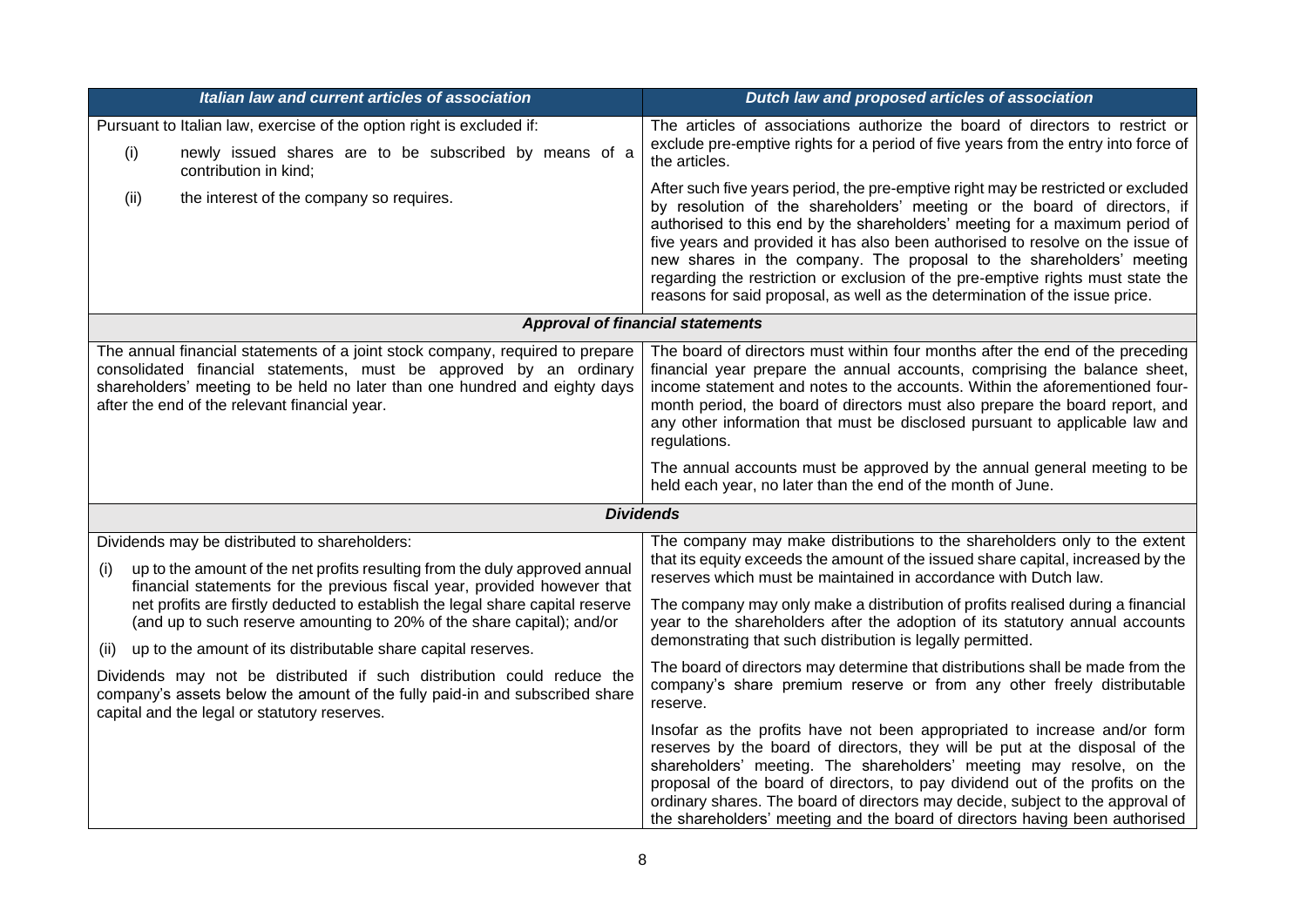| Italian law and current articles of association                                                                                                                                                                                                                                                                                                                              | Dutch law and proposed articles of association                                                                                                                                                                                                                                                                                                                                                                                                                                                                                                                                                                                                                                                                                                                                                                                                                                                                                                                                                                                                                      |
|------------------------------------------------------------------------------------------------------------------------------------------------------------------------------------------------------------------------------------------------------------------------------------------------------------------------------------------------------------------------------|---------------------------------------------------------------------------------------------------------------------------------------------------------------------------------------------------------------------------------------------------------------------------------------------------------------------------------------------------------------------------------------------------------------------------------------------------------------------------------------------------------------------------------------------------------------------------------------------------------------------------------------------------------------------------------------------------------------------------------------------------------------------------------------------------------------------------------------------------------------------------------------------------------------------------------------------------------------------------------------------------------------------------------------------------------------------|
|                                                                                                                                                                                                                                                                                                                                                                              | to issue shares, that a distribution shall, wholly or partially, be made in the form<br>of shares, or that shareholders shall be given the option to receive a distribution<br>either in cash or in the form of shares.                                                                                                                                                                                                                                                                                                                                                                                                                                                                                                                                                                                                                                                                                                                                                                                                                                             |
|                                                                                                                                                                                                                                                                                                                                                                              | Under Dutch law there is no rule on the exchange ratio for stock dividend. The<br>board of directors decides on the exchange ratio.                                                                                                                                                                                                                                                                                                                                                                                                                                                                                                                                                                                                                                                                                                                                                                                                                                                                                                                                 |
| The board of directors may further resolve upon the distribution of interim<br>dividends (acconti sui dividendi). Pursuant to Italian law, interim dividends may<br>not be distributed if operating losses result from the financial statements.                                                                                                                             | The company may make one or more interim distributions to shareholders<br>provided that it appears from an unaudited interim statements that company<br>has sufficient distributable equity to make the relevant distributions.                                                                                                                                                                                                                                                                                                                                                                                                                                                                                                                                                                                                                                                                                                                                                                                                                                     |
| Payment of dividends may be claimed by entitled shareholders within (and no<br>later than) five years from the day on which the distribution is resolved upon by<br>the shareholders' meeting.                                                                                                                                                                               | The right to dividends and distributions will lapse if the dividends or distributions<br>are not claimed within five years following the day after the date on which they<br>first became payable.                                                                                                                                                                                                                                                                                                                                                                                                                                                                                                                                                                                                                                                                                                                                                                                                                                                                  |
|                                                                                                                                                                                                                                                                                                                                                                              | Pursuant to the articles of association, any holder of Special Voting Shares -<br>the issuance of which has been charged on the Special Capital Reserve - is<br>entitled to substitute such charge at any time by making an actual payment to<br>Campari of a sum equal to the nominal value of the Special Voting Shares held<br>(the Special Shares Paid-up in Cash). Special Shares Paid-up in Cash will<br>give entitlement to a dividend equal to 1% of the nominal value actually paid.<br>Such dividends, however, will be paid only insofar as the profits have not been<br>appropriated in full to increase and/or form reserves. Actual payments made<br>during the financial year to which the dividend relates, will not be counted. No<br>further distribution will be made on the Special Voting Shares. Campari will<br>maintain a separate capital reserve to pay-up Special Voting Shares. The board<br>of directors is authorised to credit or debit this special capital reserve at the<br>expense or in favour of the Company's other reserves. |
| Withdrawal right                                                                                                                                                                                                                                                                                                                                                             |                                                                                                                                                                                                                                                                                                                                                                                                                                                                                                                                                                                                                                                                                                                                                                                                                                                                                                                                                                                                                                                                     |
| Pursuant to Italian law, withdrawal right may be exercised by shareholders who<br>do not vote in favour (that is to say, who do not attend the shareholders'<br>meeting or who vote against the proposed resolution or who abstain from<br>voting) of resolutions relating to the following:<br>changes to the corporate purpose, insofar as a material change of the<br>(i) | Certain resolutions of the general meeting can be implemented only if<br>dissenting shareholders are given a cash-out option: a resolution to convert the<br>company into another type of legal entity (not being a Dutch BV) and a<br>resolution to merge the company into another EU or EEA member state<br>acquiring legal entity.                                                                                                                                                                                                                                                                                                                                                                                                                                                                                                                                                                                                                                                                                                                               |
| same is implied;<br>transformation of the company;<br>(ii)                                                                                                                                                                                                                                                                                                                   | Other than the above, the shareholders shall not have a right of redemption<br>and/or withdrawal pursuant to Dutch law.                                                                                                                                                                                                                                                                                                                                                                                                                                                                                                                                                                                                                                                                                                                                                                                                                                                                                                                                             |
| (iii) transfer of the official seat abroad;                                                                                                                                                                                                                                                                                                                                  |                                                                                                                                                                                                                                                                                                                                                                                                                                                                                                                                                                                                                                                                                                                                                                                                                                                                                                                                                                                                                                                                     |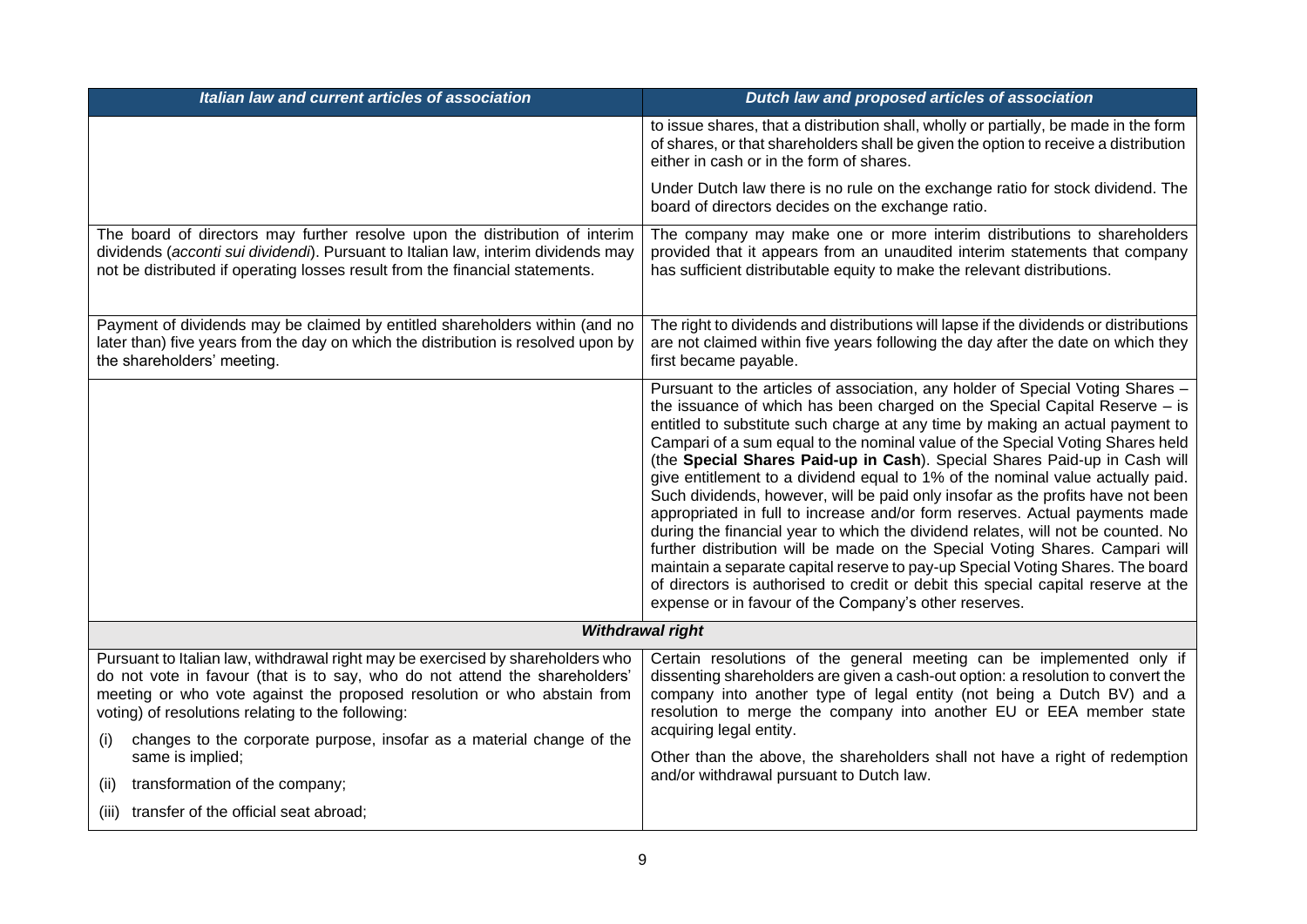| Italian law and current articles of association                                                                                                                                                                                                                                                                                                                                                                                              | Dutch law and proposed articles of association                                                                                                                                                                                                  |
|----------------------------------------------------------------------------------------------------------------------------------------------------------------------------------------------------------------------------------------------------------------------------------------------------------------------------------------------------------------------------------------------------------------------------------------------|-------------------------------------------------------------------------------------------------------------------------------------------------------------------------------------------------------------------------------------------------|
| (iv) revocation of the company's liquidation status;                                                                                                                                                                                                                                                                                                                                                                                         |                                                                                                                                                                                                                                                 |
| elimination of one or more reasons triggering the exercise of withdrawal<br>(v)<br>right;                                                                                                                                                                                                                                                                                                                                                    |                                                                                                                                                                                                                                                 |
| (vi) changes to the criteria for the determination of withdrawal price;                                                                                                                                                                                                                                                                                                                                                                      |                                                                                                                                                                                                                                                 |
| (vii) amendments to the articles of association with respect to voting rights or<br>participation rights;                                                                                                                                                                                                                                                                                                                                    |                                                                                                                                                                                                                                                 |
| (viii) extension of the duration of the company; and                                                                                                                                                                                                                                                                                                                                                                                         |                                                                                                                                                                                                                                                 |
| (ix) introduction (or removal) of constraints to the circulation of shares.                                                                                                                                                                                                                                                                                                                                                                  |                                                                                                                                                                                                                                                 |
| With respect to listed companies (as Campari), withdrawal right may be further<br>exercised in case of resolutions implying the delisting of the company's shares.                                                                                                                                                                                                                                                                           |                                                                                                                                                                                                                                                 |
| Pursuant to Italian law, entitled shareholders may exercise their withdrawal<br>rights (in relation to some or all of their shares) within fifteen calendar days<br>following the registration of the relevant shareholders' meeting's resolution with<br>the Companies' Register.                                                                                                                                                           |                                                                                                                                                                                                                                                 |
| The shares in relation to which the withdrawal right is exercised shall not be<br>sold or disposed of and shall remain deposited with the official seat of the<br>company (or with the respective intermediary) until the withdrawal price is paid.                                                                                                                                                                                          |                                                                                                                                                                                                                                                 |
| Pursuant to Italian law, as far as listed companies (as Campari) are concerned,<br>the redemption price is calculated with reference to the arithmetic average of<br>the daily closing price (as calculated by Borsa Italiana S.p.A.) of Campari<br>shares for the six-month period prior to the date of publication of the notice for<br>convening the shareholders' meeting, the resolution of which entitles<br>shareholders to withdraw. |                                                                                                                                                                                                                                                 |
| Right to inspect the shareholders' registers and company documentation                                                                                                                                                                                                                                                                                                                                                                       |                                                                                                                                                                                                                                                 |
| Pursuant to Italian law, all shareholders - either in person or through a<br>representative - may inspect the shareholders' register and the register of                                                                                                                                                                                                                                                                                     | Each shareholder may request an excerpt from the register of shareholder<br>evidencing its entitlement to shares.                                                                                                                               |
| shareholders' meetings' minutes at any time, and may request copies of such<br>documentation at their own expense.                                                                                                                                                                                                                                                                                                                           | The minutes of general meetings of shareholders will be made available on the<br>company's website no later than three months after the date of the meeting.                                                                                    |
| <b>Challenge of shareholders' meeting resolutions</b>                                                                                                                                                                                                                                                                                                                                                                                        |                                                                                                                                                                                                                                                 |
| Resolutions adopted by the shareholders' meeting may be challenged by<br>absent or dissenting shareholders, by shareholders who abstained from voting,                                                                                                                                                                                                                                                                                       | Any shareholder may challenge before the courts a resolution from the<br>shareholders' meeting claiming that the resolution is null and void on the basis<br>that it is in contravention with the law or the company's articles of association. |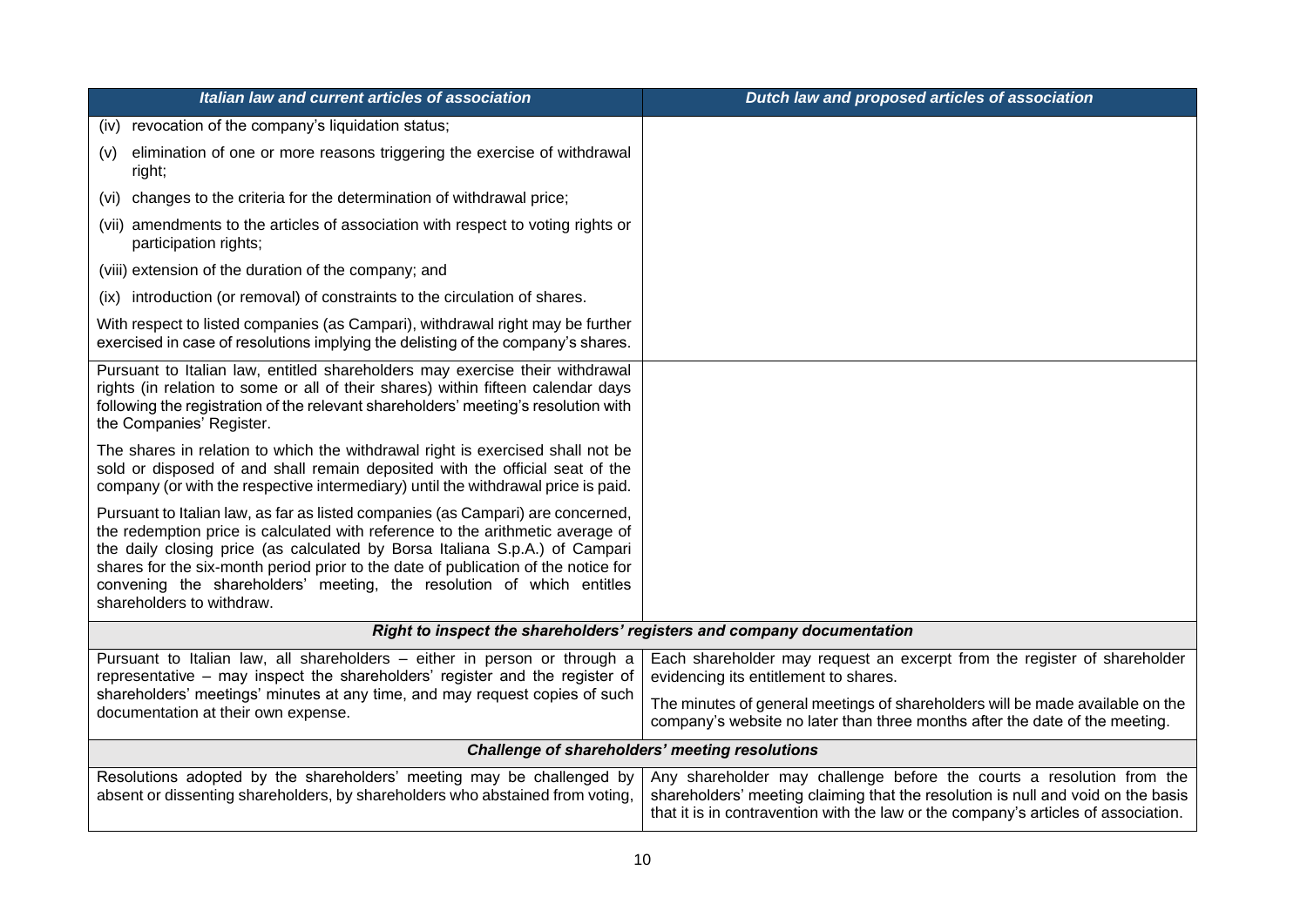| Italian law and current articles of association                                                                                                                                                                                                                                                                                                                                                                                          | Dutch law and proposed articles of association                                                                                                                                                                                                                                                                                                                                                                                                                                                                                                                                                                                    |
|------------------------------------------------------------------------------------------------------------------------------------------------------------------------------------------------------------------------------------------------------------------------------------------------------------------------------------------------------------------------------------------------------------------------------------------|-----------------------------------------------------------------------------------------------------------------------------------------------------------------------------------------------------------------------------------------------------------------------------------------------------------------------------------------------------------------------------------------------------------------------------------------------------------------------------------------------------------------------------------------------------------------------------------------------------------------------------------|
| by the directors or by the board of statutory auditors, if taken in violation of<br>applicable law or of the articles of association.<br>Insofar as listed companies (as Campari) are concerned, resolutions adopted<br>by the shareholders' meeting may be challenged by absent or dissenting<br>shareholders and by shareholders who abstained from voting, representing at<br>least 1/1000 of the share capital (with voting rights). | Any shareholder may also request the court to reverse a resolution adopted by<br>the shareholders' meeting on the basis that it was made in contravention with<br>(i) statutory rules or rules in the company's articles concerning the adoption of<br>resolutions; (ii) the standards of reasonableness and fairness as applicable<br>between the shareholders and the company; or (iii) internal regulations such as<br>by-laws of the board of directors (if any). The right to request reversal is barred<br>one year after the shareholder was informed of, or could reasonably have taken<br>cognisance of, the resolution. |
|                                                                                                                                                                                                                                                                                                                                                                                                                                          | Finally, Dutch corporate law provides a specific type of court proceedings<br>whereby shareholders alone or in aggregate holding shares which represent<br>the lower of (i) at least 10% of the issued share capital or (ii) EUR 225,000 of<br>the nominal value of the issued shares, may request the Enterprise Chamber<br>of the Amsterdam District Court to order an investigation into the policies<br>pursued by the company.                                                                                                                                                                                               |
| <b>Board of directors - appointment</b>                                                                                                                                                                                                                                                                                                                                                                                                  |                                                                                                                                                                                                                                                                                                                                                                                                                                                                                                                                                                                                                                   |
| With the exception of the first directors, who are appointed in the deed of<br>incorporation of the company, directors are appointed by the shareholders'<br>meeting.                                                                                                                                                                                                                                                                    | The shareholders' meeting shall appoint the directors upon binding nomination<br>by the board of directors.<br>A nomination by the board of directors will be binding. However, the<br>shareholders' meeting may deprive the nomination of its binding character by a<br>resolution passed with an absolute majority of the votes validly cast without a                                                                                                                                                                                                                                                                          |
|                                                                                                                                                                                                                                                                                                                                                                                                                                          | quorum being required.                                                                                                                                                                                                                                                                                                                                                                                                                                                                                                                                                                                                            |
| Directors may not be appointed for a period longer than three financial years,<br>their mandate terminating as at the date of the shareholders' meeting called to<br>approve the financial statements relating to the last of such three financial<br>years. Directors may be re-appointed.                                                                                                                                              | Term of office of directors may not exceed a maximum period of four years at<br>a time. A director who ceases office is immediately eligible for reappointment.                                                                                                                                                                                                                                                                                                                                                                                                                                                                   |
| The total number of directors is determined by the shareholders' meeting.                                                                                                                                                                                                                                                                                                                                                                | The total number of directors is determined by the board of directors within the<br>limits set forth in the articles of association.                                                                                                                                                                                                                                                                                                                                                                                                                                                                                              |
| The articles of association provide that the board of directors shall consist of<br>three to fifteen members.                                                                                                                                                                                                                                                                                                                            | The articles of association of the company provide that the board of directors<br>(including executive directors and non-executive directors) shall consist of<br>three to fifteen members.                                                                                                                                                                                                                                                                                                                                                                                                                                       |
| The current board of directors of the company is composed of 9 members, that<br>will terminate upon approval of the financial statements as at the date of the<br>shareholders' meeting convened to approve the financial statements at 31<br>December 2021.                                                                                                                                                                             | It is envisaged that the current members of the board of directors will continue<br>in office following completion of the Transaction, until the expiry of term of their<br>mandate.                                                                                                                                                                                                                                                                                                                                                                                                                                              |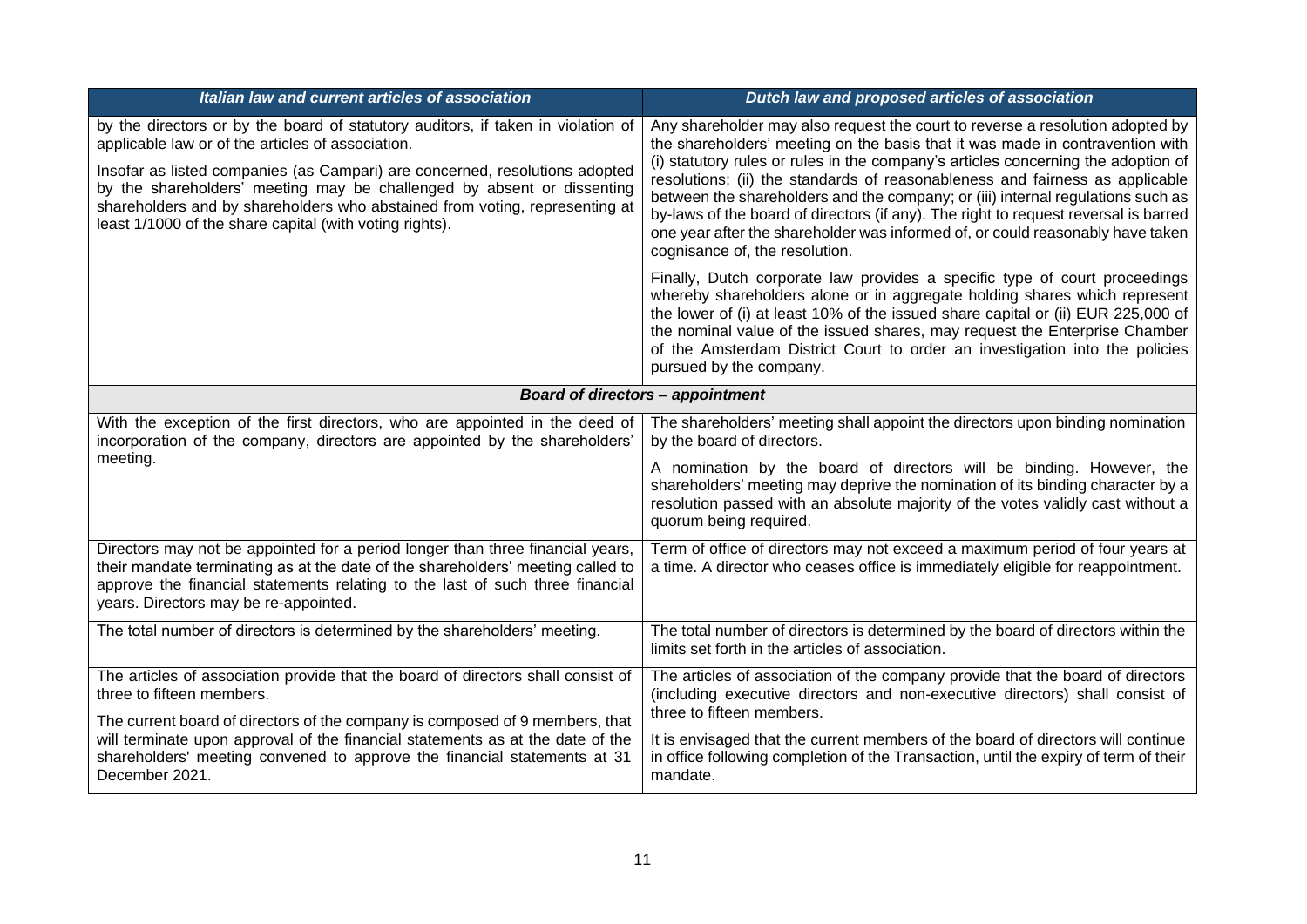| Italian law and current articles of association                                                                                                                                                                                                                                                                                                                                                                                                                                                                                                                                                                                      | Dutch law and proposed articles of association                                                                                                                                                                                                                                                                                                                                                                              |
|--------------------------------------------------------------------------------------------------------------------------------------------------------------------------------------------------------------------------------------------------------------------------------------------------------------------------------------------------------------------------------------------------------------------------------------------------------------------------------------------------------------------------------------------------------------------------------------------------------------------------------------|-----------------------------------------------------------------------------------------------------------------------------------------------------------------------------------------------------------------------------------------------------------------------------------------------------------------------------------------------------------------------------------------------------------------------------|
| Pursuant to Italian law and the articles of association, members of the board of<br>directors are appointed through a voting list system. A list may be submitted by<br>shareholders or by the board of directors.                                                                                                                                                                                                                                                                                                                                                                                                                   | After the Transaction has been completed, the directors of Campari shall no<br>longer be appointed via the voting list system the Company currently uses.                                                                                                                                                                                                                                                                   |
|                                                                                                                                                                                                                                                                                                                                                                                                                                                                                                                                                                                                                                      | Board of directors - proportional representation right                                                                                                                                                                                                                                                                                                                                                                      |
| The board of directors is appointed by the shareholders' meeting based on lists.                                                                                                                                                                                                                                                                                                                                                                                                                                                                                                                                                     | There is no proportional representation right prescribed under Dutch company                                                                                                                                                                                                                                                                                                                                                |
| Each shareholder (as well as shareholders belonging to the same group and<br>shareholders who take part in a shareholders' agreement) may present, or<br>contribute to present, or vote one list, including through an intermediary or trust<br>company.                                                                                                                                                                                                                                                                                                                                                                             | law or the Company's articles of association.                                                                                                                                                                                                                                                                                                                                                                               |
| Lists may only be presented by shareholders having voting rights and who,<br>either alone or together with other shareholders, represent at least the<br>percentage of the share capital, subscribed as at the date of submission of the<br>list, established and published by the Italian market authority (Consob), which<br>will be from time to time notified in the notice of shareholders' meeting called<br>upon to pass resolution on the appointment of the board of directors.                                                                                                                                             |                                                                                                                                                                                                                                                                                                                                                                                                                             |
| Board of directors - removal - substitutions                                                                                                                                                                                                                                                                                                                                                                                                                                                                                                                                                                                         |                                                                                                                                                                                                                                                                                                                                                                                                                             |
| Pursuant to Italian law, directors may be removed from office by means of a<br>resolution adopted by the shareholders' meeting at any time. Should directors                                                                                                                                                                                                                                                                                                                                                                                                                                                                         | The shareholders' meeting has the power to suspend or remove directors from<br>office at any time.                                                                                                                                                                                                                                                                                                                          |
| be removed from office without cause (giusta causa), they are entitled to claim<br>compensation for damages.                                                                                                                                                                                                                                                                                                                                                                                                                                                                                                                         | A resolution of the shareholders' meeting to suspend or remove a director other<br>than pursuant to a proposal by the Board requires an absolute majority of the<br>votes cast.                                                                                                                                                                                                                                             |
| Pursuant to Italian law and the articles of association, should the board of<br>directors be composed of a number of members below the one resolved upon<br>by the shareholders' meeting due to vacancies (that is to say, resignation or<br>revocation), then the remaining directors shall replace vacant seats by<br>appointing (without recourse to the voting list system) as many members as<br>required to re-establish the number resolved upon by the shareholders'<br>meeting (cooptazione), conditional upon the majority of the members of the<br>board of directors still being appointed by the shareholders' meeting. | If one or more seats are vacant, the remaining directors shall be entrusted with<br>the management of the company, it being nevertheless understood that, in such<br>a case, the board of directors shall have the power to appoint one or more<br>persons to temporarily hold office. Persons that can be designated as such<br>include former Directors (irrespective of the reason why they are no longer<br>Directors). |
| Directors appointed in accordance with the above hold their office until the next<br>shareholders' meeting.                                                                                                                                                                                                                                                                                                                                                                                                                                                                                                                          |                                                                                                                                                                                                                                                                                                                                                                                                                             |
| Should vacancy of the majority of the members of the board of directors<br>appointed by the shareholders' meeting occur, then the board of directors as                                                                                                                                                                                                                                                                                                                                                                                                                                                                              | If, due to resignations or other causes, the majority of directors appointed by<br>the shareholders' meeting should no longer hold office, a shareholders' meeting<br>will be convened on an urgent basis to appoint new directors. The term of office                                                                                                                                                                      |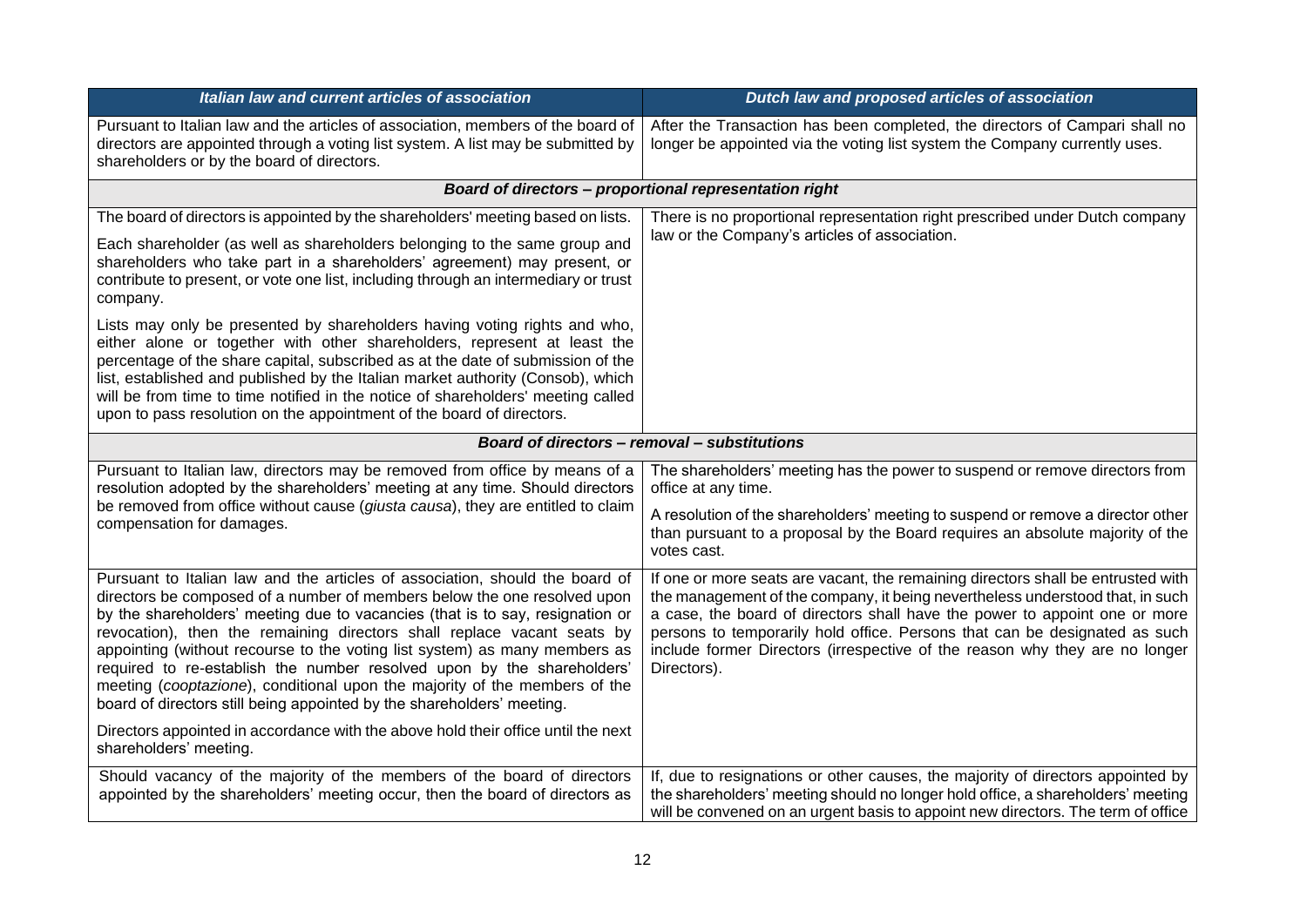| Italian law and current articles of association                                                                                                                                                                                                                                                                                                                                                                 | Dutch law and proposed articles of association                                                                                                                                                                                                                                                                                                                                                                                                                                                                               |  |
|-----------------------------------------------------------------------------------------------------------------------------------------------------------------------------------------------------------------------------------------------------------------------------------------------------------------------------------------------------------------------------------------------------------------|------------------------------------------------------------------------------------------------------------------------------------------------------------------------------------------------------------------------------------------------------------------------------------------------------------------------------------------------------------------------------------------------------------------------------------------------------------------------------------------------------------------------------|--|
| a whole shall be deemed as ceased. Remaining directors shall call a<br>shareholders' meeting with no delay.                                                                                                                                                                                                                                                                                                     | of the directors not reappointed at the shareholders' meeting will be deemed to<br>have expired at the end of the relevant meeting. In such an event the board of                                                                                                                                                                                                                                                                                                                                                            |  |
| Should vacancy of the entire board of directors occur, then the board of<br>statutory auditors shall call the shareholders' meeting with no delay. In the<br>meantime, the board of statutory auditors is entrusted with the ordinary<br>business.                                                                                                                                                              | directors will have no binding nomination right.                                                                                                                                                                                                                                                                                                                                                                                                                                                                             |  |
|                                                                                                                                                                                                                                                                                                                                                                                                                 | <b>Board of directors - resolutions</b>                                                                                                                                                                                                                                                                                                                                                                                                                                                                                      |  |
| The board of directors may validly take resolutions if the majority of the directors<br>in office are present and, in the absence of notice of meeting, if all the directors<br>in office and the regular statutory auditors are present.                                                                                                                                                                       | All board of directors resolutions shall be passed by a majority vote of the<br>directors (or their representatives) present at the meeting. Decisions taken at<br>a meeting of the board are valid only if the majority of the directors is present<br>or represented at the meeting. Each director shall have one vote and no<br>casting vote is envisaged by the articles of association. The board of directors<br>may designate types of resolutions which are subject to requirements deviating<br>from the foregoing. |  |
| Resolutions are adopted with the favorable vote of the majority of the directors<br>who attend the meeting. In the event of a tie, the chairman's vote shall prevail.                                                                                                                                                                                                                                           | Pursuant to the articles of association, the board of directors of shall be<br>authorised to pass resolutions outside a meeting, provided that the proposal is<br>submitted to all directors and none of them has objected to the relevant manner<br>of adopting resolutions.                                                                                                                                                                                                                                                |  |
| Resolutions adopted by the directors may be challenged:                                                                                                                                                                                                                                                                                                                                                         | Any shareholder may challenge before the courts a resolution from the board                                                                                                                                                                                                                                                                                                                                                                                                                                                  |  |
| by the board of statutory auditors and by absent or dissenting directors, if<br>(i)<br>taken in violation of applicable law or of the articles of association; and                                                                                                                                                                                                                                              | of directors claiming that the resolution is null and void on the basis that it is in<br>contravention with the law or the company's articles of association. The<br>provisions established under section 'Challenge of shareholders' meeting                                                                                                                                                                                                                                                                                |  |
| by shareholders, if taken in prejudice of their rights.<br>(ii)                                                                                                                                                                                                                                                                                                                                                 | resolutions' above shall apply the same for these type of resolutions.                                                                                                                                                                                                                                                                                                                                                                                                                                                       |  |
| Insofar as listed companies (as Campari) are concerned, resolutions adopted<br>by the directors may be challenged by shareholders representing at least<br>1/1000 of the share capital (with voting rights) within ninety days from (i) the<br>date of approval, or (ii) the date of filing or (iii) the date of registration of the<br>resolution challenged with the Companies' Register, as the case may be. |                                                                                                                                                                                                                                                                                                                                                                                                                                                                                                                              |  |
|                                                                                                                                                                                                                                                                                                                                                                                                                 | <b>Board of directors - Powers and duties</b>                                                                                                                                                                                                                                                                                                                                                                                                                                                                                |  |
| Pursuant to the articles of association, the board of directors is vested with all<br>powers for the ordinary and extraordinary management of the company. It is                                                                                                                                                                                                                                                | The board of directors is responsible for the management of the company.                                                                                                                                                                                                                                                                                                                                                                                                                                                     |  |
| therefore empowered to take all such actions as it deems necessary to attain<br>the corporate purpose, with the exception of those actions reserved to the<br>shareholders' meeting by law.                                                                                                                                                                                                                     | The duty of the non-executive directors is to supervise the performance of<br>duties by the executive directors as well as the general course of affairs of the<br>company and the business connected with it. The non-executive directors are                                                                                                                                                                                                                                                                               |  |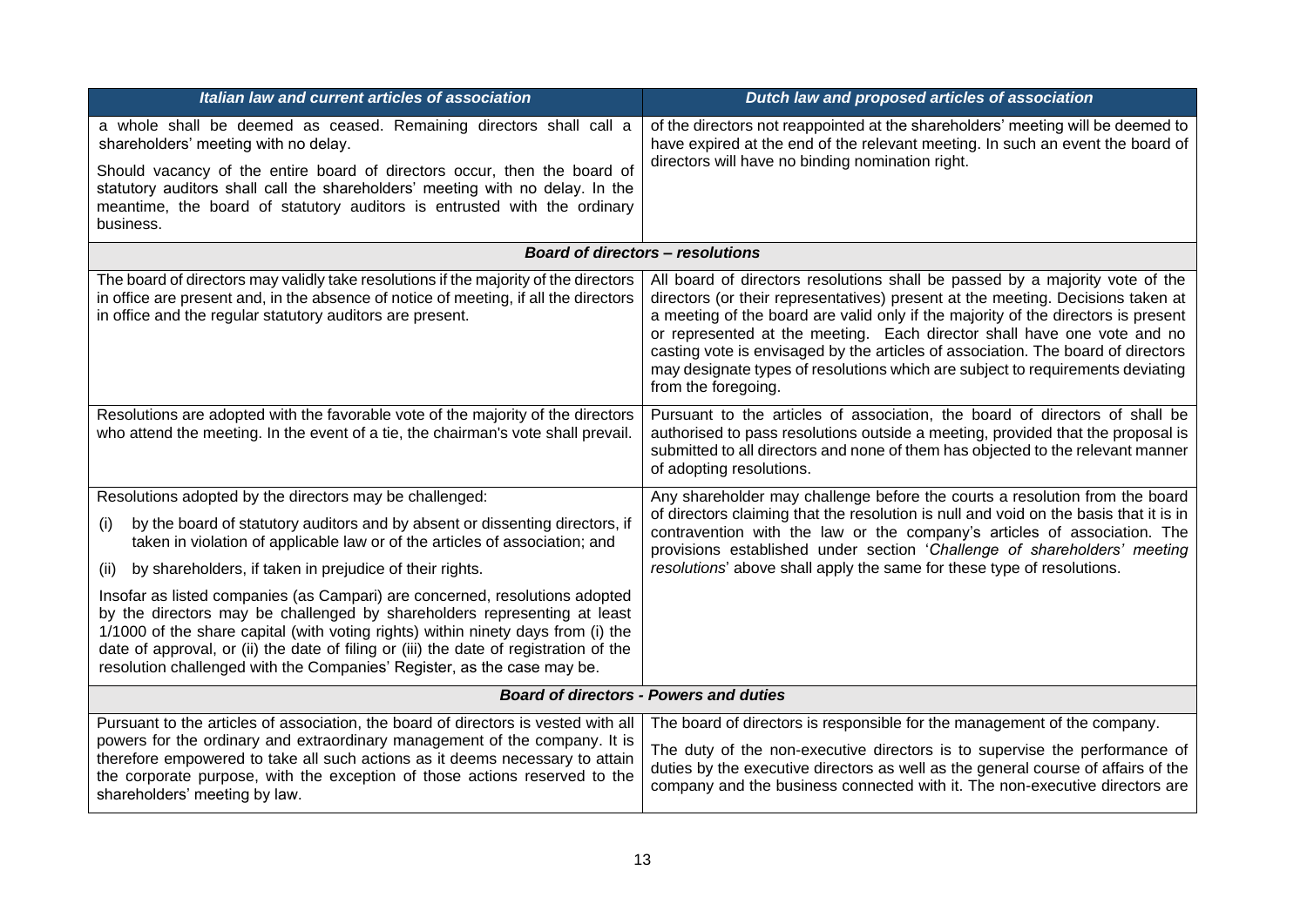| Italian law and current articles of association                                                                                                                                                                                                                                                                                                                                                                                                                                                                                                                                                                                                                                                                                                                                           | Dutch law and proposed articles of association                                                                                                                                                                                                                                                                                                                                                                                                                                                                                                                                                                                                                                                                                                                                                                                                                                                                                                                                                                                                                                                                                                                                                                                                     |
|-------------------------------------------------------------------------------------------------------------------------------------------------------------------------------------------------------------------------------------------------------------------------------------------------------------------------------------------------------------------------------------------------------------------------------------------------------------------------------------------------------------------------------------------------------------------------------------------------------------------------------------------------------------------------------------------------------------------------------------------------------------------------------------------|----------------------------------------------------------------------------------------------------------------------------------------------------------------------------------------------------------------------------------------------------------------------------------------------------------------------------------------------------------------------------------------------------------------------------------------------------------------------------------------------------------------------------------------------------------------------------------------------------------------------------------------------------------------------------------------------------------------------------------------------------------------------------------------------------------------------------------------------------------------------------------------------------------------------------------------------------------------------------------------------------------------------------------------------------------------------------------------------------------------------------------------------------------------------------------------------------------------------------------------------------|
|                                                                                                                                                                                                                                                                                                                                                                                                                                                                                                                                                                                                                                                                                                                                                                                           | also charged with the duties assigned to them pursuant to the law and the<br>articles of association.                                                                                                                                                                                                                                                                                                                                                                                                                                                                                                                                                                                                                                                                                                                                                                                                                                                                                                                                                                                                                                                                                                                                              |
| Pursuant to Italian law and the articles of association, the board of directors is<br>also authorised to take resolutions relating to:<br>mergers of companies entirely owned or no less than ninety percent<br>(i)<br>owned by the company with and into it;<br>establishing or closing secondary offices, branches, agencies and sub-<br>(ii)<br>offices in Italy and abroad;<br>indicating which directors have the power to represent the company;<br>(III)<br>reducing share capital if shareholders exercise their right of withdrawal;<br>(iv)<br>modifying the articles of association to adapt them to legislative changes;<br>(v)<br>moving the company's head offices within Italy;<br>(vi)<br>issuance of bonds within the limits and by the methods set by the law.<br>(vii) | Pursuant to Dutch law and the articles of association, adoption of resolutions<br>of the board of directors having an important impact on the identity or nature of<br>the company or its business shall be subject to the prior approval of the<br>shareholders' meeting.<br>Such resolutions include in any event:<br>the transfer of (nearly) the entire business of the company to a third party;<br>(i)<br>entering into or terminating a long term cooperation between the company<br>(ii)<br>or a subsidiary (dochtermaatschappij) and another legal entity or company<br>or as a fully liable partner in a limited partnership or general partnership,<br>if such cooperation or termination is of fundamental importance for the<br>company; and<br>the acquisition or disposal of an interest in the capital of a company if the<br>(iii)<br>value of such interest is at least one third of the sum of the assets of the<br>company according to its balance sheet and explanatory notes or, if the<br>company prepares a consolidated balance sheet, its consolidated balance<br>sheet and explanatory notes according to the last adopted annual<br>accounts of the company, by the company or a subsidiary<br>(dochtermaatschappij). |
| The authority to represent the company is vested with the chairman. The chief<br>executive officer(s) have the power to represent the Company, within the<br>powers assigned to them.                                                                                                                                                                                                                                                                                                                                                                                                                                                                                                                                                                                                     | The board is authorised to represent the company. The board may appoint<br>officers with general or limited power of representation.                                                                                                                                                                                                                                                                                                                                                                                                                                                                                                                                                                                                                                                                                                                                                                                                                                                                                                                                                                                                                                                                                                               |
| Pursuant to Italian law, should a director have any personal interest - whether<br>on his/her own behalf or on behalf of third parties - with respect to a transaction<br>to be carried out by the company, such director must inform the board of<br>directors and the board of statutory auditors of such personal interest.                                                                                                                                                                                                                                                                                                                                                                                                                                                            | A director cannot take part in a vote on a matter or transaction, in relation to<br>which he/she has direct or indirect personal interest that is in conflict with the<br>interests of the company and the business connected with it.                                                                                                                                                                                                                                                                                                                                                                                                                                                                                                                                                                                                                                                                                                                                                                                                                                                                                                                                                                                                             |
| Should the chief executive officer have the mentioned personal interest, he<br>must refrain from carrying out the transaction and delegate it to the board of<br>directors. In such case, reasons to approve the transaction, as well as the<br>benefit of the company from the same, shall result in the resolution of the board<br>of directors.                                                                                                                                                                                                                                                                                                                                                                                                                                        |                                                                                                                                                                                                                                                                                                                                                                                                                                                                                                                                                                                                                                                                                                                                                                                                                                                                                                                                                                                                                                                                                                                                                                                                                                                    |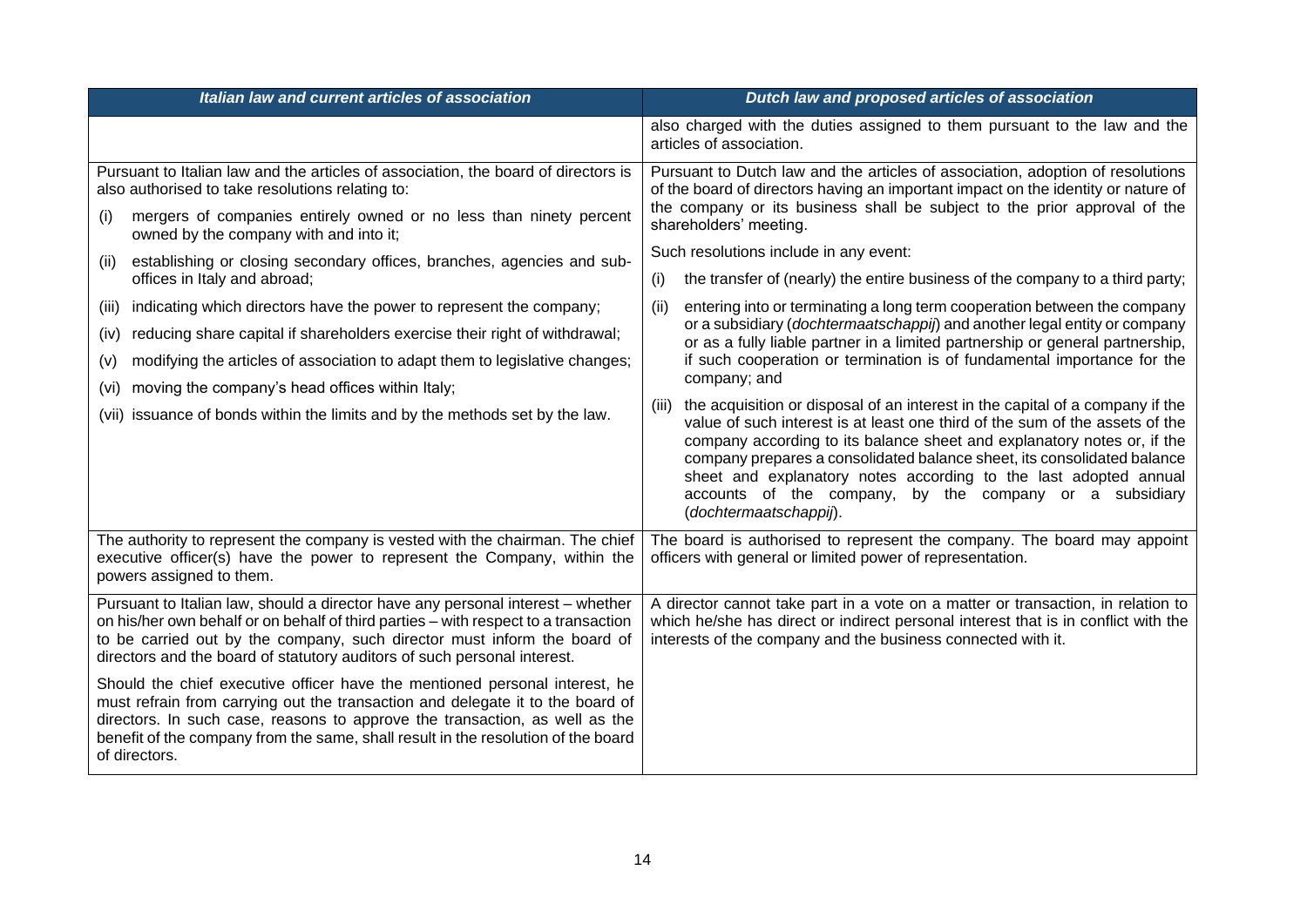| Italian law and current articles of association                                                                                                                                                                                                                                                                                                                                                                                                                                                                                                                                                                                                                                                                                                                                                                                                                              | Dutch law and proposed articles of association                                                                                                                                                                                                                                                                                                                                                                                                                                                                                                                                                                                                                                                                                                                                                                                                                                                                                                                                                                                                                                                                        |  |
|------------------------------------------------------------------------------------------------------------------------------------------------------------------------------------------------------------------------------------------------------------------------------------------------------------------------------------------------------------------------------------------------------------------------------------------------------------------------------------------------------------------------------------------------------------------------------------------------------------------------------------------------------------------------------------------------------------------------------------------------------------------------------------------------------------------------------------------------------------------------------|-----------------------------------------------------------------------------------------------------------------------------------------------------------------------------------------------------------------------------------------------------------------------------------------------------------------------------------------------------------------------------------------------------------------------------------------------------------------------------------------------------------------------------------------------------------------------------------------------------------------------------------------------------------------------------------------------------------------------------------------------------------------------------------------------------------------------------------------------------------------------------------------------------------------------------------------------------------------------------------------------------------------------------------------------------------------------------------------------------------------------|--|
|                                                                                                                                                                                                                                                                                                                                                                                                                                                                                                                                                                                                                                                                                                                                                                                                                                                                              | Internal committees of the board of directors                                                                                                                                                                                                                                                                                                                                                                                                                                                                                                                                                                                                                                                                                                                                                                                                                                                                                                                                                                                                                                                                         |  |
| Pursuant to the articles of association, the board of directors is entitled to<br>delegate some of its duties to an executive committee, without prejudice to the<br>duties that – pursuant to the law and the articles of association of the company<br>- shall be performed exclusively by the board of directors.<br>In addition, the board of directors may establish committees with advisory role.<br>As of today, the board of directors has established the following advisory<br>committees:<br>the 'Control and Risk Committee'; and<br>(i)<br>the 'Compensation and Appointment Committee'.<br>(ii)                                                                                                                                                                                                                                                               | Pursuant to the articles of association, the board of directors can, within the<br>limits set by the law, delegate its powers to individual members of the board of<br>directors and/or to committees.<br>In accordance with the best practices applicable to Dutch companies, the<br>Company will establish internal committees of the Board of Directors in line<br>with those currently in place.                                                                                                                                                                                                                                                                                                                                                                                                                                                                                                                                                                                                                                                                                                                  |  |
| <b>Board of Directors - Liability</b>                                                                                                                                                                                                                                                                                                                                                                                                                                                                                                                                                                                                                                                                                                                                                                                                                                        |                                                                                                                                                                                                                                                                                                                                                                                                                                                                                                                                                                                                                                                                                                                                                                                                                                                                                                                                                                                                                                                                                                                       |  |
| Pursuant to Italian law, directors shall perform their duties with the diligence<br>and care required by the nature of their office and by their specific<br>competences. Directors are jointly liable towards the company for damages<br>occurred due to failure to comply with their duties. In any case, should directors<br>be aware of prejudicial circumstances, they are jointly liable towards the<br>company if they do not make their best effort to prevent such circumstances<br>from occurring or to limit their harmful consequences.                                                                                                                                                                                                                                                                                                                          | If a director is liable to the company, for example for a violation of his/her<br>fiduciary duties, only the company may institute a lawsuit against him/her.<br>Derivative actions, where a shareholder is entitled to bring an action against<br>directors, do not exist under Dutch law. Similarly, a shareholder cannot sue<br>directors in his own name for a tort or breach of duties vis-à-vis the company.                                                                                                                                                                                                                                                                                                                                                                                                                                                                                                                                                                                                                                                                                                    |  |
| Directors may be claimed liable before the competent court upon initiative taken<br>by the shareholders' meeting (with the applicable majorities, as provided for by<br>law) or, alternatively, by resolution adopted by the board of statutory auditors<br>(with the favourable vote of two thirds of the members), within five years from<br>their termination of office.<br>The action against directors may be waived or settled upon resolution by the<br>shareholders' meeting, provided that dissenting shareholders do not represent<br>more than 20% of the share capital or, insofar as listed companies are<br>concerned, 5% of the share capital.<br>The resolution to bring an action against directors, if adopted with the<br>favourable vote of at least 20% of the share capital, implies the revocation of<br>directors from office and their replacement. | Dutch law provides a specific type of court proceedings whereby shareholders<br>alone or in aggregate holding shares which represent the lower of (i) at least<br>10% of the issued share capital or (ii) EUR 225,000 of the nominal value of the<br>issued shares, may request the Enterprise Chamber of the Amsterdam District<br>Court to order an investigation into the policies pursued by the company. The<br>complaint must relate to the 'likely mismanagement' of the company. An<br>important part of these proceedings is that, when the Enterprise Chamber<br>orders an investigation, it has far-reaching powers to immediately take<br>preliminary measures which may include among others measures such as to<br>suspend or replace members of the board of directors.<br>If the Enterprise Court finds that there has been mismanagement, then, with<br>the exception of appeal to the Supreme Court, its decision is binding upon the<br>directors who have appeared in the proceedings and have set up a defence.<br>The decision, however, does not automatically imply personal liability of the |  |